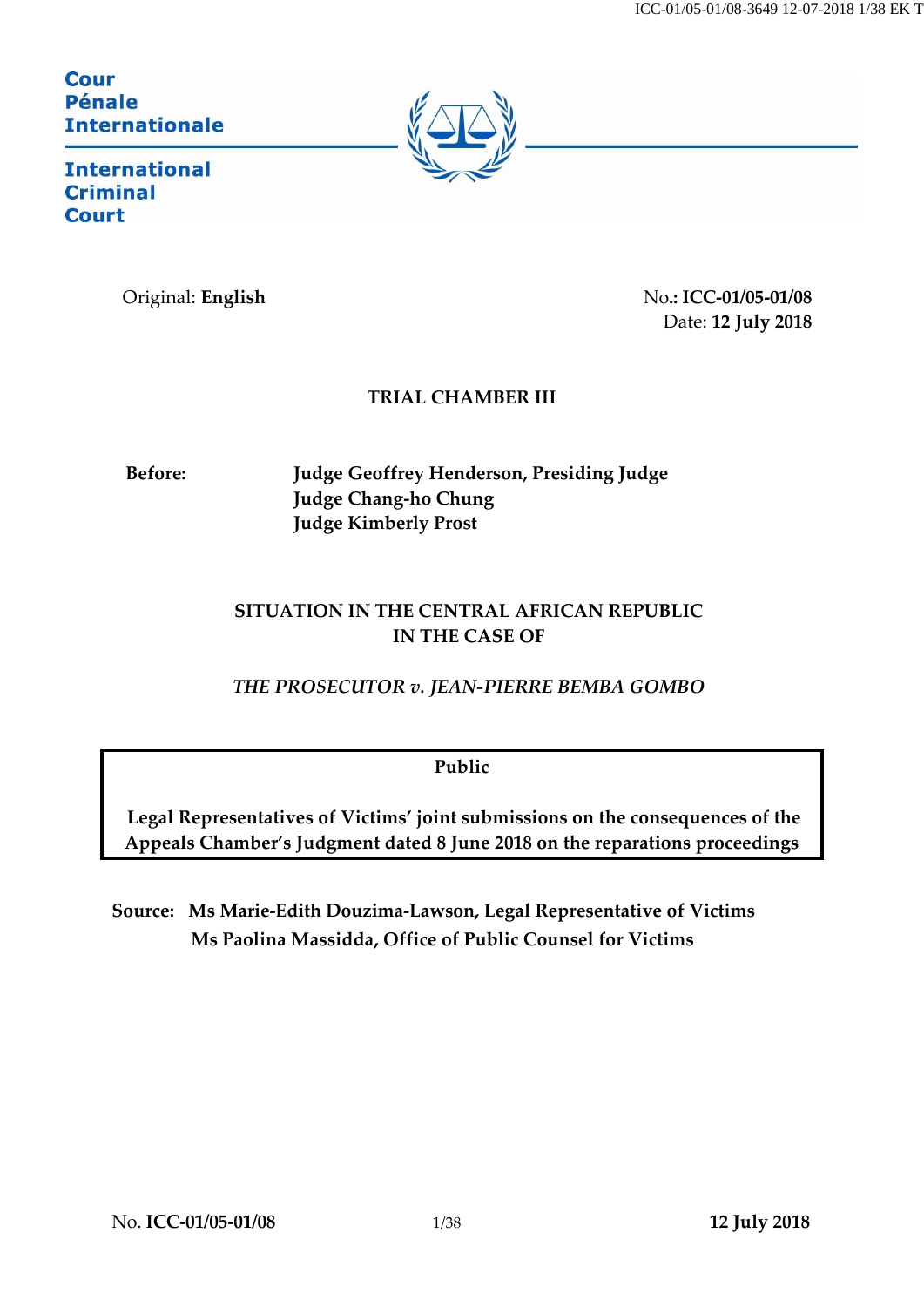**Document to be notified in accordance with regulation 31 of the** *Regulations of the Court* **to:**

| The Office of the Prosecutor<br>Ms Fatou Bensouda<br>Mr James Stewart<br>Mr Jean-Jacques Badibanga | <b>Counsel for the Defence</b><br>Mr Peter Haynes<br>Ms Kate Gibson |
|----------------------------------------------------------------------------------------------------|---------------------------------------------------------------------|
| <b>Legal Representatives of the Victims</b><br>Ms Marie-Edith Lawson Douzima                       | Legal Representatives of the Applicants                             |
| <b>Unrepresented Victims</b>                                                                       | <b>Unrepresented Applicants</b><br>(Participation/Reparation)       |

**The Office of Public Counsel for Victims** Ms Paolina Massidda Ms Caroline Walter

**The Office of Public Counsel for the Defence** Mr Xavier-Jean Keïta

**States' Representatives**

## **REGISTRY**

| Registrar                                    | <b>Counsel Support Section</b> |
|----------------------------------------------|--------------------------------|
| Mr Peter Lewis                               |                                |
| <b>Victims and Witnesses Unit</b>            | <b>Detention Section</b>       |
| Mr Nigel Verril                              |                                |
| <b>Victims Participation and Reparations</b> | <b>Trust Fund for Victims</b>  |
| <b>Section</b>                               | Mr Pieter de Baan              |
| Mr Philipp Ambach                            |                                |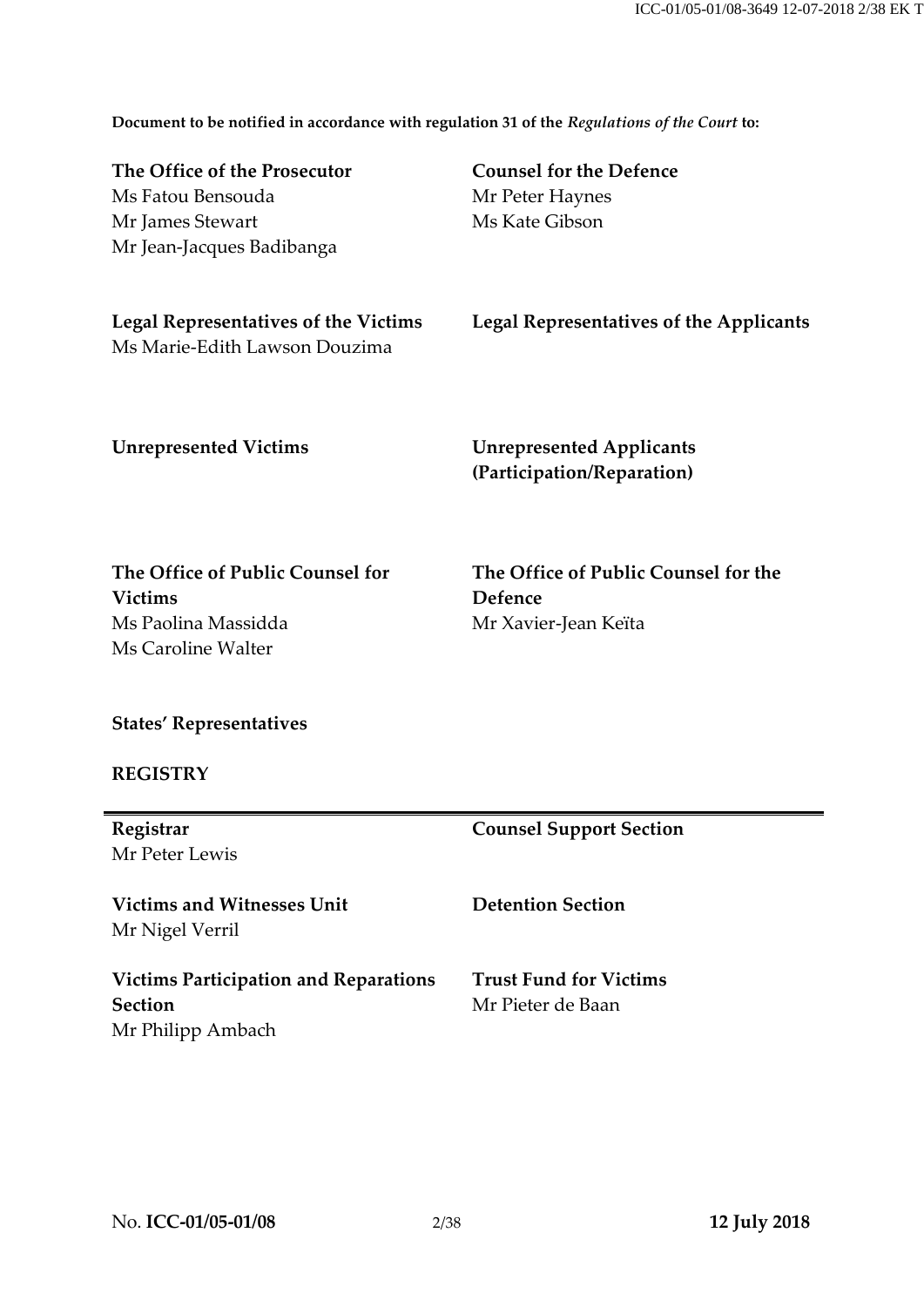#### **I. Introduction**

1. The Legal Representatives of Victims recall the high number of victims involved in the present case and the extreme difficulty to reach the totality of their clients which are currently spread throughout the territory of the Central African Republic, in internally displaced people camps in the country, in refugee camps outside of the country or in other countries. Indeed, the time-line set by Trial Chamber III (the "Chamber"), to submit their observations on the consequences of the Appeals Chamber Judgment dated  $8$  June 2018 (the "Judgment")<sup>1</sup> on the reparations proceedings did not allow them to consult with all the victims they represent.

<span id="page-2-0"></span>2. However, they did confer with the highest number of clients they could locate and reach in the short amount of time since the issuance of the Judgment by the Appeals Chamber and within the deadline set by the Chamber. In this regard, they wish to inform the Chamber that the Judgment has had a distinguished impact on victims who report their deep disappointment and hopelessness for not receiving justice. During the consultations held, the victims have underlined their frustrations and have reiterated their immediate needs in terms of assistance in order to restore their lives.

3. The Legal Representatives submit that, although the Court does not foresee any civil procedure distinct from the criminal one, it nonetheless has the duty of doing its utmost not to re-traumatize victims who have been in contact with

<sup>&</sup>lt;sup>1</sup> See the "Judgment on the appeal of Mr Jean-Pierre Bemba Gombo against Trial Chamber III's 'Judgment pursuant to Article 74 of the Statute'" (Appeals Chamber), No. ICC-01/05-01/08-3636-Red, 8 June 2018 (the "Judgment"). See also the "Dissenting Opinion of Judge Sanji Mmasenono Monageng and Judge Piotr Hofmański", No. ICC-01/05-01/08-3636*-*Anx1-Red, 8 June 2018; the "Separate opinion [of] Judge Christine Van den Wyngaert and Judge Howard Morrison", No. ICC-01/05-01/08-3636*-* Anx2, 8 June 2018; and the "Concurring Separate Opinion of Judge Eboe-Osuji", No. ICC-01/05-01/08- 3636*-*Anx3, 8 June 2018.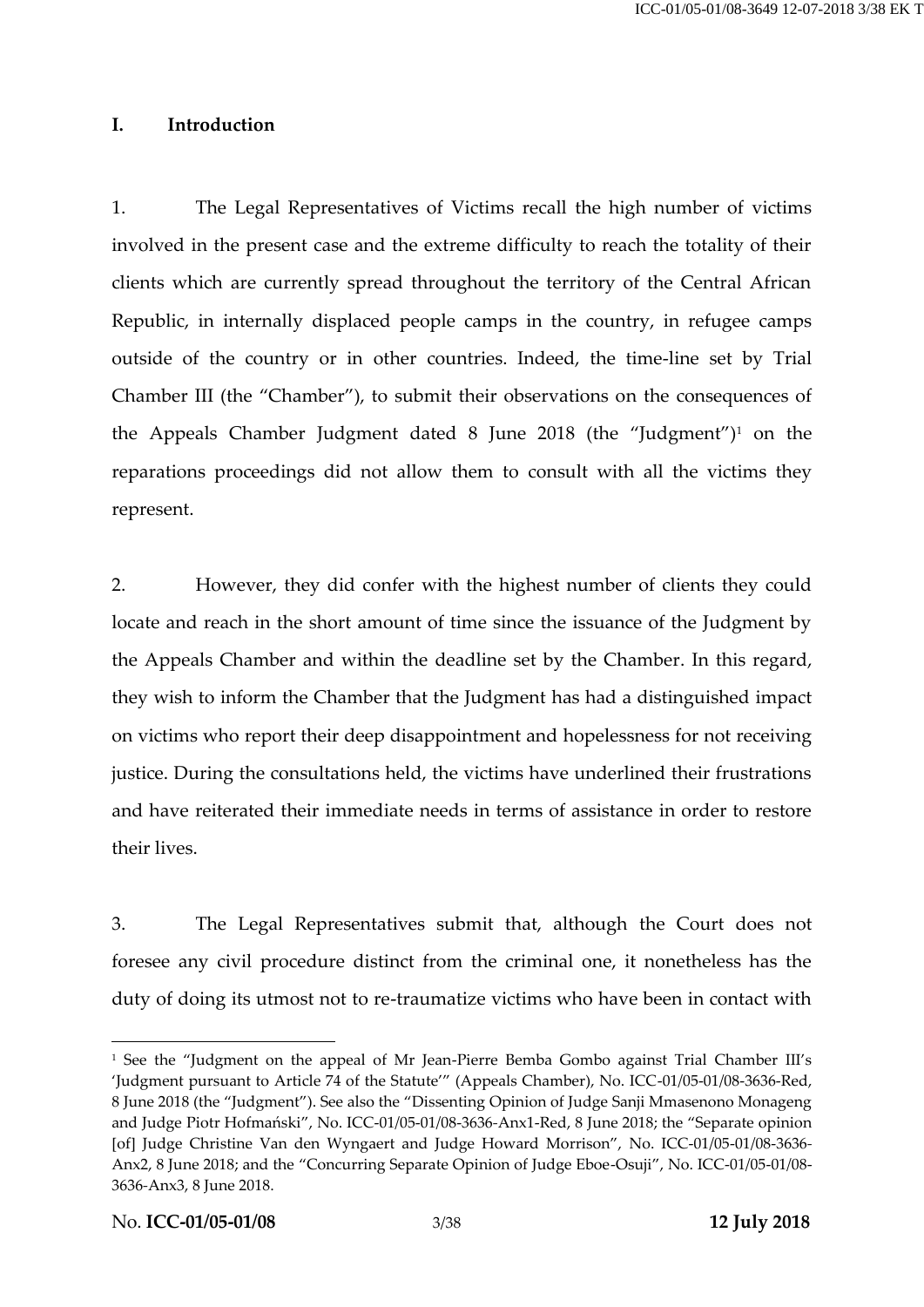the Court and for whom, the Court taken as a whole, and the Chambers in particular, have a responsibility that does not appear to cease with an acquittal. As underlined by some external observers, the proceedings of the Court raise expectations for victims who assume that their requests will be taken into consideration, one way or another<sup>2</sup>.

4. Accordingly, victims ask the Chamber to establish principles that could be applied for the purpose of future reparations before other *fora*, and to recognize, to that end, the scope and extent of their victimisation, or in other words, the harms they have suffered from and continue suffering from to this day.

5. In keeping with the rules and principles of interpretation applied by the Chambers of the Court, in light of the spirit and objectives of the Rome Statute, the Legal Representatives request the Chamber to read jointly paragraphs 1 and 6 of Article 75, and to interpret them as giving it the power to issue an order establishing principles relating to reparations and determining the scope and extent of victimisation of the persons who have been in contact with the Court throughout this case. Such a reading of article 75 paragraphs 1 and 6 is grounded in the preparatory works of the Rome Statute, where can be inferred the spirit and the objectives of the Statute, and thereby, to the assistance and reparations scheme defined therein, as well as in part of the doctrine.

<sup>2</sup> See REDRESS, Moving Reparation forward at the ICC: Recommendations, November 2016, p. 11: "*Victims can file applications for reparation at any point in the proceedings and such applications are not contingent on a conviction of the accused. Past cases suggest that some victims will apply to participate in the proceedings as soon as an accused is transferred to the Court. As part of their application to participate, many also submit a request for reparation at the same time. The Court initially developed a standard application form for victims seeking to participate in proceedings. Part of the form also included a section on requests for reparation. This not only encouraged victims to request reparation, it also created expectations that those requests would be considered in one way or another. Experiences in all four cases that reached the reparation stage to date suggest that a filled-in form is insufficient for a Chamber to progress requests for reparation – more detail is required*." This publication is available at the following address, lastly consulted on 3 July 2018: [<https://redress.org/wp-content/uploads/2017/12/1611REDRESS\\_ICCReparationPaper.pdf>](https://redress.org/wp-content/uploads/2017/12/1611REDRESS_ICCReparationPaper.pdf).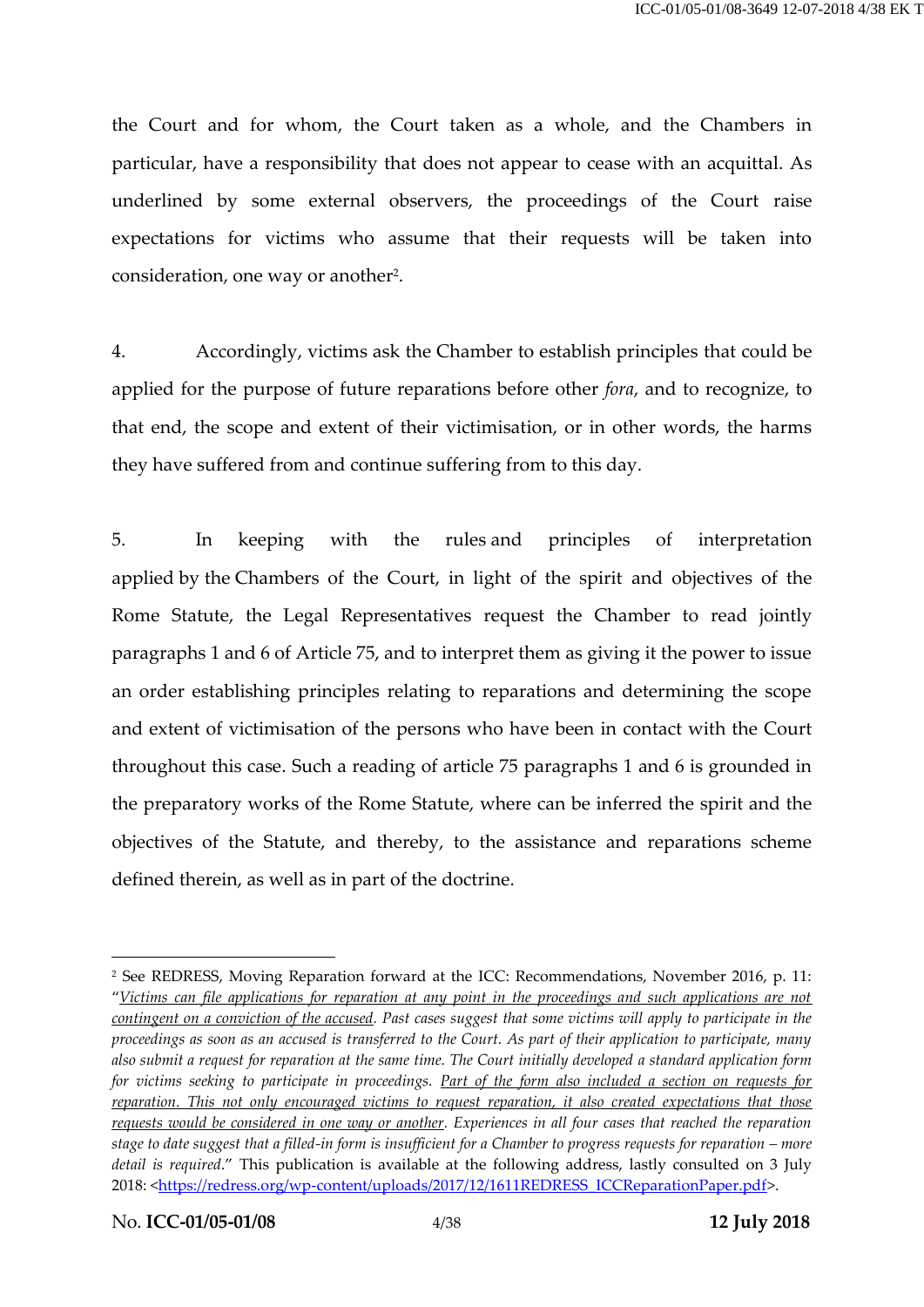6. Such an order would bring a recognition more than necessary today to the thousands of victims concerned, and would allow them to seek guidance and look for the assistance of other authorities without losing the benefit of the past years, warding off starting from scratch and having to revisit it all (primarily their still very much open wounds), further guaranteeing the expeditiousness of any procedure that would be put in place for their benefit. In addition, the order would also have the definite advantage of guiding the Trust Fund for Victims in its assistance mandate<sup>3</sup>, and of providing the latter with precious information in order to implement its mandate in an expeditious, targeted and appropriate manner, in particular for the benefit of the victims already known in this case.

<span id="page-4-0"></span>7. The victims have contributed to the proceedings by agreeing to share and explain their sufferings as well as the multiple consequences of the crimes on their lives and on the fate of their families and communities, from the first day of the proceedings and during the next 10 years. For it is the recognition of these sufferings, acknowledged in several decisions of the chambers - that the victims truly need to see re-affirmed in the aftermath of the Judgment.

8. The Legal Representatives submit that such an order would give victims a recognition that would strengthen both the message and the sense of justice amongst them, missing at this point in time. Indeed, despite the Court's efforts, it is undeniable today that victims were not given access to the justice they deserve.

<sup>&</sup>lt;sup>3</sup> See the Statement from the Trust Fund for Victims' Board of Directors, "Following Mr Bemba's acquittal, Trust Fund for Victims at the ICC decides to accelerate launch of assistance programme in Central African Republic", Press Release, 13 June 2018, available at the following address, lastly consulted on 3 July 2018: [<https://www.icc-cpi.int/Pages/item.aspx?name=180613-TFVPR>](https://www.icc-cpi.int/Pages/item.aspx?name=180613-TFVPR). See also the Communication from the Chair of the Board of Directors of the Trust Fund for Victims to the President of the Assembly of States Parties, available at the following address, lastly consulted on 3 July 2018: [<https://www.icc-cpi.int/iccdocs/TFV/180603\\_TFV\\_letter.pdf>](https://www.icc-cpi.int/iccdocs/TFV/180603_TFV_letter.pdf).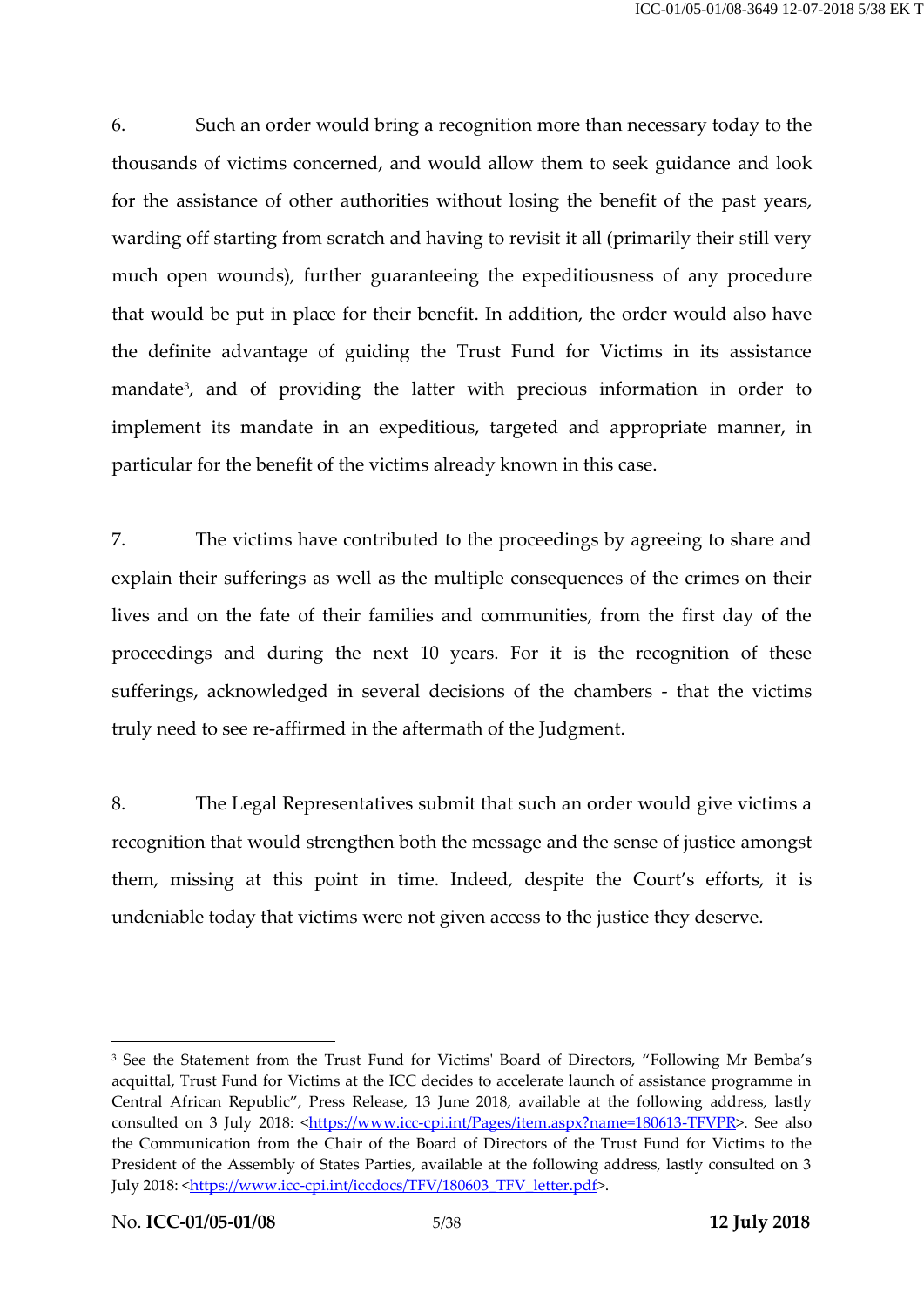#### **II. Procedural Background**

<span id="page-5-0"></span>9. On 8 June 2018, the Appeals Chamber, by majority, reversed the decision issued by Trial Chamber III in its previous composition<sup>4</sup>, discontinuing the procedure in relation to certain crimes and acquitting Mr Bemba of all remaining charges brought against him (the "Judgment")<sup>5</sup>.

10. On 13 June 2018, the Chamber issued an Order inviting the Defence, the Legal Representative of Victims, the Office of Public Counsel for Victims (jointly the "Legal Representatives"), the Office of the Prosecutor and the Trust Fund for Victims (the "Trust Fund") to file submissions on the consequences of said Judgment on the reparations proceedings, at the latest by 29 June 2018<sup>6</sup>.

11. On 26 June 2018, following a request introduced by the Legal Representatives<sup>7</sup> and which was not opposed by the other parties and participants<sup>8</sup>, the Singe Judge granted an extension of time to file the said observations until the 6 July 2018<sup>9</sup> .

<sup>4</sup> See the "Judgment pursuant to Article 74 of the Statute" (Trial Chamber III), No. ICC-01/05-01/08- 3343, 21 mars 2016. See also the "Decision on Sentence pursuant to Article 76 of the Statute" (Trial Chamber III), No. ICC-01/05-01/08-3399, 21 June 2016.

<sup>&</sup>lt;sup>5</sup> See the "Judgment on the appeal of Mr Jean-Pierre Bemba Gombo against Trial Chamber III's 'Judgment pursuant to Article 74 of the Statute'", *supra* not[e 1.](#page-2-0)

<sup>6</sup> See the "Order inviting submissions following the Appeals Decision" (Trial Chamber III), No. ICC-01/05-01/08-3639, 13 June 2018, para. 2.

<sup>7</sup> See the "Demande conjointe des Représentants légaux des victimes de prorogation de délai suite à l'« Order inviting submissions following the Appeals Decision », ICC-01/05-01/08-3639", No. ICC-01/05-01/08-3641, 20 June 2018.

<sup>8</sup> See the email sent on behalf of Trial Chamber III on 21 June 2018, at 15:52, inviting the Defence, the Office of the Prosecutor and the Trust Fund for Victims to respond to said Request at the latest on 25 June 2018. The next day, the Trust Fund for Victims indicated by way of an email to the Chamber that it does not intend to file any observations; see the email dated 22 June 2018, at 08:41. See also the "Prosecution's observations on the request for additional time to make submissions on the reparations proceedings before Trial Chamber III", No. ICC-01/05-01/08-3643, 25 June 2018. The same day, the Defence informed the Chamber by email that it takes no position on the request; see the email send on 25 June 2018, at 15:24.

<sup>9</sup> See the "Decision on the Legal Representatives' request for extension of time" (Trial Chamber III, Single Judge), No. ICC-01/05-01/08-3644, 26 June 2018.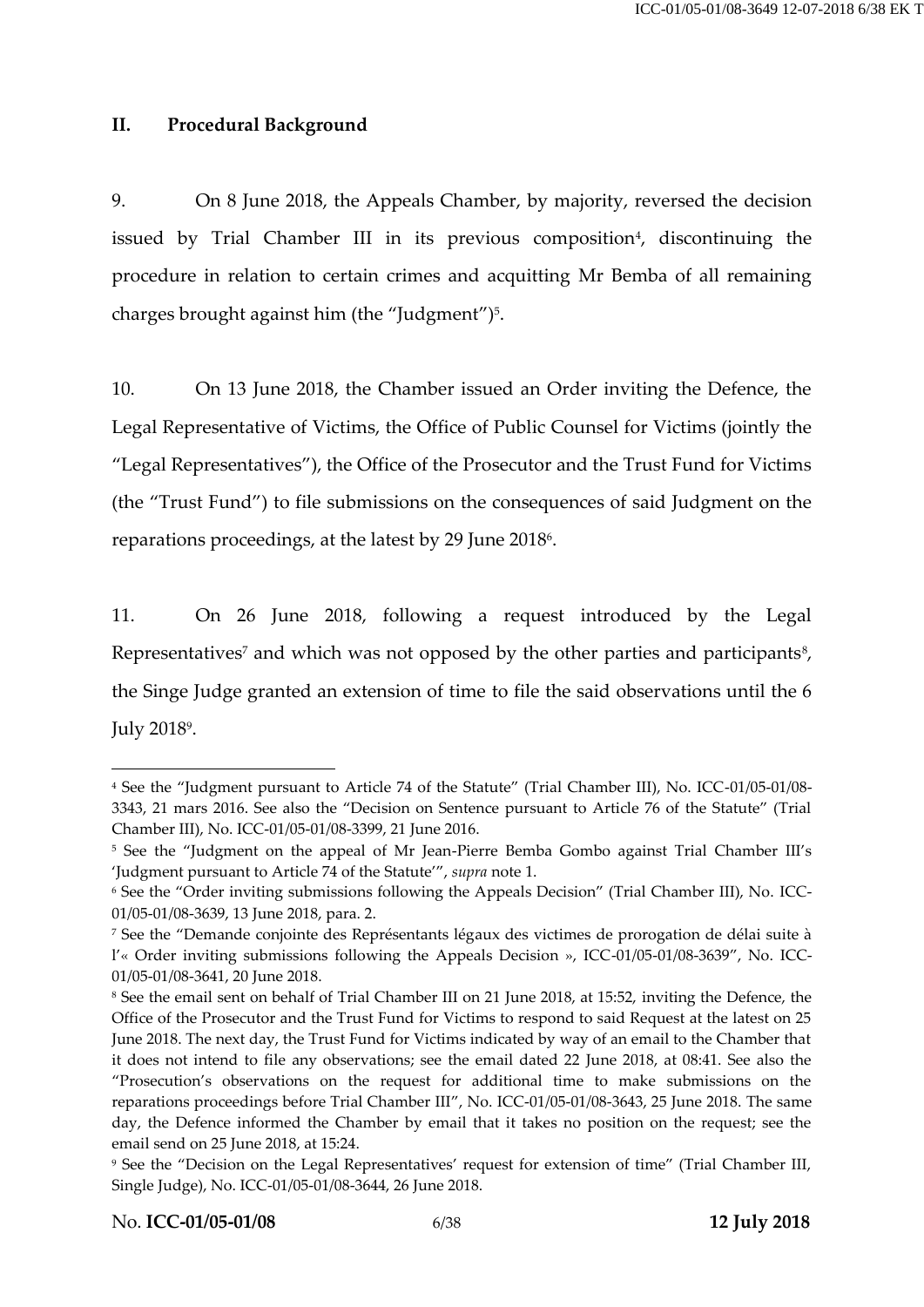12. On 4 July 2018, following a request introduced on the same day by the Legal Representatives, the Chamber granted the latter an extension of pages for their joint submissions.<sup>10</sup>

# **III. Views and Concerns of Victims Following the Judgment Acquitting Mr Bemba**

13. The International Criminal Court was created with the aim of prosecuting those individuals whose domestic jurisdictions appear to be unable or unwilling to prosecute in a sufficiently independent and impartial way, due to their high political, civil or military position and to their responsibilities<sup>11</sup>. One of the major innovations of the Rome Statute was the role assigned to victims<sup>12</sup>.

<span id="page-6-0"></span>14. This new place given to victims of the most heinous crimes within international justice arises from the idea that true justice can only be achieved if victims' voices are heard, and their sufferings acknowledged<sup>13</sup>. This innovative approach not only renders this justice more human $14$ , but also has the objective, in addition to fighting impunity, of recognising the scope and extent of the victimisation and implementing measures capable of repairing the victims' sufferings.

<sup>10</sup> See the email sent by the Legal Representatives on 4 July 2018 at 10:28, as well as the email sent on behalf of the Chamber on 4 July 2018 at 15:13.

<sup>11</sup> See Bruno COTTE, "La cour pénale internationale. L'expérience d'un magistrat français", in *La Revue des droits de l'homme*, November 2017, posted on 22 December 2017, p. 10. This document is available at the following address, lastly consulted on 5 July 2018: <https [://journals.openedition.org/revdh/2776>](https://journals.openedition.org/revdh/2776).

<sup>12</sup> See G. BITTI and G. GONZALES RIVAS, "The reparations provisions for Victims under the Rome Statute of the International Criminal Court", in *Redressing Injustices through mass claims processes, innovative responses to unique challenges, The international bureau of the permanent court of arbitration,*  Oxford University Press, 2006, p. 299.

<sup>13</sup> *Idem*, p. 301.

<sup>14</sup> *Ibid*., p. 321.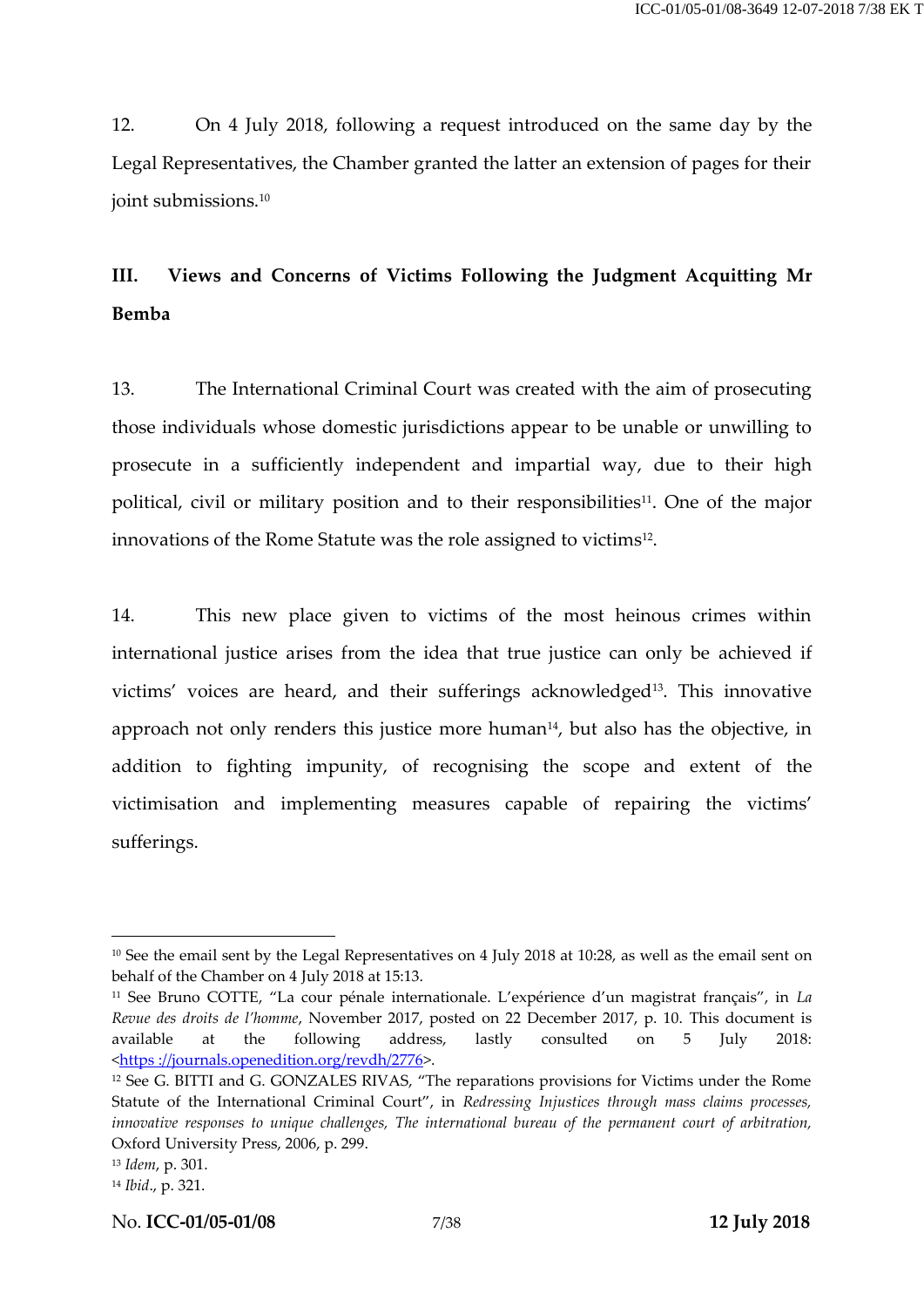<span id="page-7-0"></span>15. In this regard, the creation of the Court raised tremendous expectations for victims around the world, and notably for victims in the Central African Republic, who hoped that a restorative justice would be finally provided to them. The victims came before the Court hoping that its action, by beginning to address their justice expectations<sup>15</sup>, would eradicate the climate of widespread impunity they were confronted with<sup>16</sup>. Or, at odds with all this, victims are today, more than 15 years after the events, filled with scepticism and distrust towards the Court.

16. Fifteen years after the commission of the crimes, and after more than 10 years waiting for justice, the victims of this case have spared no effort to provide the whole humanity with a unique perspective on the events that took place from October 2002 to March 3003 in the Central African Republic<sup>17</sup>.

17. These long and tiring years of waiting for justice have been for victims a succession of hopes and disappointments, fears and joys. Despite the very difficult challenges they faced – especially breaking the silence surrounding the heinous and shameful crimes they suffered from, at the forefront of which, rape – and of defying their fears of stigmatisation and exclusion from part of their own community in order to safeguard and not to forget the truth, victims drew their strength from the faith and confidence they had in the justice of this Court.

18. Hence, in their quest for justice, the Court was the only place where they could be heard and recognised as victims. This recognition constitutes an essential step in their recovery. They were very conscious and well informed of the hazardous

<sup>15</sup> See FIDH, "'All I want is reparation'. Views of victims of sexual violence about reparation in the Bemba case before the International Criminal Court", November 2017. This document is available at the following address, lastly consulted on 5 July 2018: [<https://www.fidh.org/IMG/pdf/rca705ang.pdf>](https://www.fidh.org/IMG/pdf/rca705ang.pdf).

<sup>16</sup> *Idem*.

<sup>&</sup>lt;sup>17</sup> See the transcript of the hearing held on 1 May 2012, No. ICC-01/05-01/08-T-220-ENG CT WT, p. 53, lines 1 to 3: "*I will answer as follows: I cannot ask for my voice or image to be distorted. I want it to be natural, be myself and say before the Judges and before the whole world what I suffered."*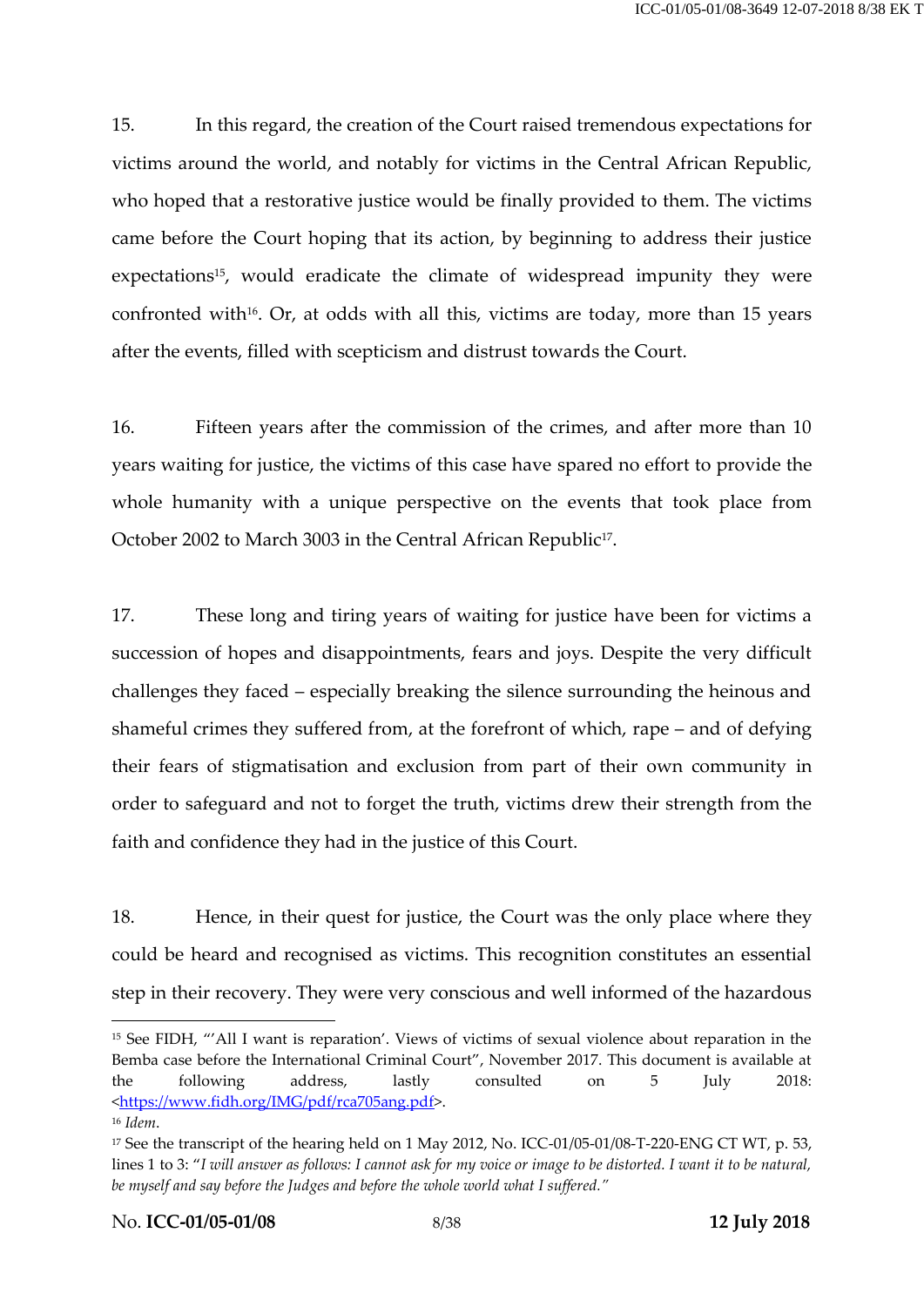and lengthy journey that was awaiting them. For each of the victims who have been in contact with the Court in this case, the process of filling-in the participation and reparations form, as well as each interview that followed constituted difficult steps, through which their profound wounds were reopened.

19. Their quest for justice met the critical step of the Conviction Judgment<sup>18</sup>, which brought a strong sense of relief and great satisfaction to victims. Some of them confided to their Legal Representative: "*My heart starts healing a little*"19. Other victims shared their impatient longing for reparations in order to rebuild their lives, while others observed bitterly that, as reparations were not forthcoming, entire communities, especially victims of rapes infected with HIV, were vanishing.

20. For the victims, who had placed their sole hopes in this jurisdiction<sup>20</sup>, the Conviction Judgment was the only exception to the climate of total impunity prevailing in the Central African Republic21, despite the multiple armed conflicts and crimes perpetrated over the past two decades or so, on the territory. All testified that their participation in the procedure followed by the conviction of Mr Bemba, contributed to restoring them in their dignity and had a positive impact on their mental health.

<sup>18</sup> See the "Judgment pursuant to Article 74 of the Statute"*, supra* note [4](#page-5-0)*.* See also the "Decision on Sentence pursuant to Article 76 of the Statute", *supra* note [4.](#page-5-0)

<sup>19</sup> Meeting with the victims in Bangui, June 2016.

<sup>20</sup> See "'All I want is reparation'. Views of victims of sexual violence about reparation in the Bemba case before the International Criminal Court", *supra* note [15;](#page-7-0) and United Nations, « Report on the Mapping Project documenting serious violations of international human rights law and international humanitarian law committed within the territory of the Central African Republic between January 2003 and December 2015", May 2017. This document is available at the following address, lastly consulted on 5 July 2018: [<https://www.ohchr.org/Documents/Countries/CF/Mapping2003-](https://www.ohchr.org/Documents/Countries/CF/Mapping2003-2015/2017CAR_Mapping_Report_EN.pdf) [2015/2017CAR\\_Mapping\\_Report\\_EN.pdf>](https://www.ohchr.org/Documents/Countries/CF/Mapping2003-2015/2017CAR_Mapping_Report_EN.pdf).

<sup>21</sup> *Idem*, p. 241.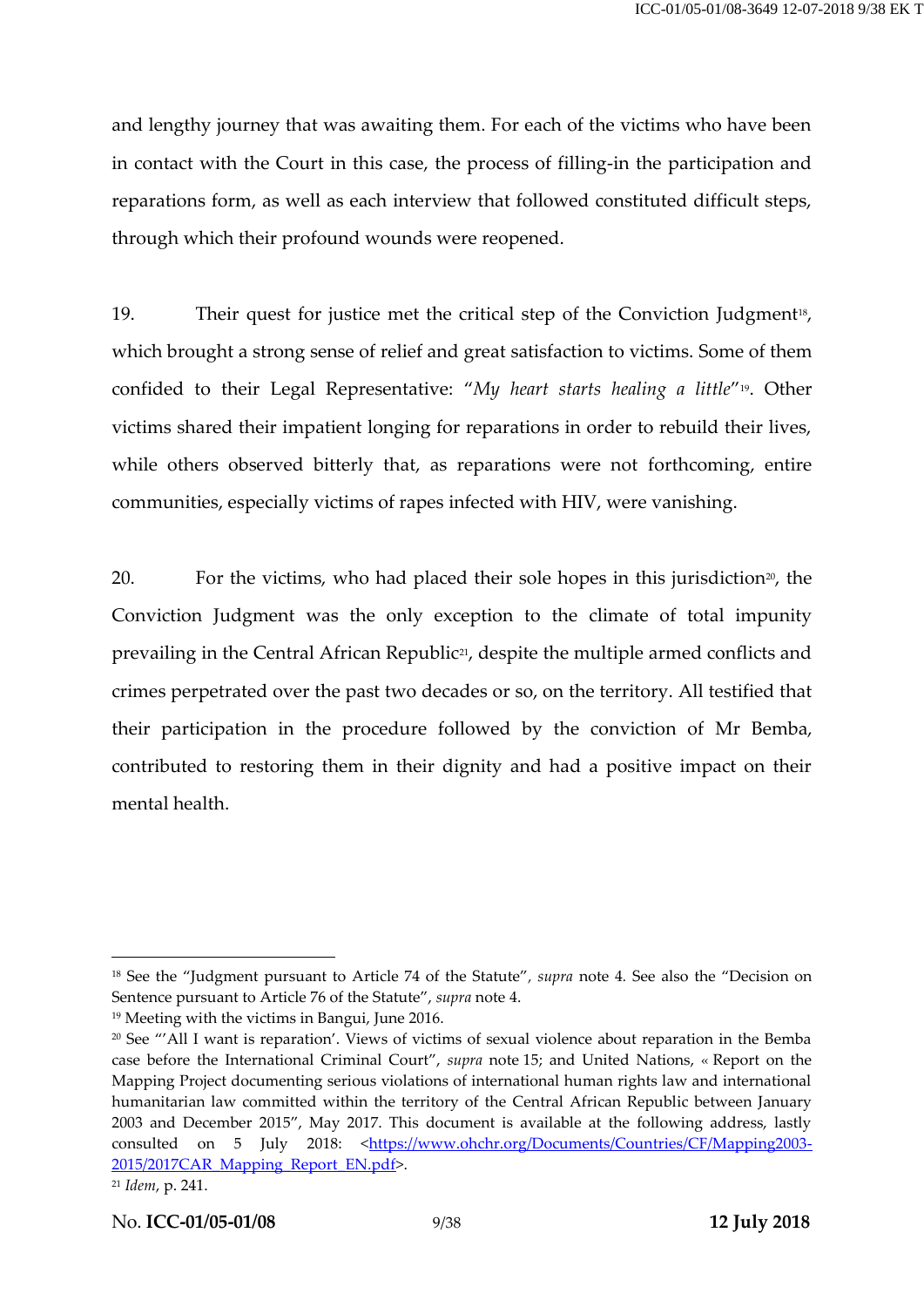21. This feeling of relief was blown away by the Appeals Chamber's Judgment of 8 June 2018<sup>22</sup>. The Judgment acquitting Mr Bemba, not only came to everyone's surprise, but was also a deep disappointment for the victims, their families and their communities. They expressed unanimously to their respective Legal Representatives their deep disappointment and loss of confidence in justice in general, and towards the Court, in particular.

22. The decision convicting Mr Bemba, although imperfect, remained essential for the victims who wanted to be heard and recognised as such; but also for the perpetrators for whom they were hoping that this decision would remind them of certain fundamental and universal values, thus breaking the circle of impunity that still reigns in the country.

23. As one of the victims underlined in relation to reparations: "*As long as the direct and indirect perpetrators of the crimes will not be punished, it will be very difficult for us to be fully satisfied with reparations. Whatever the reparations will be, we are aware of the fact that we have lost what money can and will never buy: our dignity. We lost in a few days what we had built during our entire lives. In my case, I was raped by several men from the MLC, in front of my children. My dignity as a mother, as a woman, as a human being, I lost it that day. The bond of mother with my children has been distorted and tarnished by this act. My children and I will forever bear the weight of rape. This heavy silence, these avoidances in each other's' eyes translate not only our pain but also the shame we are carrying. My boys became rebels in the society, ready to join any militia in the country in order to take revenge for my rape. It is difficult for me to admit that tomorrow they could do to another woman, another mother, what our persecutors did to us. We are eagerly waiting for justice to play its deterring role. The Decision of the judges in this Bemba case must send a strong message in order to discourage our children from becoming possible persecutors and others responsible of* 

<sup>22</sup> See the "Judgment on the appeal of Mr Jean-Pierre Bemba Gombo against Trial Chamber III's 'Judgment pursuant to Article 74 of the Statute'", *supra* not[e 1.](#page-2-0)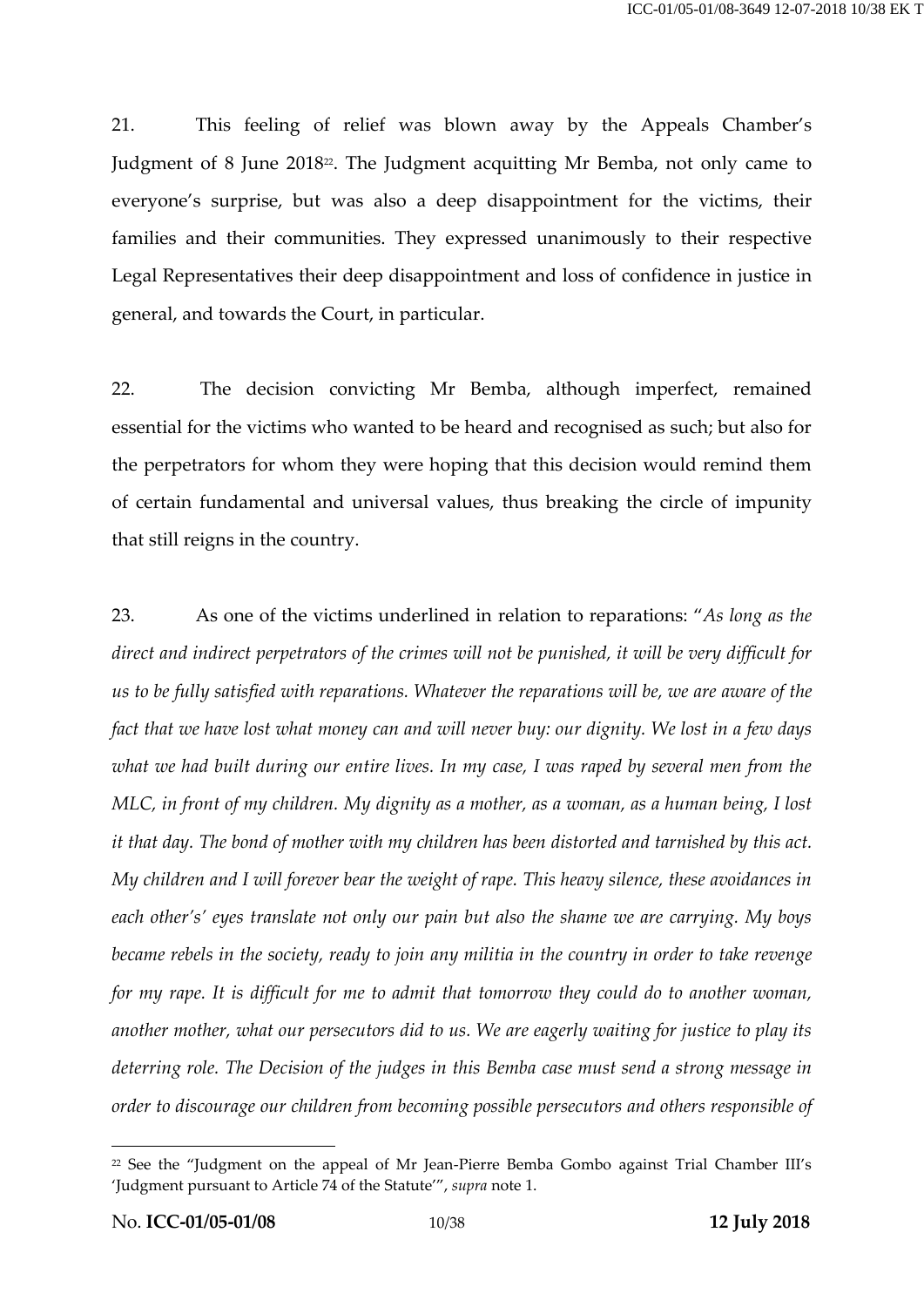*atrocities in our society on the one hand, and on the other hand, alleviate our pain, as recognising the guilt of a direct or indirect perpetrator is to officially acknowledge that we exist. If reparations aim at helping us to rebuild our lives, the sentence and the punishment remain an essential element for us, the victims."*<sup>23</sup> The views expressed by this victim are shared by all the victims represented in this case.

24. In as much as others perpetrators of serious crimes could not be prosecuted, a strong signal, 15 years after the commission of the crimes by the MLC troops, was vitally needed in order to deter other armed groups in the Central African Republic from committing similar crimes against the same victims $^{24}$ .

25. For the victims of this case, the judicial truth, in other words the sentence, would have permitted to put words on facts, and to give back their voices to victims. Victims of rape in general, and those who have contracted HIV in particular, have long suffered from the burden of secrecy, and were waiting for this confirmation of conviction<sup>25</sup> to finally be able to share what they went through with their children who were born out of the rapes<sup>26</sup>. The children born out of rapes, who are now 15 years old, are waiting for an answer as to their own existence. Because of the stigmatisation attached to this crime, many families preferred to remain silent as to who the father of these children is or how they were conceived. Others were hoping to mourn their relatives who were killed and whose bodies were never found.

<sup>23</sup> Meeting with victim a/0588/08 in Bangui in September 2017.

<sup>&</sup>lt;sup>24</sup> It is important to underline that because of the inability of Central African justice to adjudicate the crimes perpetrated between 2002 and 2003 on its territory, the International Criminal Court was seized. See the "Judgment on the appeal of Mr Jean-Pierre Bemba Gombo against Trial Chamber III's 'Judgment pursuant to Article 74 of the Statute'", *supra* not[e 1.](#page-2-0)

<sup>&</sup>lt;sup>25</sup> During the meetings held with the victims by the Legal Representatives following the Judgment of the Appeals Chamber in June 2018, the victims have highlighted that they were expecting either a confirmation of the conviction of Mr Bemba, or an increase in his sentence based on the gravity of the crimes committed and on his conviction for several offences against the administration of justice, including corruption of witnesses and influencing witnesses and their resulting in false testimonies in the Main Case.

<sup>26</sup> Meeting with victims in Bangui, June 2018.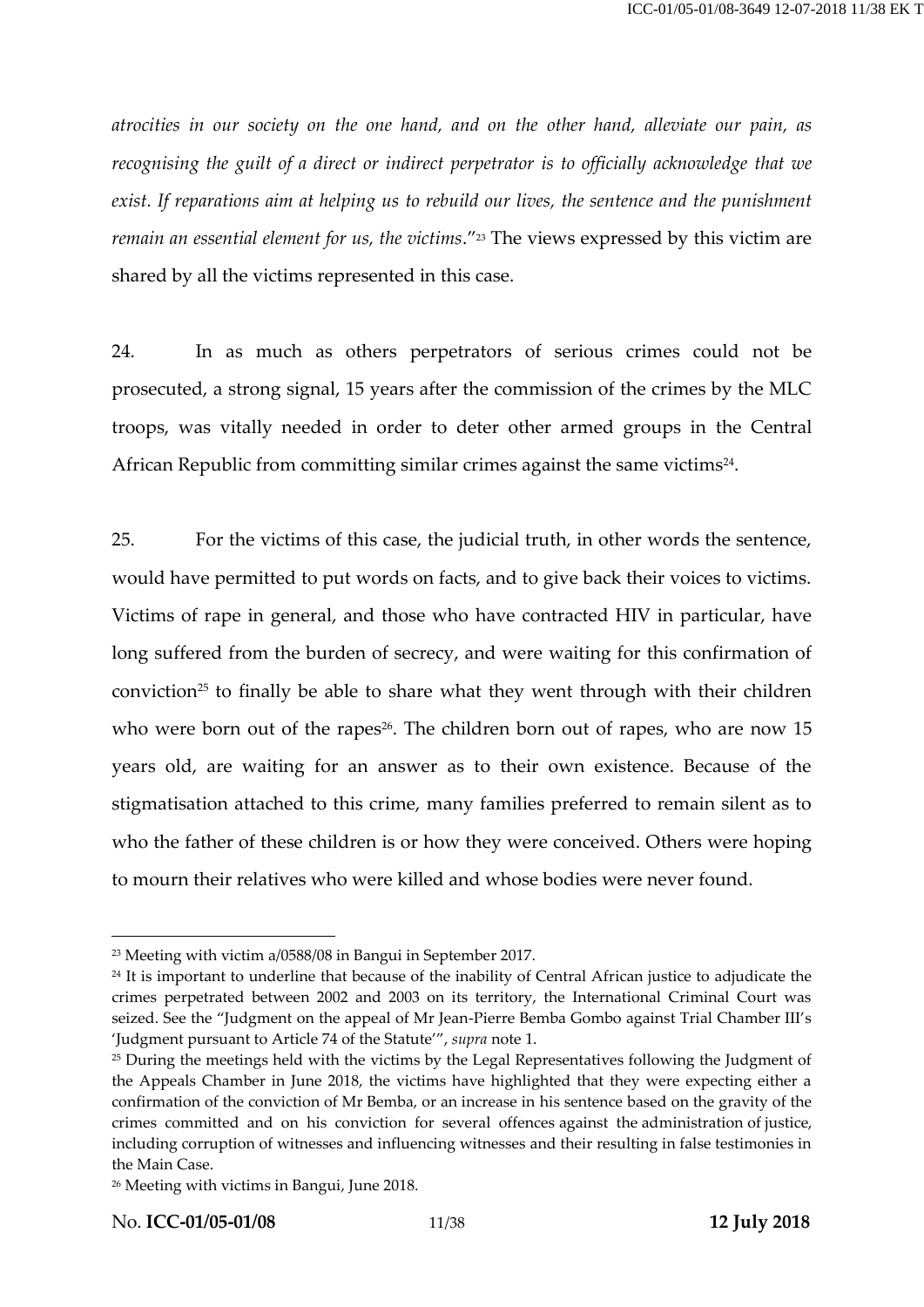26. As expressed by the victims in the course of the recent meetings with their Legal Representatives, the absence of a strong signal from the Court in the fight against impunity not only reinforces their lack of confidence in justice, but also dissuades them from making additional efforts in cooperating or participating in other procedures before this Court. Victims believe that time was not on their side and therefore prefer to turn the page of the Court rather than to continue stirring up the past without any guarantee that justice will be done<sup>27</sup>.

27. Without disputing the decision issued by the majority of the Judges of the Appeals Chamber, the victims note with deep regret that this decision constitutes a further injustice, as if to tell them, indirectly, that their suffering is not worth of justice's attention. The victims regret that the Majority did not mention their sufferings and the dramatic consequences of the crimes committed by the MLC troops.

28. Despite the continuous efforts of communication and explanations of the Legal Representatives, this unexpected Judgment was hardly understood by the victims.

29. It is the victims' opinion that the Judgment reduced the heinous crimes which victimised thousands of women, men and children in the Central African Republic to a mere chapter of daily local news; these crimes which, yet, have revealed their horror over the course of these 10 years of procedure and have caused the outrage of the entire international community<sup>28</sup>.

<sup>27</sup> All the victims who have participated in the *Bemba* case, in particular the victims of rapes who have testified, have underlined that their testimony constituted a difficult step involving a lot of courage and an immeasurable strength on their part, in as much as it led them to relive the events they went through.

<sup>28</sup> See the "Judgment pursuant to Article 74 of the Statute"*, supra* note [4](#page-5-0)*.* See also the "Decision on Sentence pursuant to Article 76 of the Statute", *supra* note [4.](#page-5-0)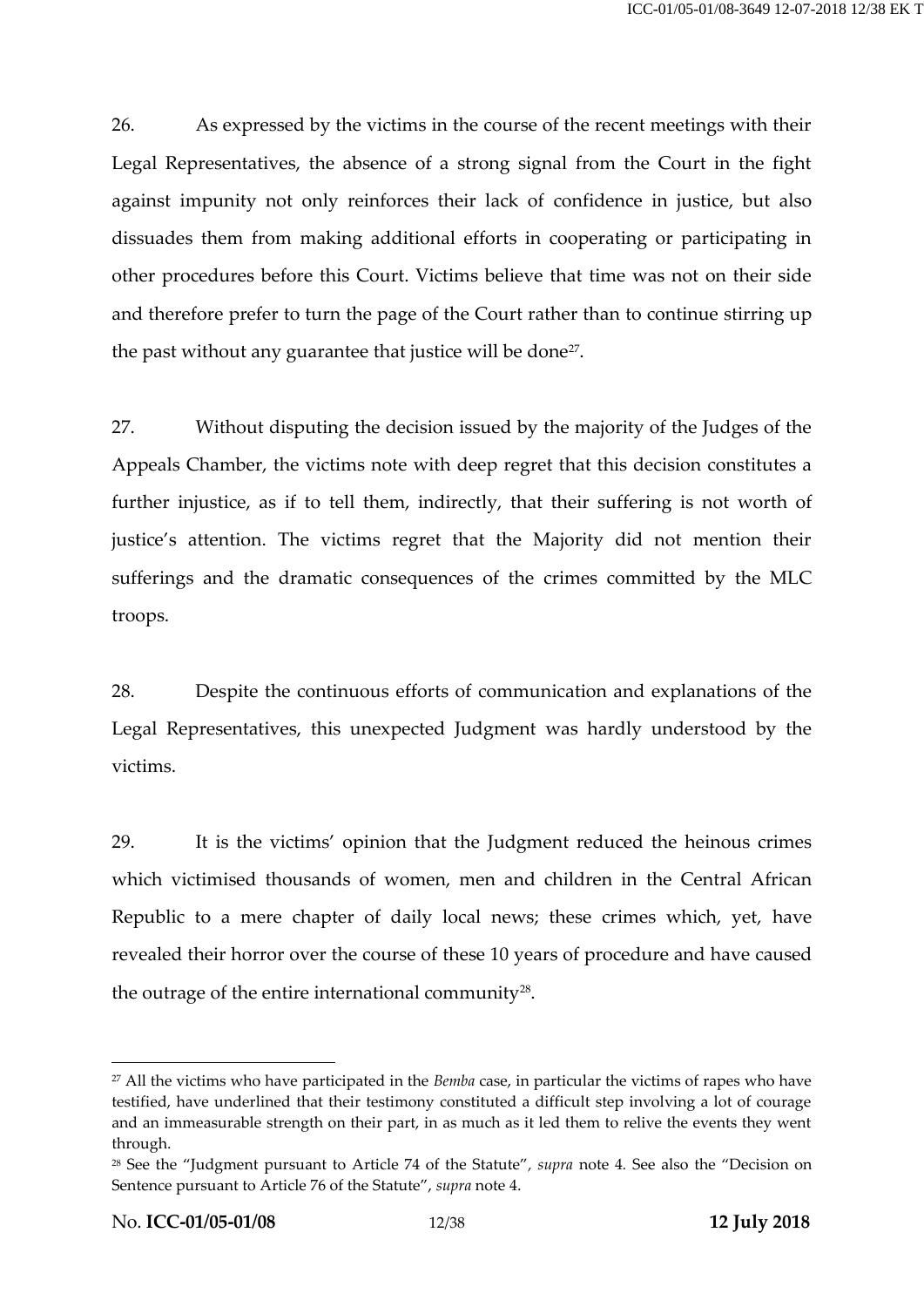30. The victims told their Legal Representatives that they felt "*betrayed*" <sup>29</sup> and "*stabbed in the back*" 30 , abandoned by the international justice that had promised them so much<sup>31</sup>, and in which they had so much believed.

31. The issuance of the Judgment left victims in total disarray<sup>32</sup> and many of them inform their Legal Representatives of the deterioration of their physical and mental health which translates into sleep issues, high and low blood pressure crisis, and psychological trauma. The deterioration in their health is accompanied by a renewed sense of re-victimization and ostracisation that has reignited the red embers of sorrow in the collective memory of the Central African people.

32. The numerous victims of sexual violence represented in this case expressed their feeling of having suffered a triple punishment: from the crimes suffered in their own flesh; from the consequent sufferings and stigmatisation by their communities; and, finally, from the acquittal and the end of these proceedings, which were perceived as an insult to their sufferings. The sexual violence perpetrated during the conflict in 2002-2003 led to the destruction of the social fabric in the Central African Republic, which in turn paved the way to the systematic use of such violence as a tool of war on this territory. Victims were expecting from the Court a strong message of condemnation of these crimes the echo of which would have awakened consciences and warned all other criminals of the fate that awaits them. Victims now fear that the Judgment will be perceived as an incentive to the commission of crimes.

<sup>29</sup> Meeting with victims in Bangui, June 2018.

<sup>30</sup> Meeting with victims in Bangui, June 2018.

<sup>31</sup> See "'All I want is reparation'. Views of victims of sexual violence about reparation in the Bemba case before the International Criminal Court", *supra* note [15,](#page-7-0) p. 23: *"When we went to the ICC, the Court guaranteed us that they would do something, and nothing is happening. We are all going to die. What can the Court do for me? My health is gone. It's too far away, the only one who helps us is our lawyer*."

<sup>&</sup>lt;sup>32</sup> The Legal Representatives observed that when the victims were informed about the Judgment, they became angry, violent, they fainted and had blackouts.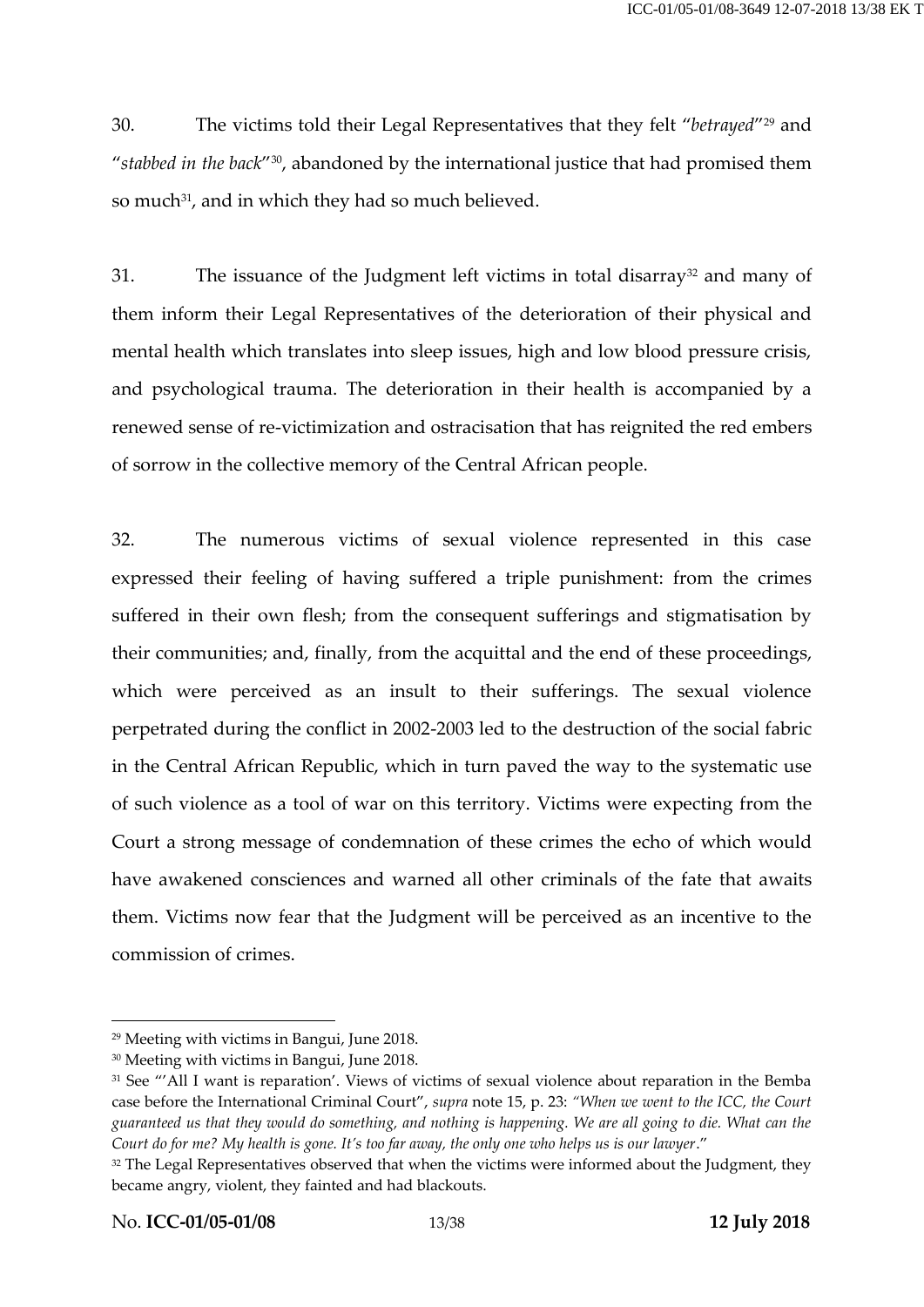33. The Legal Representatives underline that the reparations proceedings had reached a stage where the Chamber had already received all relevant submissions in order to be in a position to issue an order on the principles applicable to reparations and on the scope and extent of victimisation. In all likelihood, had the Appeals Chamber confirmed the conviction against Mr Bemba, the Chamber was ready to issue a reparations order, in accordance with paragraph 2 of article 75 of the Rome Statute. In the context of this case, it is especially difficult for victims to understand the situation. Even more so that Mr Bemba and others were convicted by another Chamber of the Court for interfering with the evidence and witnesses in this case, in order to elude Mr Bemba's guilt as well as his conviction, successfully $^{\scriptstyle 33}$ .

34. The Judges of the Appeals Chamber, like the parties, did not dispute the existence of the crimes suffered by the victims from between October 2002 and March 2003. There is also no doubt that the MLC troops have committed crimes against the victims, causing serious harms to the latter. In the case at bar, what is in issue concerns only the errors that the Trial Chamber would have made in its assessment of the necessary and reasonable measures taken by Mr Bemba.

35. Not being privileged actors in the selection of situations and cases to be investigated and prosecuted, and having even less control over the strategy of the Prosecutor when choosing the mode of liability<sup>34</sup>; wanting to make them pay for the mistakes of others is seen by the victims as an injustice. These mistakes do not erase the crimes committed, which on the contrary, remain, nor, even worse, their consequences.

<sup>33</sup> See the "Prosecution Detailed Notice of Additional Sentencing Submissions", No. ICC-01/05-01/13- 2296, 2 July 2018.

<sup>34</sup> See G. BITTI and G. GONZALES RIVAS, *supra* not[e 12,](#page-6-0) p. 313.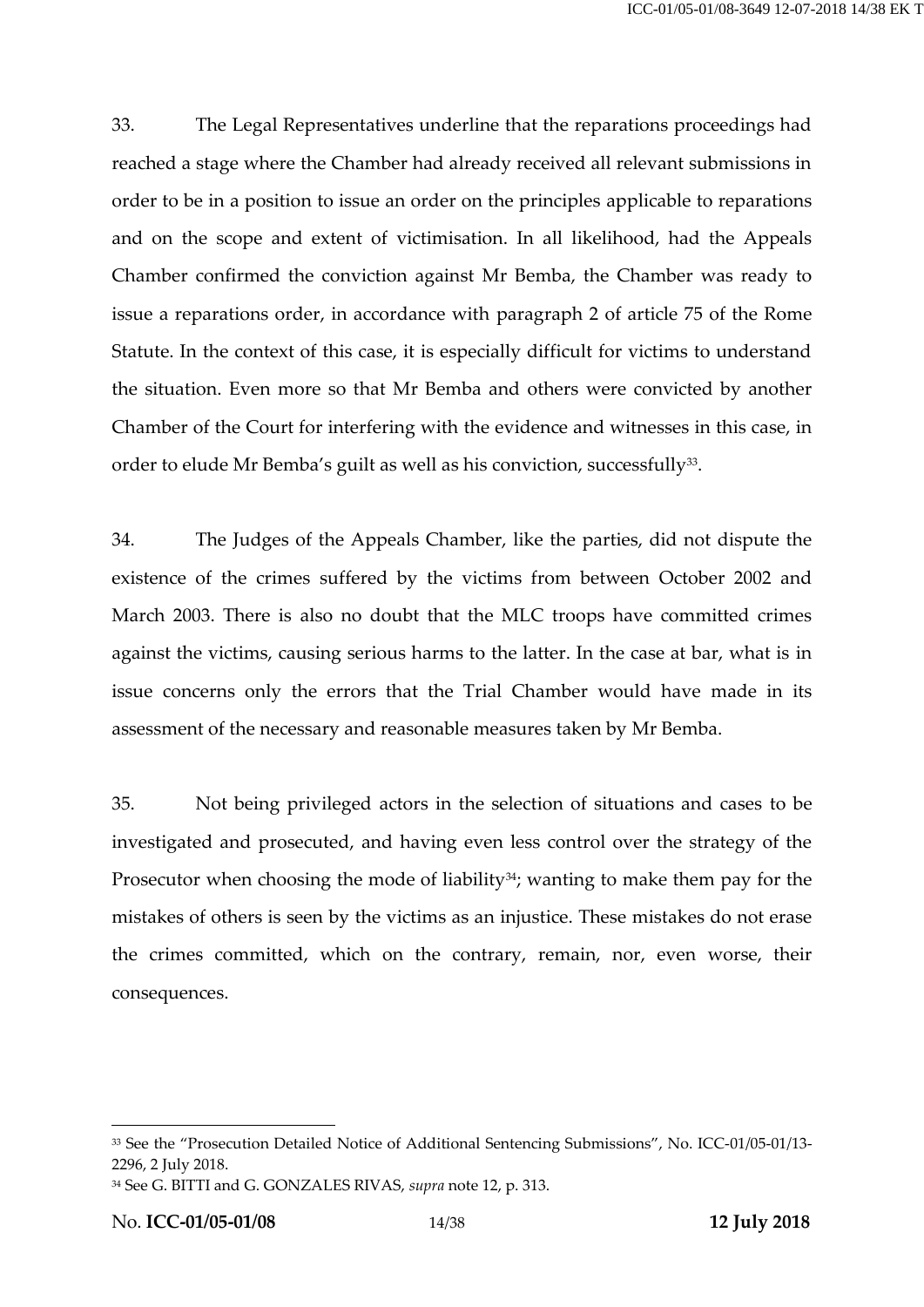36. Victims have been in contact with their Legal Representatives throughout these 10 years of proceedings, including during the reparations stage, and they have hence not only actively participated in sharing their views and concerns as the procedural vicissitudes went, but were also informed of every stage of the proceedings: the charges against Mr Bemba were unanimously confirmed by the Pre-Trial Chamber; two charges were not confirmed for the trial, and the victims of torture and inhuman and degrading treatments committed by the MLC troops were left out the trial; the Conviction Judgment was overturned by a decision which cast serious doubts on the principle of legal certainty and rigor, which no informed observer could have reasonably expected. The Judgment, for its content and its neglected and dodged format<sup>35</sup>, constitutes an affront to all judicial actors who believed in the last bulwark formed by this highest judicial body; the approach taken by the majority of Judges, and not by consensus as would be expected for such reversals, has changed the rules upon which the Appeals Chamber reviews factual findings entered by Trial Chambers<sup>36</sup>; has interpreted the scope of the conviction, going down from a "campaign of violence" of which more than 5,000 victims were found eligible to participate in the proceedings to 20 instances of criminal acts<sup>37</sup>; has

<sup>&</sup>lt;sup>35</sup> See the multiple reactions to the Acquittal Judgment from legal practitioners and academics, external observers: Joseph POWDERLY and Niamh HAYES, *The Bemba Appeal: A Fragmented Appeals Chamber Destabilises the Law and Practice of the ICC*, 26 June 2018, text available at the following address, lastly consulted on 3 July 2018: < https://humanrightsdoctorate.blogspot.com/2018/06/the[bemba-appeal-fragmented-appeals.html?m=1>](https://humanrightsdoctorate.blogspot.com/2018/06/the-bemba-appeal-fragmented-appeals.html?m=1); Just Security, Alex WHITING, *Appeals Judges Turn the ICC on its Head with Bemba Decision*, 14 June 2018, text available at the following address, lastly consulted on 3 July 2018: [<https://www.justsecurity.org/57760/appeals-judges-turn-icc-head-bemba](https://www.justsecurity.org/57760/appeals-judges-turn-icc-head-bemba-decision/)[decision/>](https://www.justsecurity.org/57760/appeals-judges-turn-icc-head-bemba-decision/) ; EJIL : Talk !, Diane Marie AMANN, *In Bemba and Beyond, Crimes Adjudged to Commit Themselves*, 13 June 2018, text available at the following address, lastly consulted on 3 July 2018: [<https://www.ejiltalk.org/in-bemba-and-beyond-crimes-adjudged-to-commit-themselves/#more-](https://www.ejiltalk.org/in-bemba-and-beyond-crimes-adjudged-to-commit-themselves/#more-16267)

[<sup>16267&</sup>gt;](https://www.ejiltalk.org/in-bemba-and-beyond-crimes-adjudged-to-commit-themselves/#more-16267); and EJIL : Talk !, Leila N. SADAT, *Fiddling While Rome Burns? The Appeals Chamber's Curious Decision in Prosecutor v. Jean-Pierre Bemba Gombo*, 12 June 2018, text available at the following address, lastly consulted on 3 July 2018: [<https://www.ejiltalk.org/fiddling-while-rome-burns-the-appeals](https://www.ejiltalk.org/fiddling-while-rome-burns-the-appeals-chambers-curious-decision-in-prosecutor-v-jean-pierre-bemba-gombo/#more-16264)[chambers-curious-decision-in-prosecutor-v-jean-pierre-bemba-gombo/#more-16264>](https://www.ejiltalk.org/fiddling-while-rome-burns-the-appeals-chambers-curious-decision-in-prosecutor-v-jean-pierre-bemba-gombo/#more-16264).

<sup>&</sup>lt;sup>36</sup> See the "Judgement on the appeal of Mr Jean-Pierre Bemba Gombo against Trial Chamber III's 'Judgment pursuant to Article 74 of the Statute'", *supra* note [1,](#page-2-0) para. 40; see also the "Dissenting Opinion of Judge Sanji Mmasenono Monageng and Judge Piotr Hofmański", *supra* note [1,](#page-2-0) paras. 2 to 18.

<sup>&</sup>lt;sup>37</sup> See the "Judgment on the appeal of Mr Jean-Pierre Bemba Gombo against Trial Chamber III's 'Judgment pursuant to Article 74 of the Statute'", *supra* note [1,](#page-2-0) paras. 104 and 119; see also the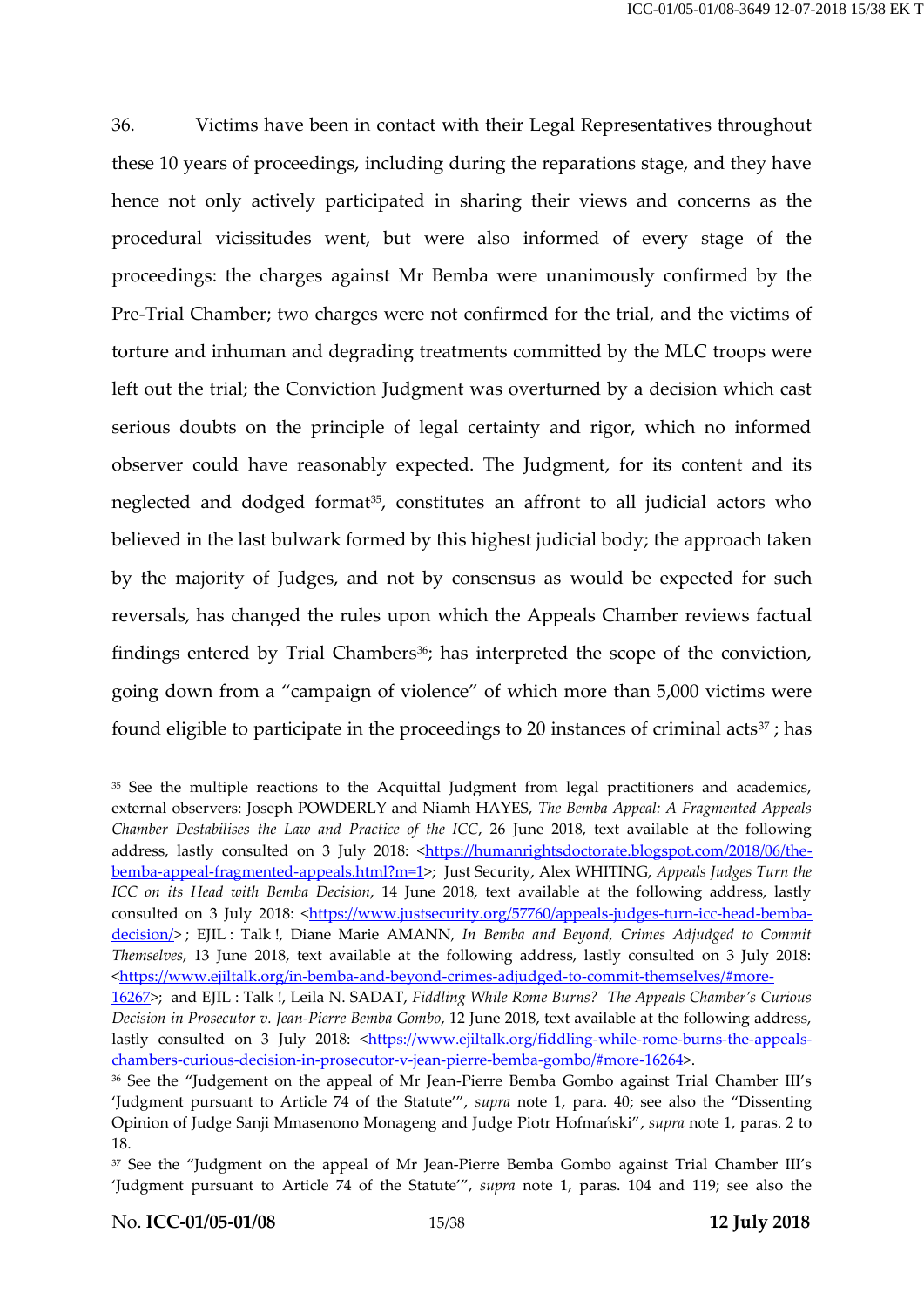changed the rules for assessing the sufficiency of the measures taken to prevent the commission of crimes, pursuant to article 28 of the Rome Statute, departing from the established international jurisprudence<sup>38</sup>, and requesting that said measures be set out in the Decision confirming the charges as material facts<sup>39</sup> – the same decision that was before the Appeals Chamber as part of the record of the case in multiple occasions during the trial – and however never casted any doubt – keeping both the victims and the person then accused for another 5 years of additional proceedings. In such circumstances, the harm caused to the legal principles and even more so to the victims is absolute. While frustrations are a natural part of any judicial process, their legitimacy and any related expectations differ depending on the circumstances of each case. The circumstances of this case have in no way made it possible to anticipate the current situation of legal vacuum with which victims and the Court are faced.

37. The thousands of victims who have been in contact with the Court and have participated in the proceedings (approximately 6,000) have followed them with courage, patience and determination. They shared their sufferings and accepted to narrate, in details, what they went through in the hands of the MLC, trusting the Court, hoping, to no avail, that justice will be served. All of them took upon themselves to revisit the past in order to help the judicial actors to understand the crimes committed and to shed some lights on them so that, they, in turn would help the victims understand what happened to them in 2002/2003. There is no doubt today after these 10 years of proceedings that the crimes they have been suffering

<sup>&</sup>quot;Dissenting Opinion of Judge Sanji Mmasenono Monageng and Judge Piotr Hofmański", *supra* note [1,](#page-2-0) paras. 32 and 39.

<sup>&</sup>lt;sup>38</sup> See the "Judgment on the appeal of Mr Jean-Pierre Bemba Gombo against Trial Chamber III's 'Judgment pursuant to Article 74 of the Statute'", *supra* note [1,](#page-2-0) paras. 170 and 186; see the "Judgment pursuant to Article 74 of the Statute"*, supra* not[e 4,](#page-5-0) paras. 203, 204 and 719 to 734 (see the references in the relevant footnotes to the jurisprudence of the *ad hoc* tribunals).

<sup>&</sup>lt;sup>39</sup> See the "Judgment on the appeal of Mr Jean-Pierre Bemba Gombo against Trial Chamber III's 'Judgment pursuant to Article 74 of the Statute'", *supra* note [1,](#page-2-0) paras. 170 and 186; voir also the *"*Dissenting Opinion of Judge Sanji Mmasenono Monageng and Judge Piotr Hofmański", *supra* note [1,](#page-2-0) paras. 50, 51 and 96 to 100.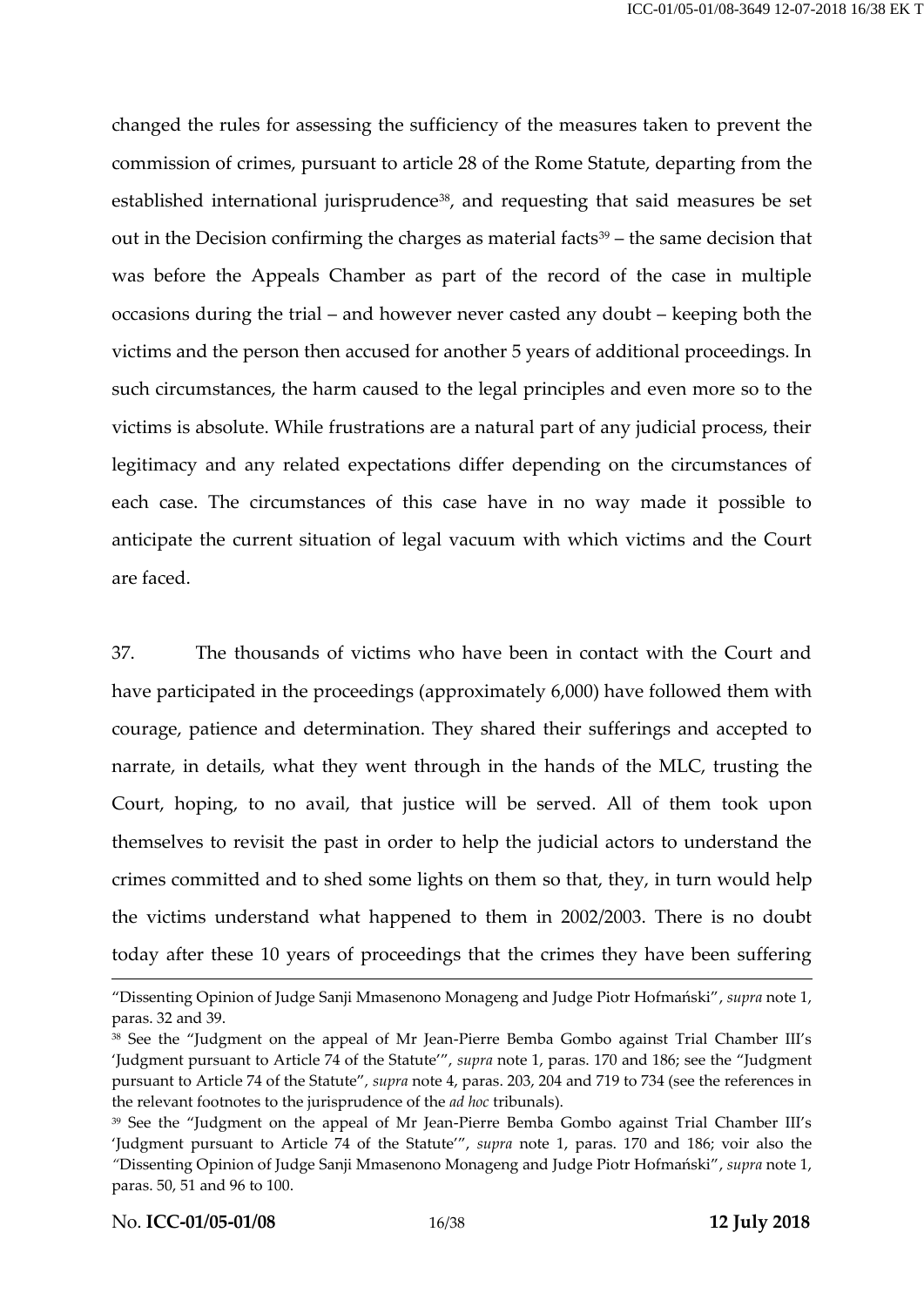from were committed by the MLC troops deployed on the Central African territory under the command of Mr. Bemba, called by former President Mr. Patassé in order to oppose the insurgency of Mr. Bozize. The victims wanted the truth; they also wanted to prevent others from becoming victims like them, thanks to the conviction of the persons responsible that could have served as an example; they wanted reparations for the crimes they have suffered from. Nobody denies today that these thousands of victims and others have been heavily attacked and have suffered murders, physical and psychological injuries, pillages and rapes. The Judges of the Appeals Chamber themselves, like the Judges of the Trial Chamber and the Pre-Trial Chamber, have acknowledged that these crimes were committed, and that the victims have suffered harms as a result of these heinous crimes with immeasurable consequences till this day $40$ .

38. The victims' reactions are irrevocable. The victims are desperate and the feeling of having been re-victimized a second time is omnipresent: "*it is as if we have been killed, pillaged and raped again*"; "*it is as if the sky fell on the heads of Central Africa in general, and of the victims in particular*"; "*it is worse than an earthquake, we do not understand what is happening to us*"; "*it is a hard blow and a double victimisation that* 

<sup>40</sup> See the "Judgment on the appeal of Mr Jean-Pierre Bemba Gombo against Trial Chamber III's 'Judgment pursuant to Article 74 of the Statute'", *supra* note [1,](#page-2-0) paras. 194 and 196; see also the "Dissenting Opinion of Judge Sanji Mmasenono Monageng and Judge Piotr Hofmański", *supra* note [1,](#page-2-0) paras. 32, 37, 48, 71, 87 to 89, 91, 307, 495; the "Separate opinion Judge Christine Van den Wyngaert and Judge Howard Morrison", *supra* note [1,](#page-2-0) paras. 24, 57-58, 61-62 and 74-79 – para. 57: "*The acquittal in this case pertains to Mr Bemba's responsibility as a commander. This does not mean, quite obviously, that the crimes charged were not committed. The Trial Chamber indeed made findings beyond a reasonable doubt that a number acts of murder, pillaging and rape listed in paragraphs 624, 633 and 640 of the Conviction Decision were committed by MLC troops*."; para. 74: "*There was undeniable suffering on the part of the many victims of violence and cruelty at the hands of persons or groups that are related to the accused*" (we underline) ; as well as the "Concurring Separate Opinion of Judge Eboe-Osuji", *supra* note [1](#page-2-0), para. 1: "*The crucial question*  in the appeal is not whether victims suffered violations. There is ample evidence that they did. And they deserve, *in my view, every rehabilitative assistance that individuals, national governments and the international community can offer, including under the Rome Statute*" (we underline).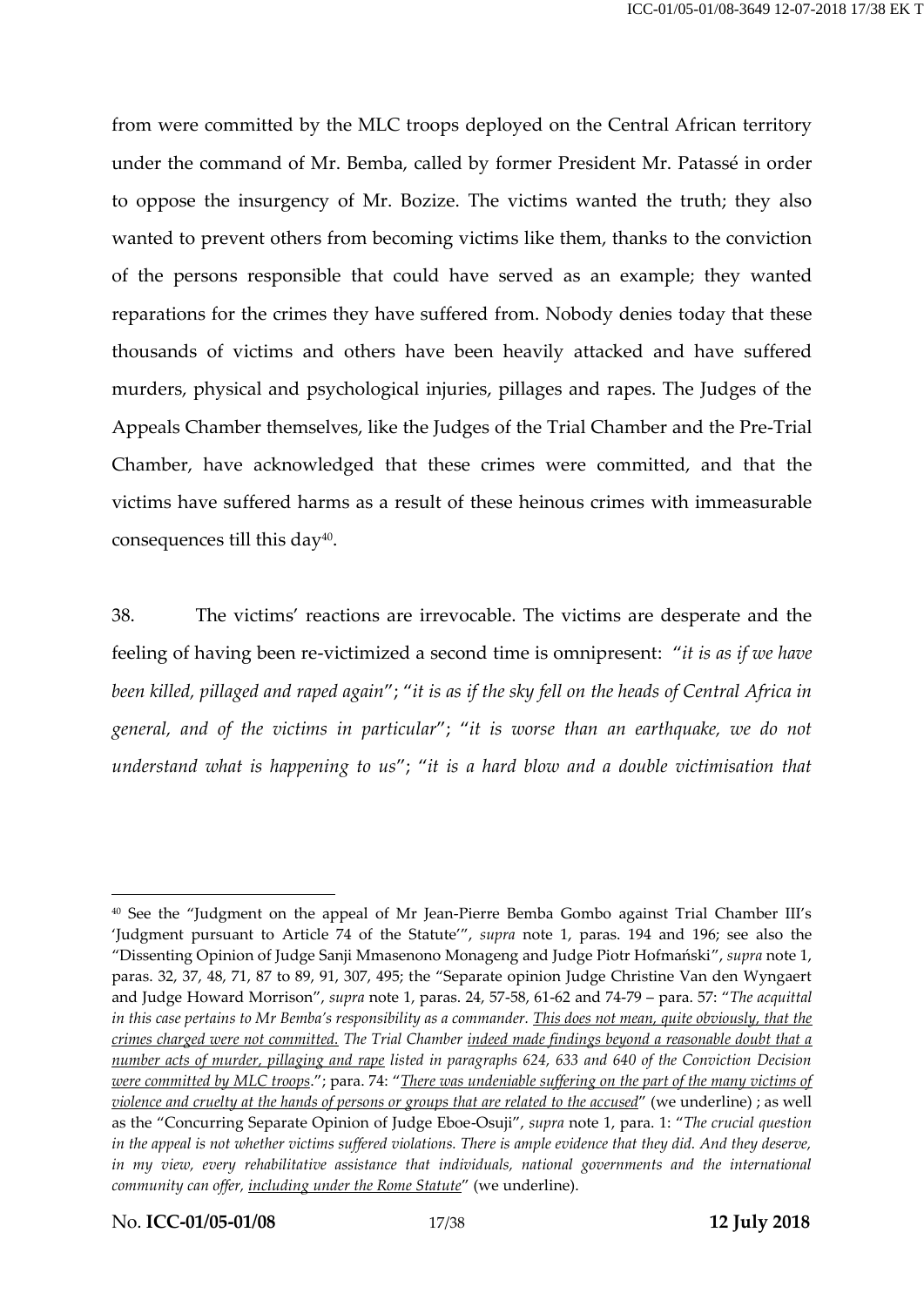*international justice has just given to the victims*" <sup>41</sup>. Some also ask: "*with the acquittal in the criminal proceedings, what will happen to our civil claims*?"

<span id="page-17-0"></span>39. As underlined by the Appeals Chamber, "[t]*he reparation scheme provided for in the Statute is not only one of the Statute's unique features. It is also a key feature. The success of the Court is, to some extent, linked to the success of its system of reparations.*" 42 Consequently, the Legal Representatives submit that, notwithstanding the acquittal, the Chamber should rule on the applicable principles and on the scope and extent of the victimisation pursuant to paragraph 1 of article 75 of the Rome Statute.

## **IV. Consequences of the Judgment on Reparations Proceedings**

40. The Legal Representatives note the legal *vacuum* which victims, but also the judicial process before the Court, are facing. After 10 years of proceedings, of courageous involvement of the victims; 10 years during which the details of the crimes committed against part of the Central African population were narrated, assessed, commented and recorded; after these 10 years, the evidence which led to the declaration of the liability at trial of the person who was recognised as responsible before the Court for the atrocities committed - were deemed insufficient. However, there is no doubt that crimes were committed and that the 6,000 persons who were in contact with the Court were victimised by said crimes.

<sup>&</sup>lt;sup>41</sup> See the statements made by some victims and some intermediaries working with victims on account of the Court. See also the comments made by civil society organisations which worked for and with victims in the course of these ten years of proceedings, gathered by Nadia Carine FORNEL POUTOU and Lucie BOALO HAYALI : Just Security, *A Belief Shattered: The International Criminal Court's Bemba Acquittal*, 25 June 2018, text available at the following address, lastly consulted on 3 July 2018: [<https://www.justsecurity.org/58386/belief-shattered-international-criminal-courts-bemba](https://www.justsecurity.org/58386/belief-shattered-international-criminal-courts-bemba-acquittal/)[acquittal/>](https://www.justsecurity.org/58386/belief-shattered-international-criminal-courts-bemba-acquittal/) : "[…] *For Central African civil society, especially organizations working on sexual and genderbased violence, this decision felt like a bomb dropped on us, erasing the work we have done over the last ten years*. […]"

<sup>&</sup>lt;sup>42</sup> See the "Judgment on the appeals against the "Decision establishing the principles and procedures to be applied to reparations" of 7 August 2012 with AMENDED order for reparations (Annex A) and public annexes 1 and 2" (Appeals Chamber), No. ICC-01/04-01/06-3129, 3 March 2015. See in particular its Annex A, "Order for Reparations (amended)", No. ICC-01/04-01/06-3129-AnxA, para 3.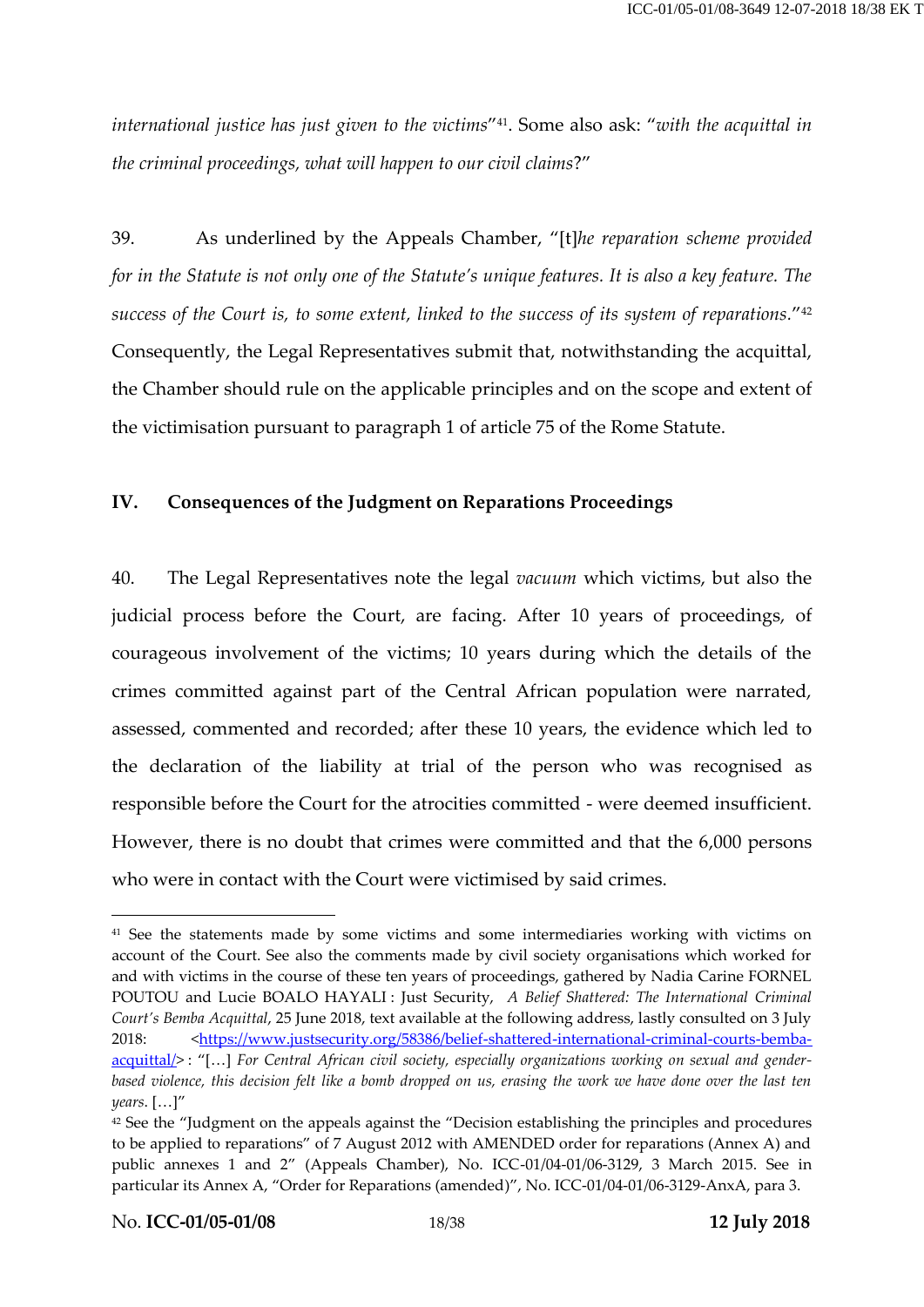41. Hence arises the question as to what the mandate of the Court consists in and how the international community – since the Court potentially acts as relay – could make effective the right of these victims to obtain reparations for the crimes they have suffered from. Is the Court empowered to help these victims rather than ignoring them after 10 years of proceedings during which it [nevertheless](https://www.linguee.fr/anglais-francais/traduction/nevertheless.html) has recognised their existence and their sufferings?

42. The Legal Representatives, like Madame Prosecutor<sup>43</sup>, must respect the Judgment as a decision from the highest body of the judiciary system of the Court and against which no recourse is possible, as well as the integrity of the Court's proceedings and through it, the acquittal of Mr Bemba.

43. Therefore, the present observations, filed at the invitation of the Chamber, do not intend to dispute or claim a different judicial outcome from the one irrevocably decided by the Appeals Chamber.

44. However, faced with a situation of legal and procedural *vacuum* and discovering in that respect the possible inconsistencies of the system, the Legal Representatives have carefully reviewed the legal texts governing the Court in relation to the reparations proceedings. Having proceeded to a complete analysis of the preparatory works of the key provision in this regard, namely article 75 of the Rome Statute, they cannot but note that, in the absence of a conviction, the Court has no mandate to proceed with a reparations proceedings in accordance with paragraph 2 of article 75 of the Statute.<sup>44</sup> While noting with interest the proposals by

<span id="page-18-0"></span><sup>43</sup> See the "Statement of ICC Prosecutor, Fatou Bensouda, on the recent judgment of the ICC Appeals Chamber acquitting Mr Jean-Pierre Bemba Gombo", available on the International Criminal Court Website at the following address, lastly consulted on 2 July 2018: [<https://www.icc](https://www.icc-cpi.int/Pages/item.aspx?name=180613-OTP-stat)[cpi.int/Pages/item.aspx?name=180613-OTP-stat>](https://www.icc-cpi.int/Pages/item.aspx?name=180613-OTP-stat).

<sup>44</sup> See the "Judgment on the appeals against the 'Decision establishing the principles and procedures to be applied to reparations' of 7 August 2012 with AMENDED order for reparations (Annex A) and public annexes 1 and 2", *supra* note [42](#page-17-0), paras. 64 to 76, in particular 65: "*The Appeals Chamber recalls the*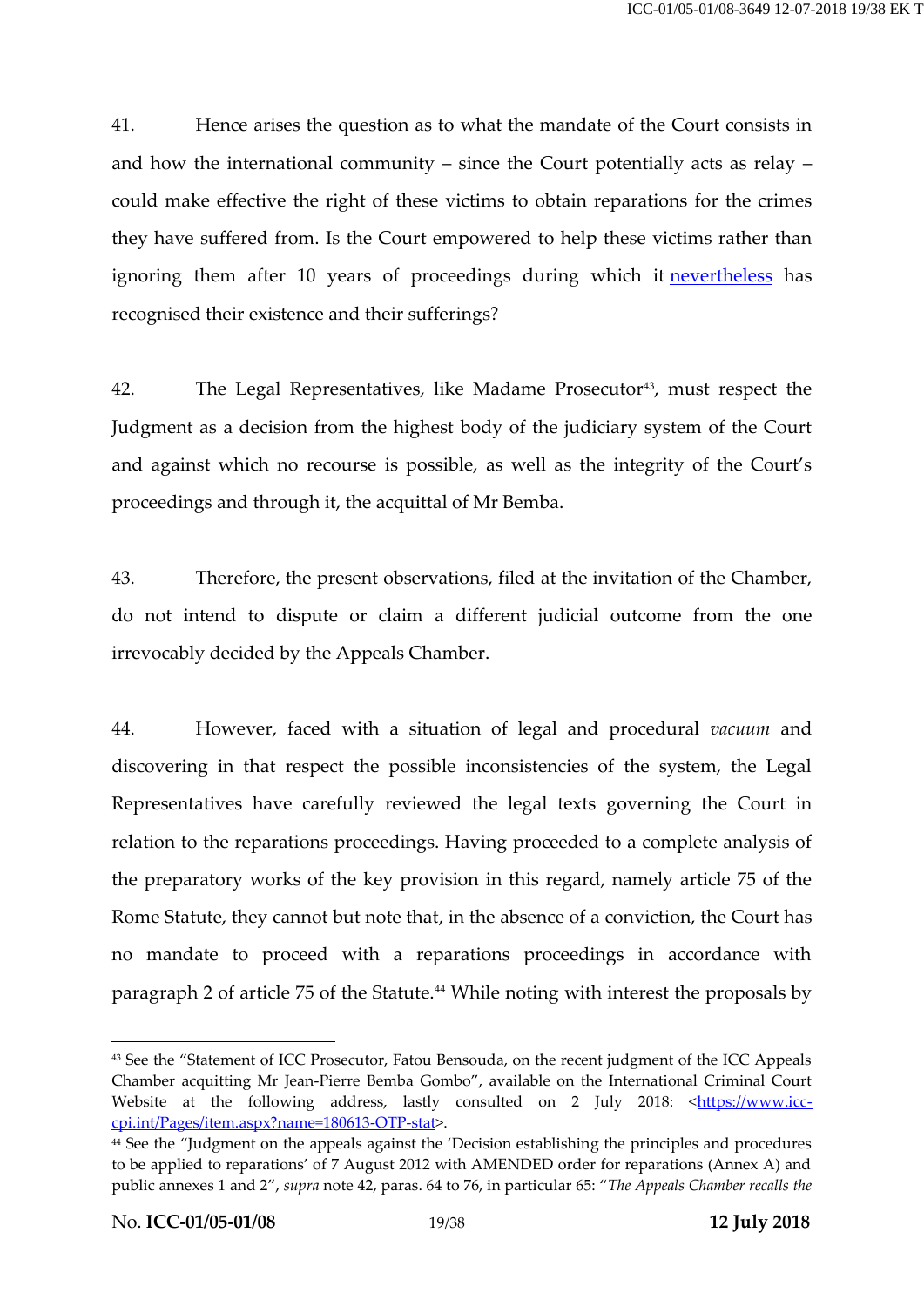Judge Eboe-Osuji in the *Ruto and Sang* case, the Legal Representatives share his reasoning only in relation to the assertion that in certain specific circumstances the conclusion of judicial proceedings should not *per se* impede the right of victims to receive reparations <u>forthwith</u>.<sup>45</sup> Indeed, the Legal Representatives note that no general principle of law requires the existence of a conviction as prerequisite for reparations<sup>46</sup>; nonetheless, in light of the spirit of the legal texts of the Court, it can be concluded that the possibility to hold full reparations proceedings in the absence of a conviction is not (yet) part of the Court's mandate.

45. Nevertheless, in light of the preparatory works of article 75 and its final text as adopted, it can be inferred that a combined interpretation of paragraphs 1 and 6 of article 75 – in line with the spirit and objective of the legal texts of the Court – seems to allow a Trial Chamber - independently of any conviction or acquittal – to issue an order establishing, on the one hand, the principles relating to reparations that victims may in the future activate before others *fora*, in accordance with their national law or with international law; and, on the other hand, determining the scope and extent of any damage, loss or injury to, or in respect of victims, in other words, the scope and extent of their victimisation. Indeed, the convicted person is only mentioned in paragraph 2 of article 75. Consequently, the Legal Representatives invite the Chamber to implement its mandate, not applying paragraph 2 of article 75

*principle established in the Impugned Decision that reparations "ensure that offenders account for their acts". The Appeals Chamber considers that this principle properly reflects the system of reparations at the Court. In other words, reparations, and more specifically orders for reparations, must reflect the context from which they arise, which, at the Court, is a legal system of establishing individual criminal liability for crimes under the Statute. In the view of the Appeals Chamber, this context strongly suggests that reparation orders are intrinsically linked to the individual whose criminal liability is established in a conviction and whose culpability for those criminal acts is determined in a sentence*". See also the interpretation of the Judgment by Judge Eboe-Osuji, "Decision on Defence Applications for Judgments of Acquittal" (Trial Chamber (V)A), No. ICC-01/09-01/11-2027-Red-Corr, 5 April 2016, p. 136, paras. 199 to 202 (Reasons of Judge Eboe-Osuji).

<sup>45</sup> *Idem*, "Decision on Defence Applications for Judgments of Acquittal", p. 66, para. 9 (Reasons of Judge Eboe-Osuji).

<sup>&</sup>lt;sup>46</sup> *Ibid.,* "Decision on Defence Applications for Judgments of Acquittal", para. 201 (Reasons of Judge Eboe-Osuji).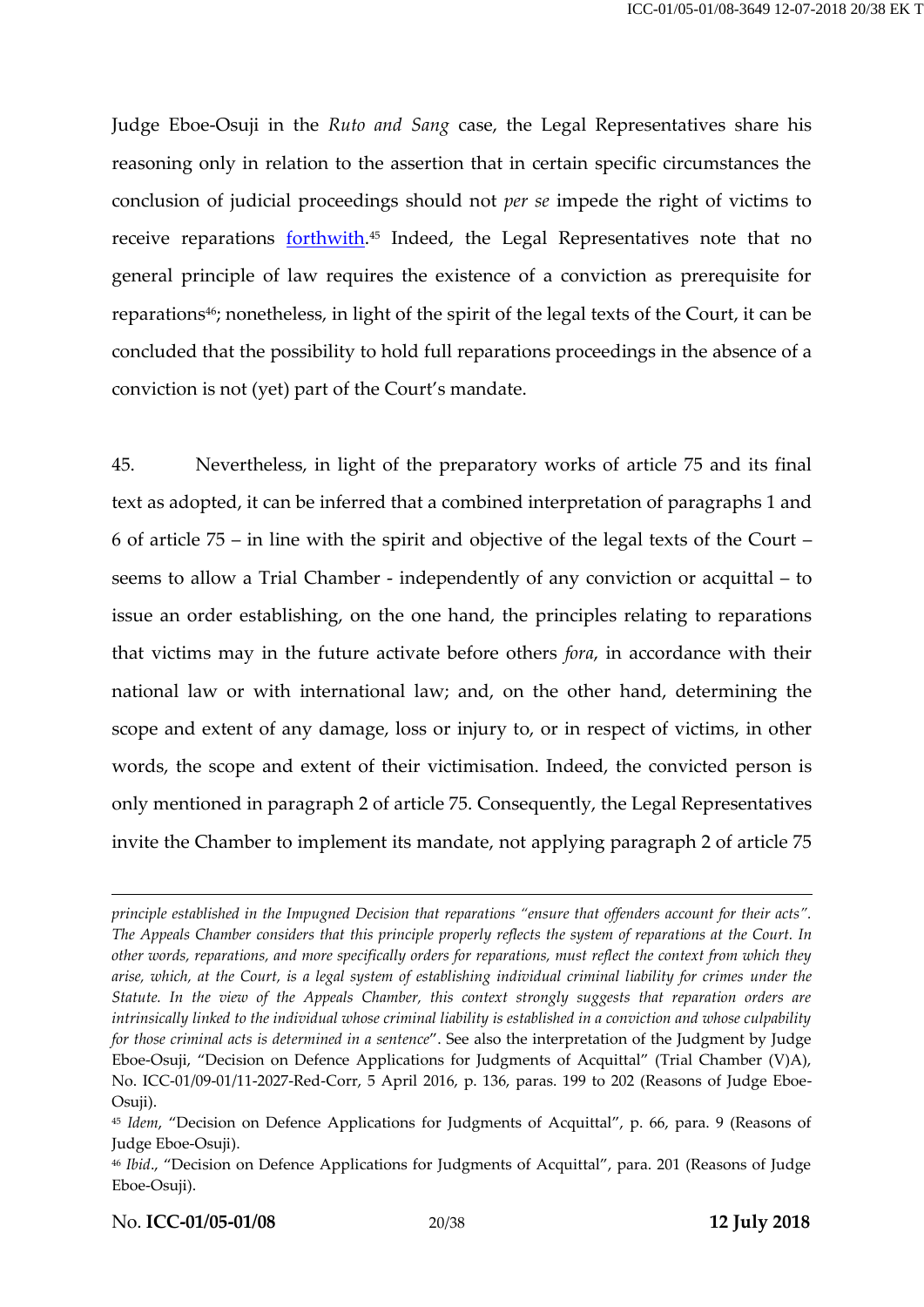but in accordance with article 75, paragraphs 1 and 6. The Legal Representatives recognise that such interpretation of the legal texts would be innovative in as much as, so far, no other Trial Chamber has ever been faced with a similar situation and such a reading was hence not triggered. There is no precedent to which the Chamber could refer since the system put in place at the Court in relation to victims is in itself unprecedented.

46. As recognised by some authors, the legal system of the Court, especially concerning reparations, does not exist in isolation. On the contrary, it completes other mechanisms available for victims of unlawful acts at the international level.<sup>47</sup> To that end, the decisions of the Court shall make possible the relay between the victims and such mechanisms.

47. It seems that all the challenges linked to the issue of reparations of victims had not yet been completely taken into account by the emergent practice of the Court. Some questions already had arisen in the past without however providing the exceptional conditions present in this case, for instance in the face of the nonconfirmation of charges against Mr Mbarushimana, the acquittal of Mr Ngudjolo, and in a more acute way in the Kenyan cases against Mr Ruto and Mr Sang,<sup>48</sup> as well as Mr Kenyatta.<sup>49</sup> Faced with such situations of injustice for victims which realities were never denied, the Court could never provide a legal or judicial answer.

<sup>&</sup>lt;sup>47</sup> See Conor McCarthy, "Reparations and Victim Support in the International Criminal Court", Cambridge University Press, 2012, para. 9.

<sup>48</sup> See the "Decision on Defence Applications for Judgments of Acquittal", *supra* note [44,](#page-18-0) and in particular para. 149 (Reasons of Judge Fremr) and paras. 3, 9 and 195 et seq. (Reasons of Judge Eboe-Osuji). See also "Victims' Views and Concerns on the Issue of Reparation or Assistance in Lieu of Reparation Pursuant to the Trial Chamber Decision of 5 April 2016 on the Defence Motions on 'No Case to Answer', plus 3 Annexes", No ICC-01/09-01/11-2035, 15 June 2016; as well as the "Decision on the Requests regarding Reparations", No ICC-01/09-01/11-2038, 1 July 2016.

<sup>49</sup> See the "Victims' further submissions on the Prosecution's application for a finding of noncompliance under article 87(7) of the Statute", No ICC-01/09-02/11-1035, 15 October 2015; see also the "Victims' response to the 'Prosecution's notice of withdrawal of the charges against Uhuru Muigai Kenyatta'", No ICC-01/09-02/11-984, 9 December 2014.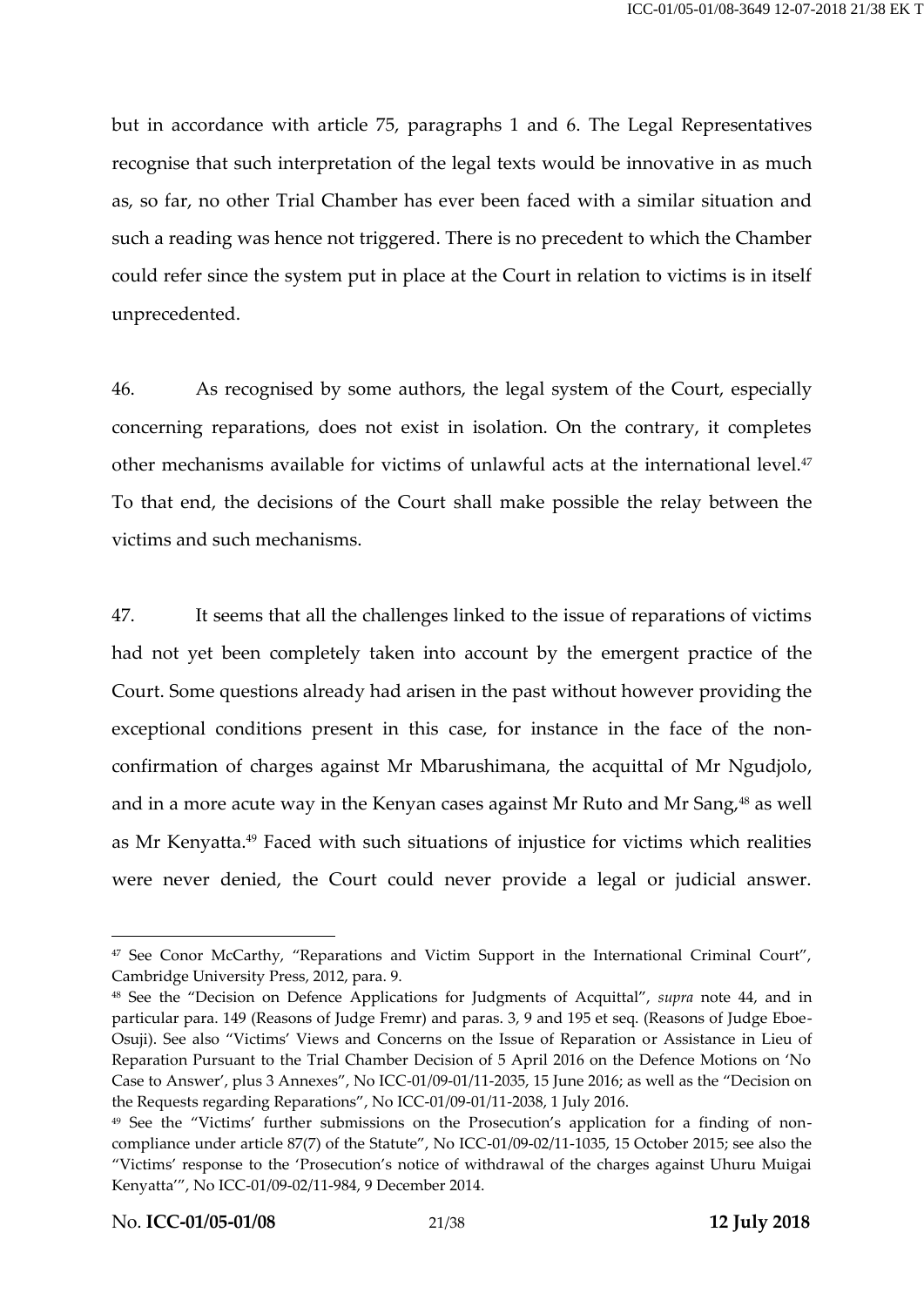Contrary to the above mentioned cases, the victims in this case are before a Chamber which has already undertaken part of the reparations proceedings, and victims simply ask for the recognition of their victimisation in order to be able to continue such proceedings before other *fora*, where applicable.

48. Again faced with a situation of injustice – even more blatant considering that 10 years of proceedings have elapsed, including 2 years starting off the debates on reparations, the Court must henceforth formulate a proper response. While the question of the possible amendment of article 75 could be asked, <sup>50</sup> it appears that in the circumstances, another avenue more obvious and more expeditious could be pursued for the Court to take into account an unforeseen situation so that its mandate and work retain their meaning and legitimacy. This unique answer to a novel situation should respect the objectives and spirit of the legal texts governing the Court.

<span id="page-21-0"></span>49. Applying the rules of interpretation of treaties as established by the Court<sup>51</sup>, the Legal Representatives have pondered about the objectives and spirit of

<sup>50</sup> See Conor McCarthy, 'The Rome Statute's Regime of Victims Redress', *in* C. Stahn (ed), *The Law and Practice of the International Criminal Court* (Oxford: OUP, 2015) 1203: "*At the doctrinal level, it is unclear whether the advent of the regime may herald the development, over time, of something akin to a system of delictual liability under the Rome Statute predicated upon the crime enumerated therein, or whether, more modestly, the role of the reparations regime is lately limited to a discrete procedural mechanism ancillary to the criminal proceedings before the Court*." The Legal Representatives posit that a combined reading of paragraphs 1 and 6 of article 75 of the Rome Statute allows for a middle way.

<sup>51</sup> See the "Judgment on the Prosecutor's Application for Extraordinary Review of Pre-Trial Chamber I's 31 March 2006 Decision Denying Leave to Appeal" (Appeals Chamber), No. ICC-01/04-168, 13 July 2006, para. 33: "*The interpretation of treaties, and the Rome Statute is no exception, is governed by the Vienna Convention on the Law of Treaties (23 May 1969), specifically the provisions of articles 31 and 32. The principal rule of interpretation is set out in article 31 (1) that reads: A treaty shall be interpreted in good faith in accordance with the ordinary meaning to be given to the terms of the treaty in their context and in the light of its object and purpose. The context of a given legislative provision is defined by the particular sub-section of the law read as a whole in conjunction with the section of an enactment in its entirety. Its objects may be gathered from the chapter of the law in which the particular section is included and its purposes from the wider aims of the law as may be gathered from its preamble and general tenor of the treaty*". See also P. CURRAT, "L'interprétation du Statut de Rome", (2007) 20.1 Revue québécoise de droit international. This document is available at the following address, lastly consulted on 3 July 2018: [<https://www.sqdi.org/wp-content/uploads/20.1\\_currat.pdf>](https://www.sqdi.org/wp-content/uploads/20.1_currat.pdf).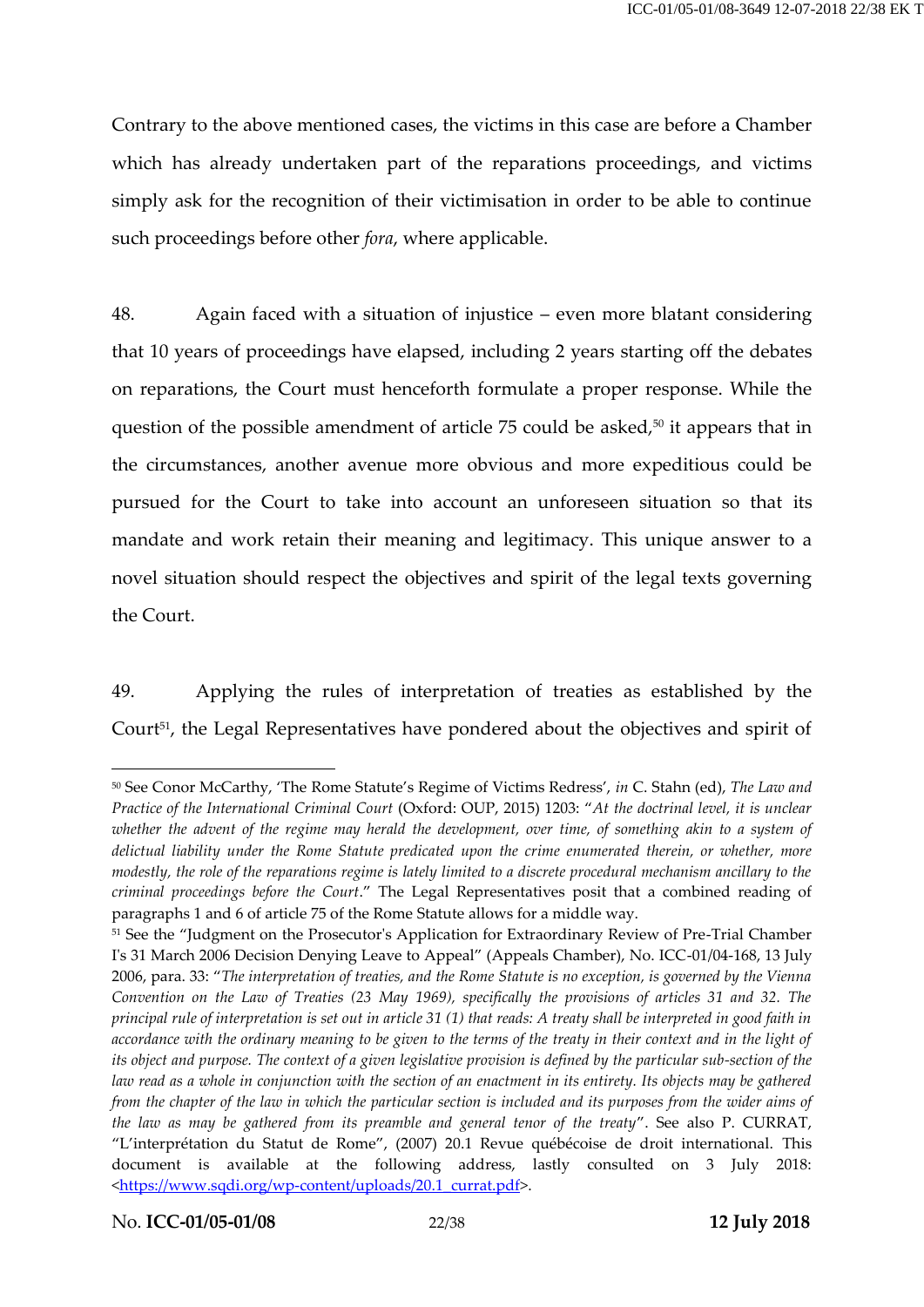the texts as drafted by the negotiators of the Rome Statute. The preparatory works of article 75 show that some delegations wanted to create an obligation for the Court to establish principles relating to reparations as well as the scope and extent of the victimisation in a judgment which could have been used before national or international authorities having the obligation to execute it, in accordance with their internal rules. However, such idea was linked to a power of the Court to order external entities, notably States, to provide reparations to the victims – a power which has not been retained as such for the Court in the Statute. As of the first discussions in 1993, reference was made to the responsibility of States for international unlawful acts, <sup>52</sup> and, a year later, in 1994, to the duty of the international community to provide a response in case of crimes committed by a State or its agents acting in their official capacity<sup>53</sup>. While the *ad hoc* Committee for the creation of an international criminal court was unable to make progress on the issue of reparations<sup>54</sup> , the Preparatory Committee for the creation of an international criminal court clearly saw the emergence of the principle according to which the benefit of reparations ordered by the Court was subject to a conviction<sup>55</sup>. However, the French delegation made a proposal foreseeing that any judgment of the Court

<sup>52</sup> See the "Report of the International Law Commission on Its Forty-Fifth Session, Draft Statute for an International Criminal Court, 3 May-23 July 1993", UN doc. A/48/10(SUPP), September 1993, Article 6*bis*.

<sup>53</sup> See the "Report of the International Law Commission on Its Forty-Sixth Session, Draft Statute for An International Criminal Court, 2 May-22 July 1994", UN doc. [A/49/10\(SUPP\),](http://www.legal-tools.org/doc/f73459/) September 1994, II. Draft Code of Crimes Against the Peace and Security of Mankind, draft Article 5, paras. 136 to 139: *"The prosecution of an individual for a crime against the peace and security of mankind does not relieve a State of any responsibility under international law for an act or omission attributable to it. The special rapporteur explained that a single criminal act often had dual consequences: criminal consequences, namely, the penalty imposed on the perpetrator, and civil consequences, namely, the obligation to compensate for the damage"*; and para. 274: *"Some members furthermore took the view that in the case of crimes, reparation was due not only to the State which was materially affected, but also, in a broader sense, to the international community*."

<sup>&</sup>lt;sup>54</sup> See the "Summary of the proceedings of the Ad Hoc Committee during the period 3-13 April 1995", UN doc. [A/AC.244/2](https://www.legal-tools.org/en/doc/fe33c5/), 21 April 1995 and the "Report of the *Ad Hoc* Committee on the Establishment of an International Criminal Court", UN doc[. A/50/22\(](https://www.legal-tools.org/en/doc/b50da8/)SUPP), 6 September 1995.

<sup>55</sup> See the "Summary of the Proceedings of the Preparatory Committee on the Establishment of an International Criminal Court during the Period 25 March-12 April 1996", UN doc. [A/AC.249/1,](http://www.legal-tools.org/doc/d7aad5/) 7 May 1996, new Article 47*bis*. See also the "Decisions Taken by the Preparatory Committee on the Establishment of an International Criminal Court at its Session Held from 1 to 12 December 1997", UN doc[. A/AC.249/1997/L.9/Rev.1,](http://www.legal-tools.org/doc/787a4d/) 18 December 1997, Article 58.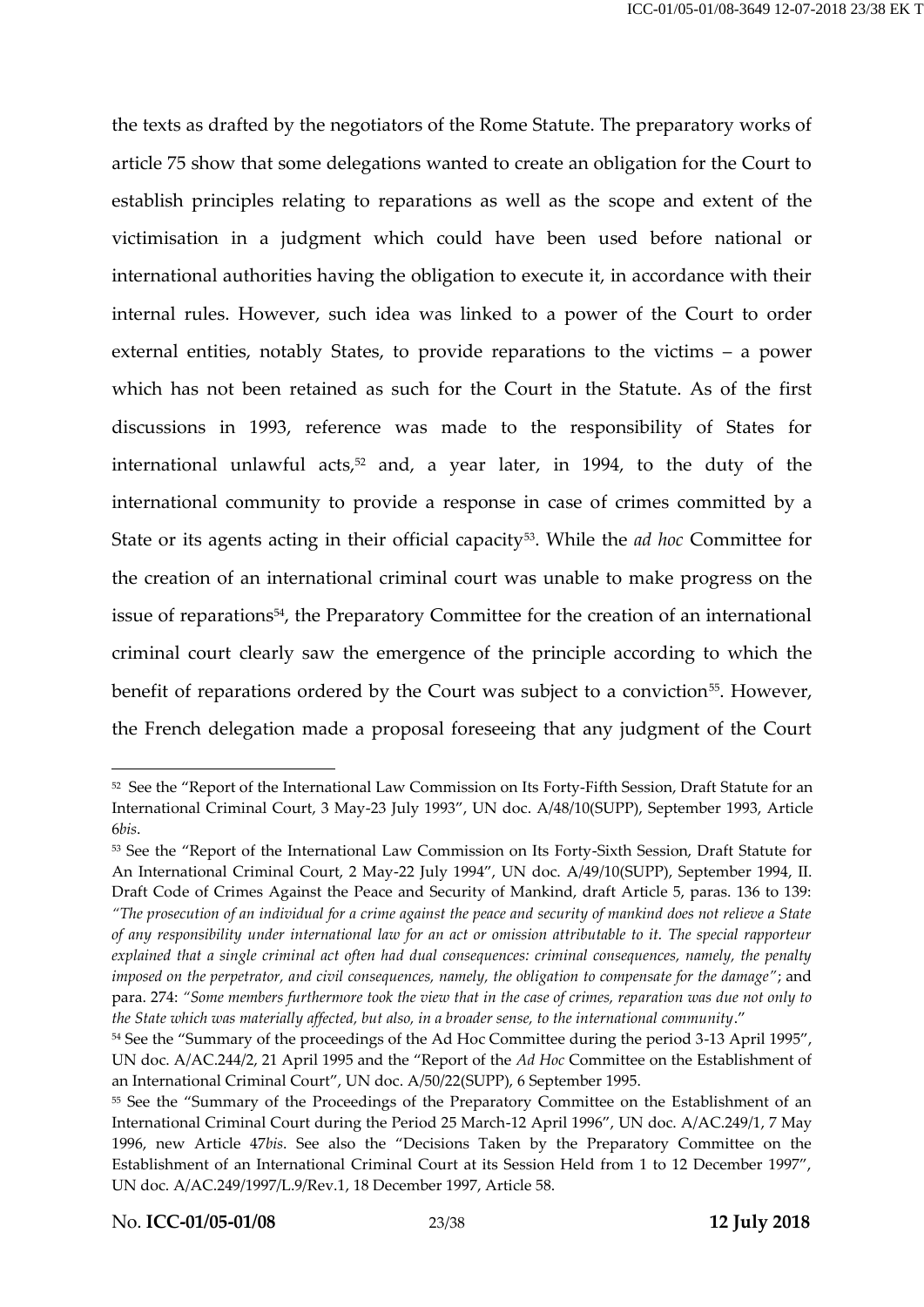could be transmitted to the competent national authorities which would be bound by the principles established in relation to the compensation of damages caused to the victims. While in the first versions of this proposal mention was made to the convicted person, such a mention did not appear anymore in the subsequent texts<sup>56</sup>. The same year, in the work of the Preparatory Committee, reference was made again to the civil nature of the reparations proceedings and to the possibility for the Court to first, issue a ruling – binding on national jurisdictions - on the scope and extent of the victimisation and to determine the principles applicable to a compensation of the harms caused to the victims in order for them to be able, subsequently, to take up this matter before national authorities to receive reparations.<sup>57</sup> Such idea does not seem to require in essence that a person is declared guilty $^{58}.$ 

50. Or, such proposal is ostensibly close to the final version of paragraphs 1 and 6 of article 75 of the Statute. While the debate about the power of the Court to impose its authority to external instances – be it the Trust Fund or national or international authorities – seems to have different answers depending on the context

<sup>56</sup> See the "Draft Statute of the International Criminal Court, Working Paper Submitted by France, UN doc. [A/AC.249/L.3,](http://www.legal-tools.org/doc/4d28ee/) 6 August 1996", Article 130.

<sup>57</sup> See the "Report of the Preparatory Committee on the Establishment of an International Criminal Court: Volume I, Proceedings of the Preparatory Committee during March-April and August 1996", UN doc. [A/51/22\[VOL.I\]\(SUPP\),](http://www.legal-tools.org/doc/e75432/) 13 September 1996, para. 282. See also the "Report of the Inter-Sessional Meeting of the Preparatory Committee on the Establishment of an International Criminal Court from 19 to 30 January 1998 in Zutphen, The Netherlands", UN doc. [A/AC.249/1998/L.13,](http://www.legal-tools.org/doc/7ba9a4/) 4 February 1998, proposals 1 and 2.

<sup>58</sup> See the "Report of the Preparatory Committee on the Establishment of an International Criminal Court: Volume II, Compilation of Proposals, UN doc. [A/51/22\[VOL.II\]\(SUPP\)](http://www.legal-tools.org/doc/03b284/)", 13 September 1996*,*  Article 43(c). See the "Report of the Preparatory Committee on the Establishment of an International Criminal Court: Addendum", UN doc. [A/CONF.183/2/Add.1](http://www.legal-tools.org/doc/816405/), 14 April 1998. See also the "Decision on the Legal Representatives of Victims' Application to Call Evidence, Schedule the Presentation of Evidence and Directions on Disclosure Obligations" (Trial Chamber), n° STL-11-01/T/TC/F3260, 31 July 2017, paras. 24-25: "[…] *the Appeals Chamber has acknowledged that the personal interests of the victims include their potential ability to claim compensation. But whether this conditional right should be exercised at this stage of the proceedings, namely, during the trial, is another issue, because it may, in some circumstances, be more appropriately exercised during a sentencing hearing.*" Such an interpretation seems to suggest that victims may obtain compensation before national tribunals in the course of a trial, based on their identification as victims by the Tribunal, even before the Chamber seized of the matter issues its decision on the culpability of the Accused.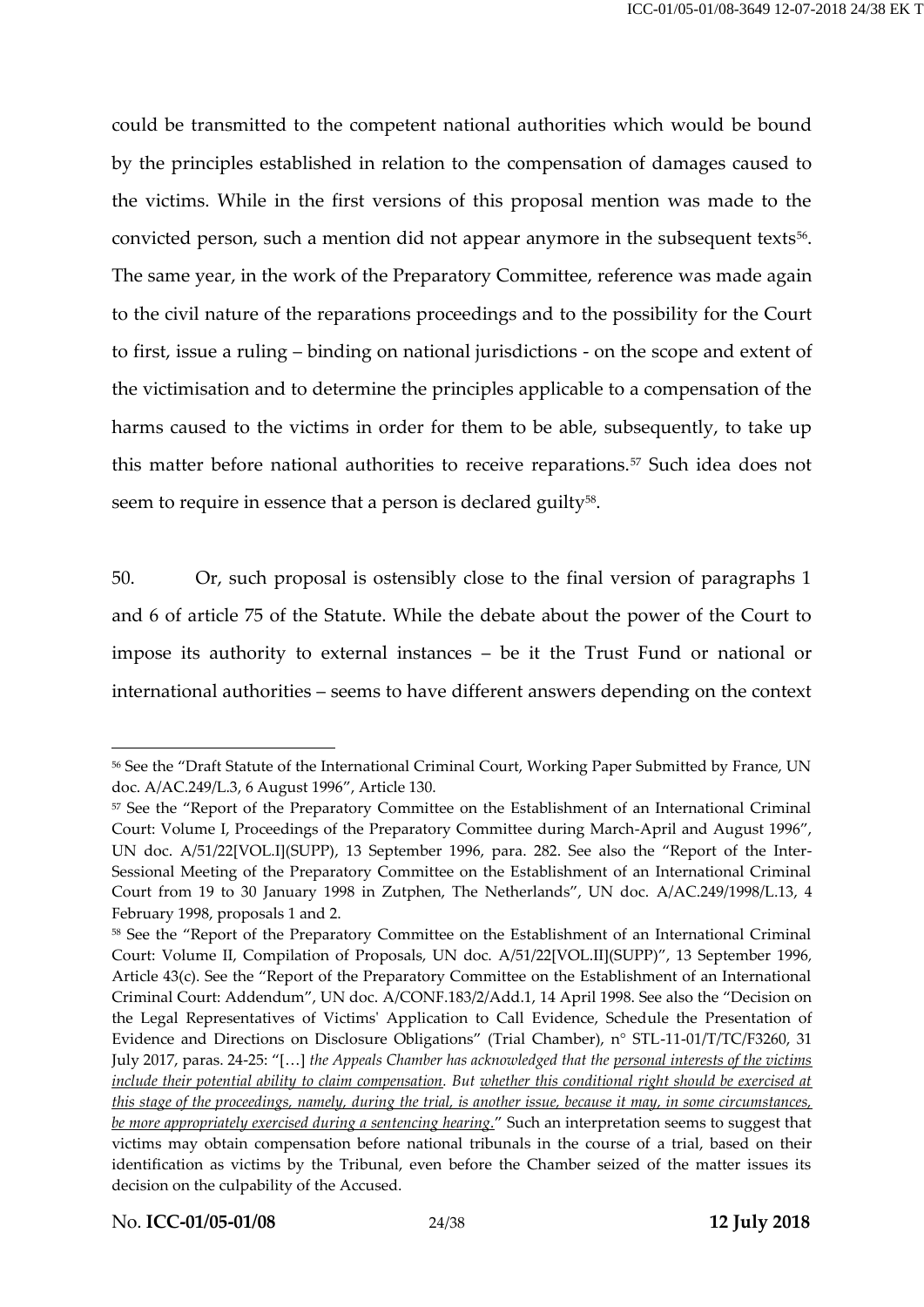and the proceedings, the fact that the orders and decisions of the Court may assist said instances to implement the rights of victims does not appear controversial. To the contrary, the Court has clearly been mandated as "complementary" to the national criminal jurisdictions,<sup>59</sup> interpreting said complementarity exactly as a duty to assist other entities to empower themselves in order to be able to fulfil their mandate.

<span id="page-24-0"></span>51. Thus, applying the Court's jurisprudence, $60$  the Legal Representatives recall the objectives<sup>61</sup> and responsibilities bestowed upon the Court by the Assembly of States Parties. The victims, their protection,<sup>62</sup> the assistance and reparations of their sufferings by taking into account the long lasting impacts of the crimes under the jurisdiction of this Court are at the heart of such objectives and responsibilities. Indeed, the States Parties have clearly vested the Court since its creation and on a continuous basis with duties towards victims as recipients and beneficiaries of the rights enshrined in the Rome Statute, but also as members of societies for which the Court has undertaken a responsibility to contribute to their peaceful reconstruction and to their healing process.<sup>63</sup> In that respect, the Assembly of States Parties

<span id="page-24-1"></span><sup>59</sup> See article 1 of the Rome Statute.

<sup>60</sup> See, *inter alia*, the "Judgment on the Prosecutor's Application for Extraordinary Review of Pre-Trial Chamber I's 31 March 2006 Decision Denying Leave to Appeal", *supra* note [51.](#page-21-0)

<sup>&</sup>lt;sup>61</sup> Moreover, it is not questionable that amongst the self-evident purposes of the Rome Statute, one is "*mak*[ing] *internationally punishable the heinous crimes specified therein in accordance with the principles and the procedure institutionalized thereby"*. See the "Judgment on the Prosecutor's Application for Extraordinary Review of Pre-Trial Chamber I's 31 March 2006 Decision Denying Leave to Appeal", *idem*, para. 37.

<sup>62</sup> See International Criminal Court, Assembly of States Parties, "Report of the Court on the Revised strategy in relation to victims: Past, present and future", Resolution ICC-ASP/11/40, 5 November 2012, para. 23: "*Protection, as it is used in the ICC system, refers mainly to physical safety, security and wellbeing. Support is a broader and, in some sense, more inclusive term, covering the mitigation of any harm that victims may suffer as a result of their interaction with the Court. [...] Both objectives encompass protection against and support in the face of any hardship arising from the judicial proceedings*" (we underline). This document is available at the following address, lastly consulted on 3 July 2018: [<https://asp.icc](https://asp.icc-cpi.int/iccdocs/asp_docs/ASP11/ICC-ASP-11-40-ENG.pdf)[cpi.int/iccdocs/asp\\_docs/ASP11/ICC-ASP-11-40-ENG.pdf>](https://asp.icc-cpi.int/iccdocs/asp_docs/ASP11/ICC-ASP-11-40-ENG.pdf).

<sup>&</sup>lt;sup>63</sup> See International Criminal Court, Assembly of States Parties, "Strengthening the International Criminal Court and the Assembly of States Parties", Resolution ICC-ASP/16/Res.6, 14 December 2017, *inter alia* pages 2-3 : "Recognizing *that victims' rights to equal and effective access to justice, protection and support; adequate and prompt reparation for harm suffered; and access to relevant information concerning*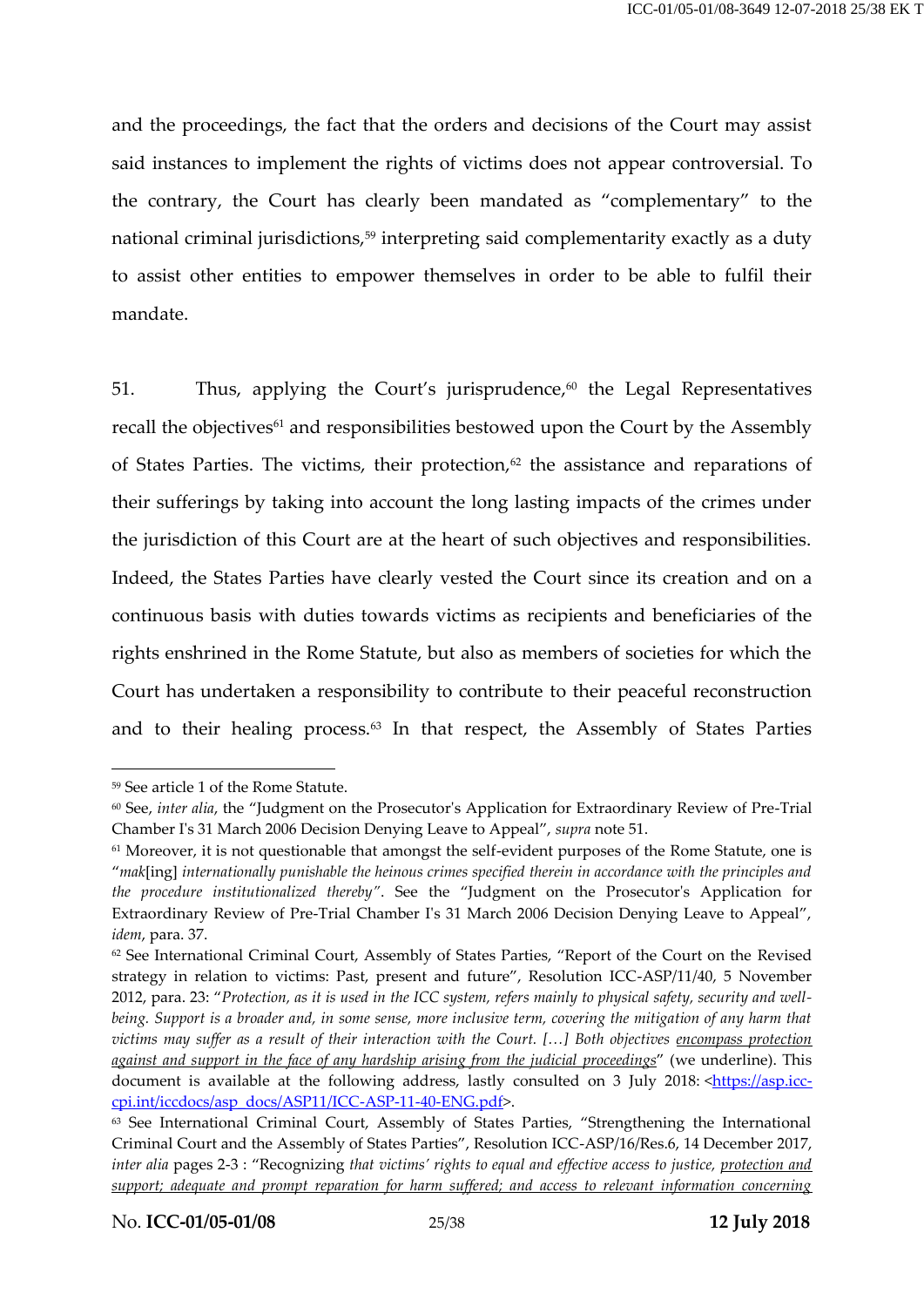continuously stresses how assistance and reparations for victims represent a unique mandate of the Court contributing to promote reconciliation and strengthen peace. In its Resolutions, the Assembly further recognises the constant need for the Court to develop any appropriate procedures in order to take into account the needs and challenges related to victims' as they emerge<sup>64</sup>.

No. **ICC-01/05-01/08** 26/38 **12 July 2018**

-

*violations and redress mechanisms are essential components of justice, emphasizing the importance of effective outreach to victims and affected communities in order to give effect to the unique mandate of the Court towards victims and determined to ensure the effective implementation of victims' rights, which constitute a cornerstone of the Rome Statute system*" (we underline); paras. 95-95: "Stresses *the central importance that the Rome Statute accords to the rights and needs of victims, in particular their right to participate in judicial proceedings and to claim reparations, and emphasizes the importance of informing and involving victims and affected communities in order to give effect to the unique mandate of the Court towards victims;* Recalls *article 75 of the Rome Statute and, in this regard, the reparative justice role of the Court, and notes that assistance and reparations to victims may promote reconciliation and contribute to peace-building*" (we underline). This document is available at the following address, lastly consulted on 3 July 2018: < https://asp.icc[cpi.int/iccdocs/asp\\_docs/Resolutions/ASP16/ICC-ASP-16-Res6-ENG.pdf>](https://asp.icc-cpi.int/iccdocs/asp_docs/Resolutions/ASP16/ICC-ASP-16-Res6-ENG.pdf).

<sup>64</sup> *Idem*, Annex I, Mandates of the Assembly of States Parties for the intersessional period, p. 21, para. 12, alinéas a-e: "*With regard to Victims and affected communities, reparations and Trust Fund for Victims, (a) requests the Court to continue to establish principles relating to reparations in accordance with article 75, paragraph 1, of the Rome Statute as a priority in the context of its judicial proceedings; (b) encourages the Board of Directors and the Secretariat of the Trust Fund for Victims to continue to strengthen its ongoing dialogue with the Court, States Parties and the wider international community, including donors as well as non-governmental organizations, who all contribute to the valuable work of the Trust Fund for Victims, so as to ensure increased strategic and operational visibility and to maximize its impact and ensure the continuity and sustainability of the Fund's interventions; (c) <u>requests the Court and the Trust Fund for Victims</u> to continue developing a strong collaborative partnership, mindful of each other's roles and responsibilities, to implement Court-ordered reparations; (d) decides to continue to monitor the implementation of the rights of victims under the Rome Statute, with a view to ensuring that the exercise of these rights is fully realized and that the continued positive impact of the Rome Statute system on victims and affected communities is sustainable; (e) mandates the Bureau to continue considering victims-related issues as necessary or as they arise, having recourse to any appropriate process or mechanism"* (we underline). See also International Criminal Court, Assembly of States Parties, "Resolution on Victims and affected communities, reparations and Trust Fund for Victims, adopted at the 12<sup>th</sup> plenary meeting", Resolution ICC-ASP/13/Res.4, 17 December 2014, paras. 1, 6 and 20, *inter alia*: "Welcomes *the ongoing and continuous work of the Court in implementing and monitoring its Revised Strategy in relation to victims and welcomes the Court's intention to review such a strategy once the judicial cycle be finished, if necessary* [...] Reiterates *the need for the Court to continue to ensure that principles relating to reparations be established in accordance with article 75, paragraph 1, of the Rome Statute*, takes note *of the Court report on this matter, and further requests the Court to continue to establish such principles as a priority and report back to the Assembly* […] Mandates *the Bureau to continue considering victims-related issues as necessary or as they arise, having recourse to any appropriate process or mechanism*" (we underline). This document is available at the following address, lastly consulted on 3 July 2018: [<https://asp.icc-cpi.int/iccdocs/asp\\_docs/Resolutions/ASP13/ICC-ASP-](https://asp.icc-cpi.int/iccdocs/asp_docs/Resolutions/ASP13/ICC-ASP-13-Res4-ENG.pdf)[13-Res4-ENG.pdf>](https://asp.icc-cpi.int/iccdocs/asp_docs/Resolutions/ASP13/ICC-ASP-13-Res4-ENG.pdf).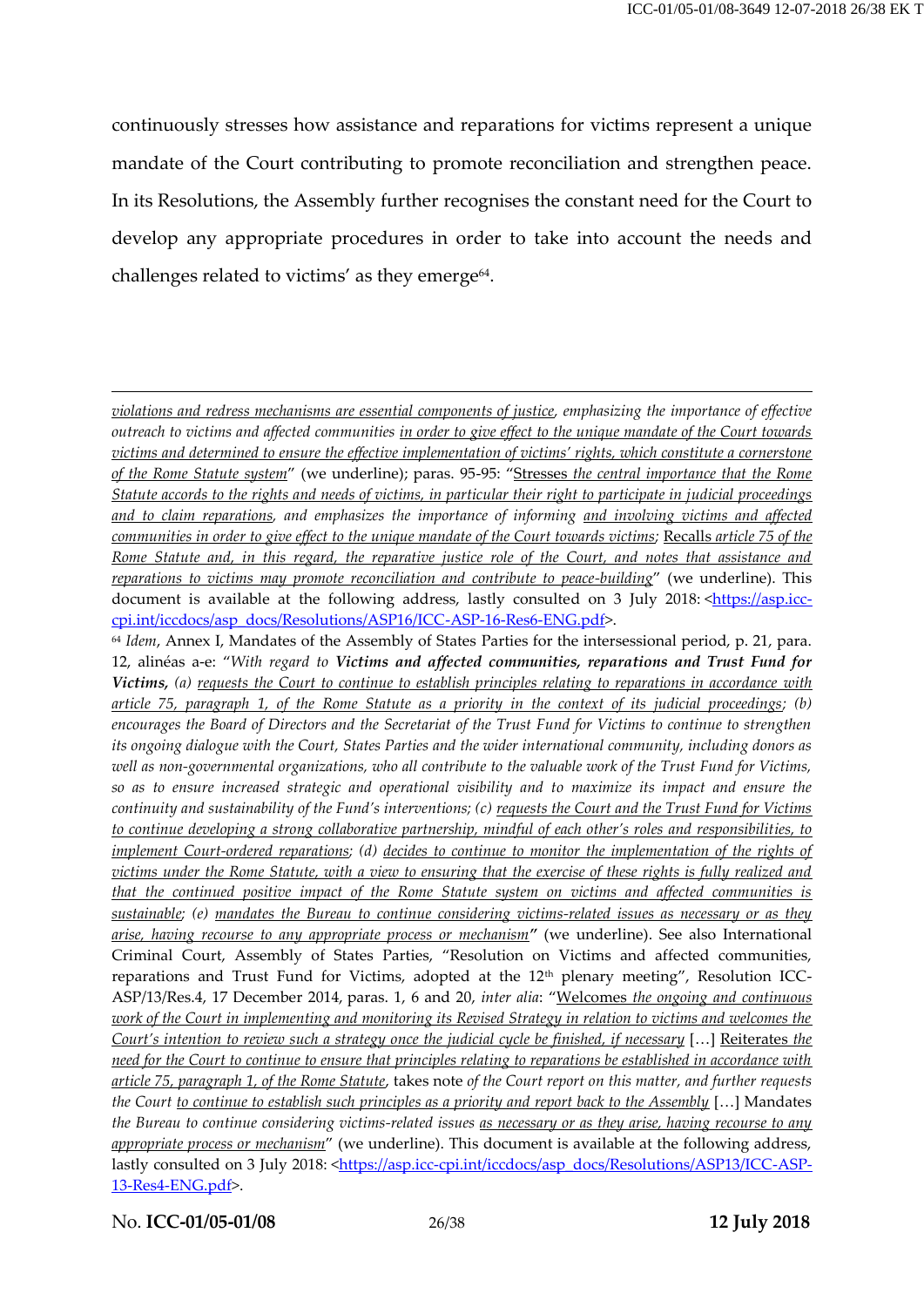52. As underlined by the Assembly of States Parties in its "Report of the Court on the Revised strategy in relation to victims: Past, present and future": "*One of the unique features of the Rome Statute system is that victims have been granted the right to request reparations and may benefit from support by the TFV under its assistance mandate. The further advantage presented by the reparations and assistance mandates is that positive and pro-active engagement with victims can have a significant effect on how they experience and perceive justice, thus contributing to their healing process and the rebuilding of peaceful societies*. […] *Overall, the Court must adapt to the unique aspects of each case and situation.*  [...] The Court must constantly monitor and adjust strategies and messages in order to *respond not only to judicial developments but also to local dynamics. To do so requires from the entire Court system immense flexibility, creativity and, at times, speed*. […]. 65

53. Moreover, the Legal Representatives recall that the legal texts governing the Court, and notably article 75 of the Statute, "*must be interpreted and applied in accordance with internationally recognized human rights, as declared in article 21 (3) of the Statute*." 66

54. Following said principles of interpretation as recognised by the Chambers,<sup>67</sup> the Legal Representatives request the Chamber to read jointly paragraphs 1 and 6 of article 75 and to interpret them as providing the power to issue an order establishing the principles related to reparations and determining the scope and extent of the victimisation of the individuals having communicated with the Court in this case, on the basis of the information already collected, and independently of the acquittal of Mr Bemba. As developed *supra*, this proposed reading of article 75 paragraphs 1 and 6 finds support in the preparatory works from

<sup>&</sup>lt;sup>65</sup> See the "Report of the Court on the Revised strategy in relation to victims: Past, present and future", *supra* note [62,](#page-24-0) paras. 46, 80 et 83, *inter alia* (we underline).

<sup>66</sup> See the "Judgment on the Prosecutor's Application for Extraordinary Review of Pre-Trial Chamber I's 31 March 2006 Decision Denying Leave to Appeal", *supra* note [51,](#page-21-0) para. 38.

<sup>67</sup> *Idem*, the "Judgment on the Prosecutor's Application for Extraordinary Review of Pre-Trial Chamber I's 31 March 2006 Decision Denying Leave to Appeal", para. 33.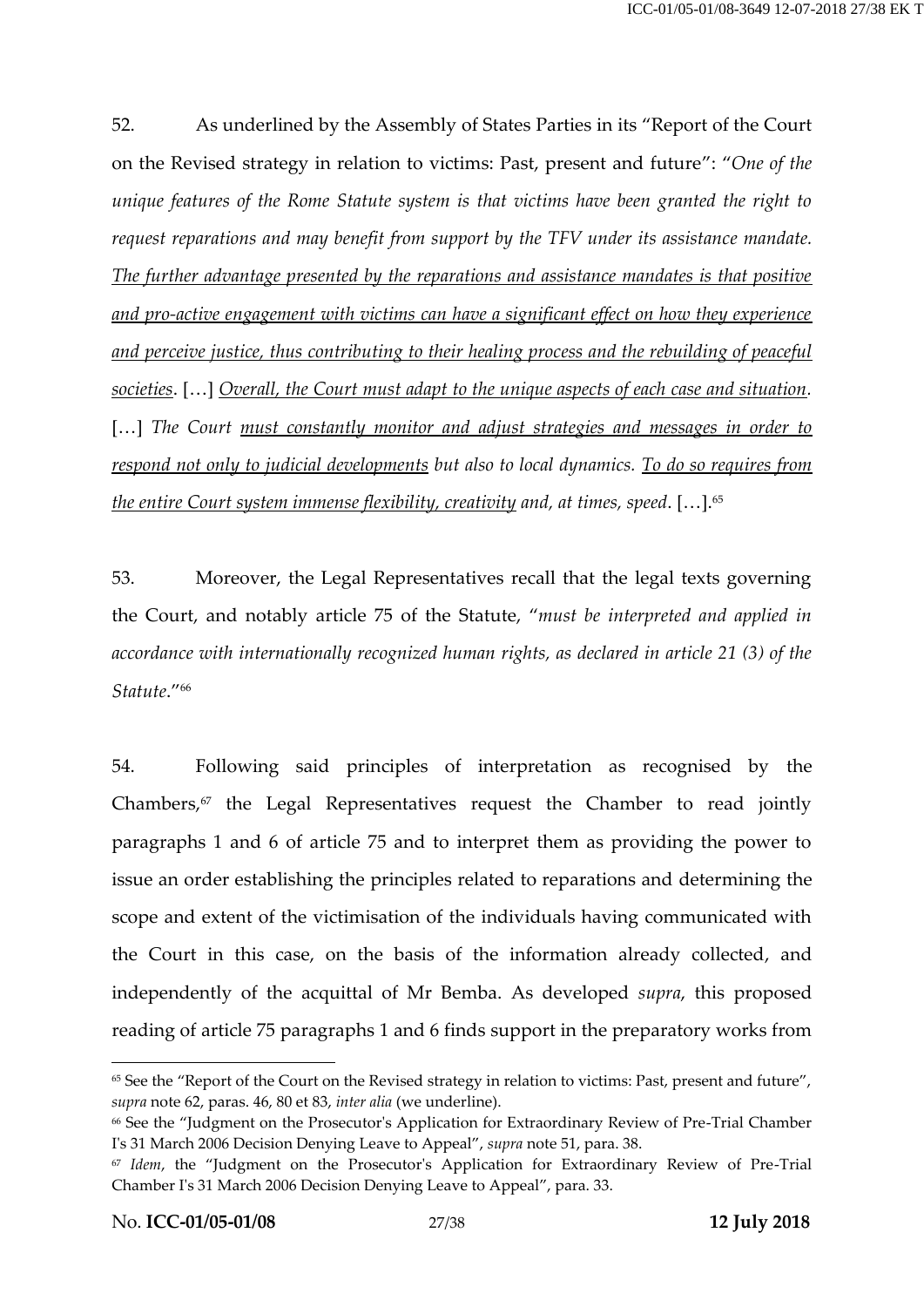which the spirit and objectives of the Rome Statute<sup>68</sup>, and consequently of the system of assistance and reparations for victims can be inferred, as well as in part of the doctrine.<sup>69</sup>

<span id="page-27-0"></span>-

<sup>68</sup> See the "Concurring Separate Opinion of Judge Eboe-Osuji", *supra* note [1,](#page-2-0) para. 139.

<sup>69</sup> See E. DWERTMANN, Chapter 3, *Purpose Of Reparations In International Criminal Law, in The Reparation System of the International Criminal Court. Its Implementation, Possibilities and Limitations*, Brill-Nijhoff, 2 March 2010, p. 30: *"Recently, the purpose of international criminal law in general and the ICC in particular has been moving toward an inclusion of the rights and interests of the crimes' victims. Previously, international criminal justice did not adapt current trends in contemporary domestic criminal law and in the international human rights context, where there has been increasing consensus that the aim to restore social harmony cannot be achieved merely by convicting and sentencing the guilty. The ICC's mandate goes beyond the determination of the criminal responsibility of perpetrators of crimes under international law. It is expected to 'contribute to efforts to restore and maintain peace and security and guarantee lasting respect for and enforcement of international justice.' Also, that victims have been granted attention and potential rights in the ICC Statute may have broadened the perspective on the purposes of international criminal law so as to include the victims' perspective. Donat-Cattin states* [in "Article 75 – Reparations to Victims", In TRIFFTERER, pp. 965 et seq. and pp. 977 et seq.] *that the punitive and preventive role of the Court vis-à-vis the most serious crimes of concern to the international community as a whole "must not be confined to the prosecution and punishment of the perpetrators […]. The content of article 75, combined with article 68 and several other Statutory provisions, makes justice of this approach and renders the ICC an institution in which victims will be a central element of the penal proceedings*"". See also Human Rights Center, UC Berkley School of Law, *The Victims' Court? A Study of 622 Victim Participants at the International Criminal Court. Uganda Democratic Republic of Congo Kenya Côte d'Ivoire*, 2015, p. 13: "*These new provisions [notably articler 68(3)] reflect a "growing consensus that participation and reparations can play an important role in achieving justice for victims." International prosecutions are, today, focused on more than ending impunity. They also aspire to the welfare and recovery of individual victims*" (we underline). This document is available at the following address, lastly consulted on 3 July 2018: [<https://www.law.berkeley.edu/wp](https://www.law.berkeley.edu/wp-content/uploads/2015/04/VP_report_2015_full_rev_b-4.pdf)[content/uploads/2015/04/VP\\_report\\_2015\\_full\\_rev\\_b-4.pdf>](https://www.law.berkeley.edu/wp-content/uploads/2015/04/VP_report_2015_full_rev_b-4.pdf). See also G. BITTI, La jurisprudence de la Cour pénale internationale en 2016, Droits fondamentaux, No. 16, January 2018 – December 2018, pp. 19-20: "*En revanche, l'article 75-1 du Statut précise lui que la « Cour établit des principes applicables aux formes de réparation, telles que la restitution, l'indemnisation ou la réhabilitation, à accorder aux victimes ou à leurs ayants droit ». La Cour peut également déterminer l'ampleur du dommage, de la perte ou du préjudice causé aux victimes ou à leurs ayants droit. On peut que souligner que, contrairement au paragraphe 2, le paragraphe 1 de l'article 75 du Statut ne fait aucune référence à la personne condamnée, ni d'ailleurs au résultat de l'instance pénale. On peut donc parfaitement imaginer une instance civile devant la Chambre de première instance à l'issue de l'instance pénale, même après un acquittement : la Cour ne pourrait cependant pas à l'issue de cette instance civile, prononcer une condamnation civile à l'encontre de la personne non condamnée. Elle pourrait cependant établir les préjudices subis par les victimes et les principes applicables aux réparations en leur faveur. Cette décision ne serait sans doute pas dénuée d'intérêt ou de valeur aux yeux des victimes : elle donnerait par ailleurs sans doute la possibilité aux victimes de se tourner vers le fonds en faveur des victimes ou vers des autorités nationales, pour obtenir des réparations concrètes sur la base de la décision prise par la Chambre de première instance. Il faut espérer que le débat sur cette importante question va continuer*." This document is available on the website of the Revue électronique du Centre de recherche sur les droits de l'homme et le droit humanitaire, at the following address, lastly consulted on 3 July 2018: [<http://droits-fondamentaux.u-](http://droits-fondamentaux.u-paris2.fr/sites/default/files/publication/contribution_de_j_bitti.pdf)

paris2.fr/sites/default/files/publication/contribution de j bitti.pdf>. Lastly, an author goes as far as suggesting the creation of a Chamber dedicated to reparations, independently of any conviction. See L. MOFFETT, *Reparations for victims at the International Criminal Court: a new way forward?*, in The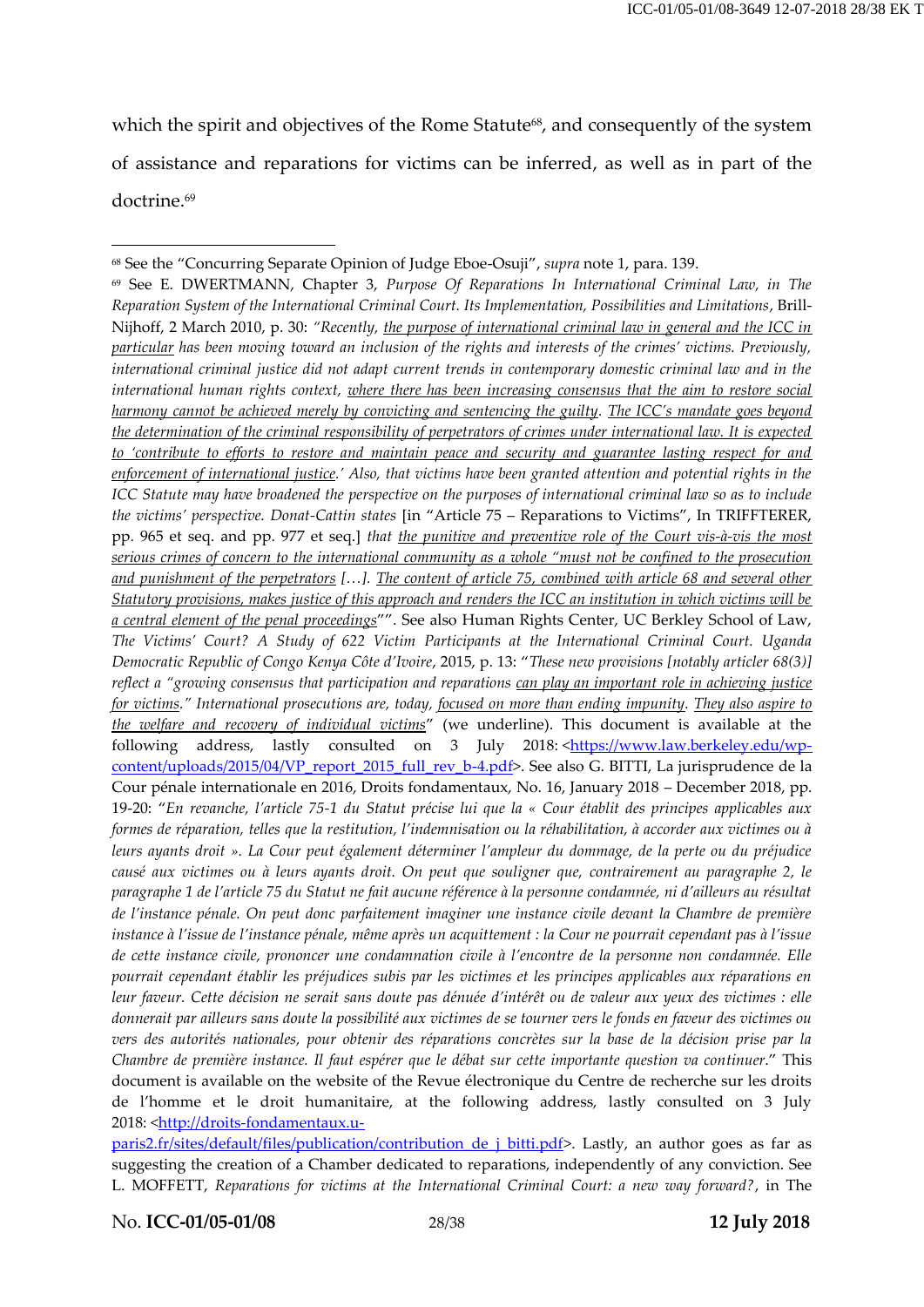55. Such an order would bring to the thousands of victims concerned a recognition – more than necessary today – and would allow them to look for the assistance of other instances, without losing the benefit of the past years, therefore saving them from starting from scratch again and from revisiting (essentially their wounds still open today), and guaranteeing the expeditiousness of any procedure which could be triggered for their benefit. Furthermore, such an order would create a precedent for the Court, the judicial actors and the victims allowing for more visibility and legal certainty without slowing down the consideration of, the attention to, the understanding of and the analysis of the consequences of the crimes and of the needs of victims throughout a procedure. Indeed, it could be feared that one of the consequences of the Judgment would be that, in further cases, no reparations proceedings would be started until a final ruling on appeal is rendered, *de facto* loosing precious time for the victims and threatening to erode the Court's resources – in this regard, the possibility for a Trial Chamber to issue an order as suggested would permit to avoid such a scenario.

56. The victims and their Legal Representatives welcome positively and with some relief the announcement made by the Trust Fund to speed up the launch of assistance programmes in the Central African Republic, <sup>70</sup> while deploring the fact that it was necessary to arrive at such a dramatic – for the victims – conclusion of the proceedings<sup>71</sup> in order to be able to finally start hearing of concrete assistance for them. Since the Trust Fund has already announced that the "*Board will consider first the harms suffered by victims in the B*e*mba case, as well as harms from sexual and gender* 

International Journal of Human Rights, 17 August 2017, pp. 1216-1217. This document is available at the following address, lastly consulted on 3 July 2018: [<https://www.tandfonline.com/doi/pdf/10.1080/13642987.2017.1360005?needAccess=true>](https://www.tandfonline.com/doi/pdf/10.1080/13642987.2017.1360005?needAccess=true).

<sup>70</sup> See the Statement from the Trust Fund for Victims' Board of Directors, as well as the Communication from the Chair of the Board of Directors of the Trust Fund for Victims to the President of the Assembly of States Parties, *supra* note [3.](#page-4-0)

<sup>71</sup> Many victims died without receiving any assistance from the Court.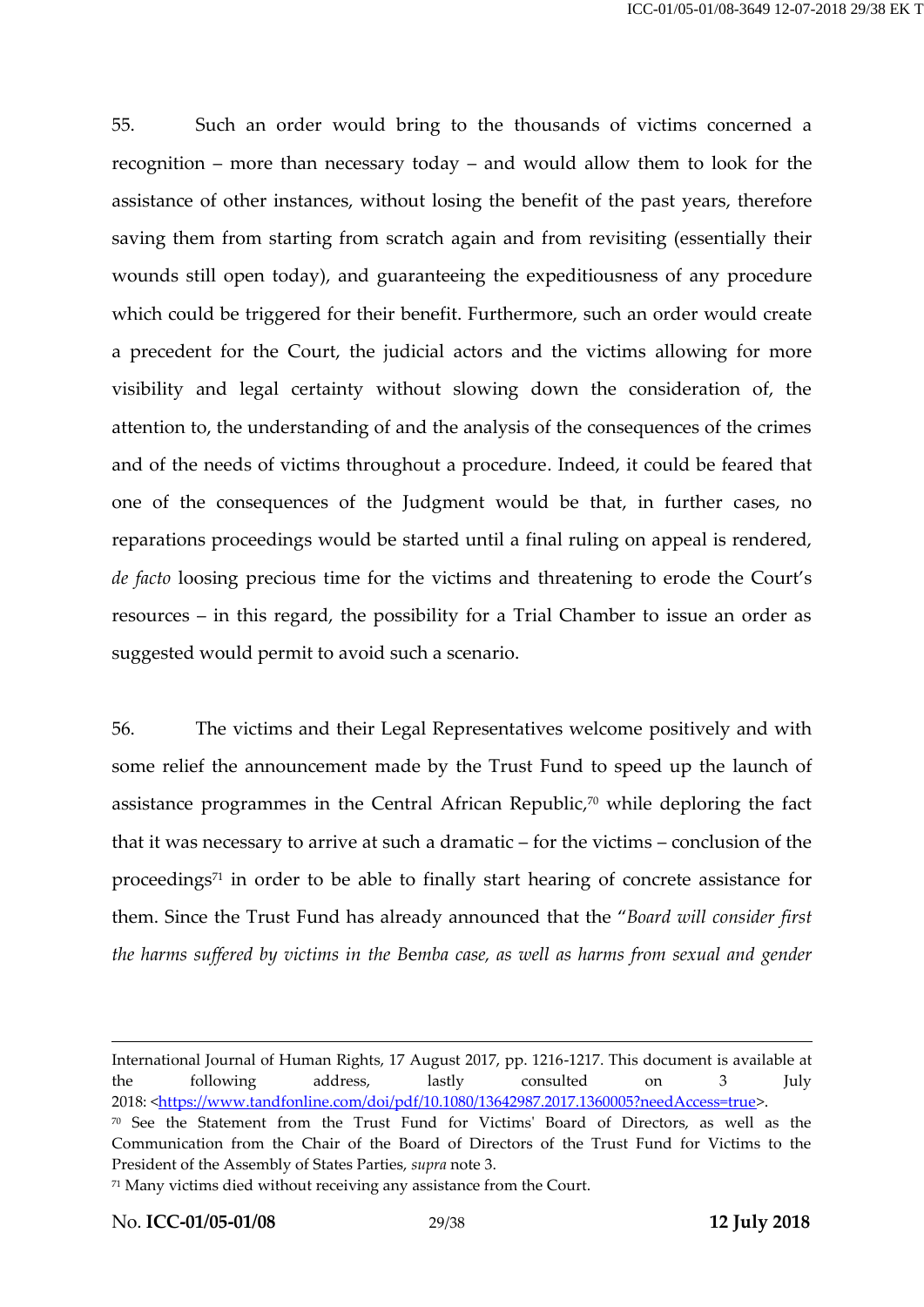*based violence ("SGBV") arising out of the situation in CAR I*" <sup>72</sup> and that it "*will urgently engage in consultations with the CAR government authorities, civil society, international actors, and the legal representative of victims in the* Bemba *case*" <sup>73</sup>; therefore, an order by the Chamber as requested in the present submissions would benefit the Trust Fund in providing guidance and assistance in the accomplishment of its task and would provide it with precious information to implement its mandate in an expeditious, targeted and appropriate way. <sup>74</sup> In particular should the Chamber consider it appropriate to include in said order some guidelines to the Trust Fund which would allow it to prioritise its activities for the benefit of the victims of this case.

57. The victims have already been consulted several times and their needs have been explained and analysed, assessed by experts and evaluated by the Chamber; an order detailing the scope and extent of the victimisation already established and the principles which should be applied to answer to the needs of the victims would facilitate the work of the Trust Fund and would avoid a further retraumatisation of the victims through new interviews. Moreover, faced with the sufferings and needs of more than 6000 victims, contrary to "classic" reparations proceedings, which would have been carried should the conviction be confirmed, the Trust Fund will not benefit from the same monitoring and guidance of the trial chamber as in other cases which reached the reparations stage.<sup>75</sup> Nonetheless, confronted with such a distinctive situation, it is evident that any support which could speed-up and streamline the work of the Trust Fund as triggered should be encouraged. The Legal Representatives submit that an order of the Chamber would

<sup>72</sup> See the Statement from the Trust Fund for Victims' Board of Directors, *supra* not[e 3.](#page-4-0) <sup>73</sup> *Idem*.

<sup>74</sup> See Assembly of States Parties, Resolution ICC-ASP/4/Res.3, Regulations of the Trust Fund for Victims, 3 December 2005, Regulation 49: "*The Board of Directors may consult victims as defined in rule 85 of the Rules of Procedure and Evidence and, where natural persons are concerned, their families as well as their legal representatives and may consult any competent expert or any expert organisation in conducting its activities and projects*." [we underline]

<sup>75</sup> See the Reparations Orders issues in the case *The Prosecutor v. Thomas Lubanga Dyilo*, *The Prosecutor v. Germain Katanga* and *The Prosecutor v. Ahmad Al Faqi Al Mahdi.*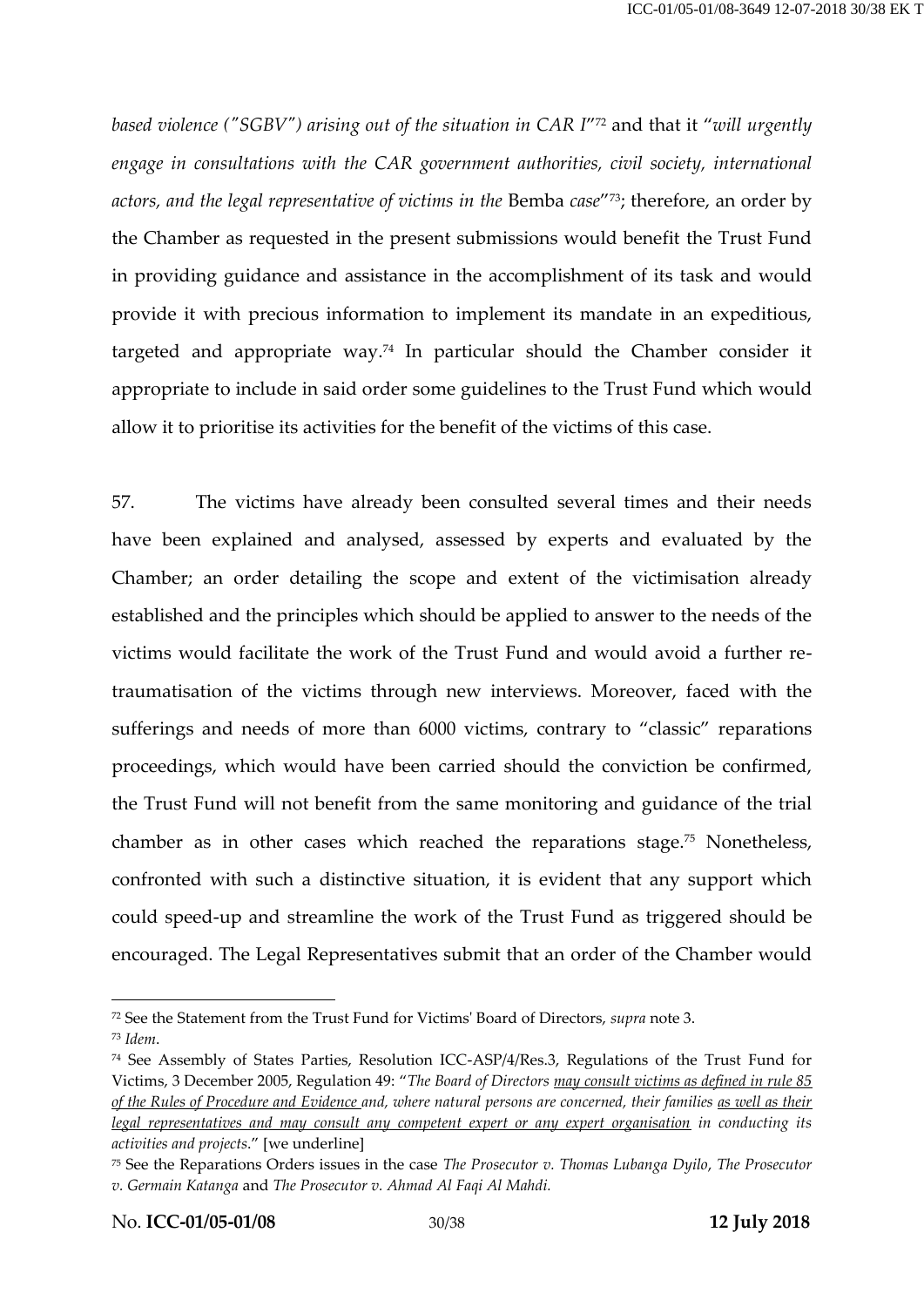unquestionably serve that purpose and  $-$  being authoritative<sup> $76$ </sup> - would support the call made by the Board of Directors of the Trust Fund "*on all States Parties to join in providing meaningful and much-needed assistance by making a voluntary contribution for the benefit of victims and their families in the CAR I situation*".<sup>77</sup>

58. Finally, such a ruling would also allow the Trust Fund to avail itself more efficiently of regulation 53 of its Regulations which provides that "[t]*he Board of Directors may engage in any outreach and information campaigns it deems appropriate for the purpose of raising voluntary contributions. The Board of Directors may ask for the assistance of the Registrar in this matter*."

59. Lastly, such an order would facilitate the notification procedure that the Trust Fund will start with respect to said assistance programs in conformity with regulation 50(a) of its Regulations.

60. The Legal Representatives also points out the issue of whether the Chamber could  $-$  in application of the principle of positive complementarity  $-78$  and in addition to the present request, recommend to external entities, such as the

No. **ICC-01/05-01/08** 31/38 **12 July 2018**

<sup>76</sup> See "Strengthening the International Criminal Court and the Assembly of States Parties", *supra* note [63](#page-24-1), para. 116: "Encourages *States, international and regional organizations and civil society to submit to the Secretariat information on their complementarity-related activities and welcomes the efforts made by the international community and national authorities, including national capacity building activities to investigate and prosecute sexual and gender-based crimes that may amount to Rome Statute crimes, in particular he continued efforts on the strategic actions to ensure access to justice and to enhance empowerment of victims at national level, recalling the recommendations presented by the International Development Law Organization during the fourteenth session of the Assembly*" (we underline).

<sup>77</sup> See the Statement from the Trust Fund for Victims' Board of Directors, *supra* note [3.](#page-4-0)

<sup>78</sup> See "Strengthening the International Criminal Court and the Assembly of States Parties", *supra* note [63](#page-24-1), para. 117: "Encourages *the Court to continue its efforts in the field of complementarity, including through exchange of information between the Court and other relevant actors, while recalling the Court's limited role in strengthening national jurisdictions, and also encourages continued inter-State cooperation, including on engaging international, regional and national actors in the justice sector, as well as civil society, in exchange of information and practices on strategic and sustainable efforts to strengthen national capacity to investigate and prosecute Rome Statute crimes and the strengthening of access to justice for victims of such crimes, including through international development assistance*" (we underline). See also L. MOFFETT, *Reparations for victims at the International Criminal Court: a new way forward?*, *supra* note [69,](#page-27-0) pp. 1214-1215. The author refers to "*Reparative Complementarity*".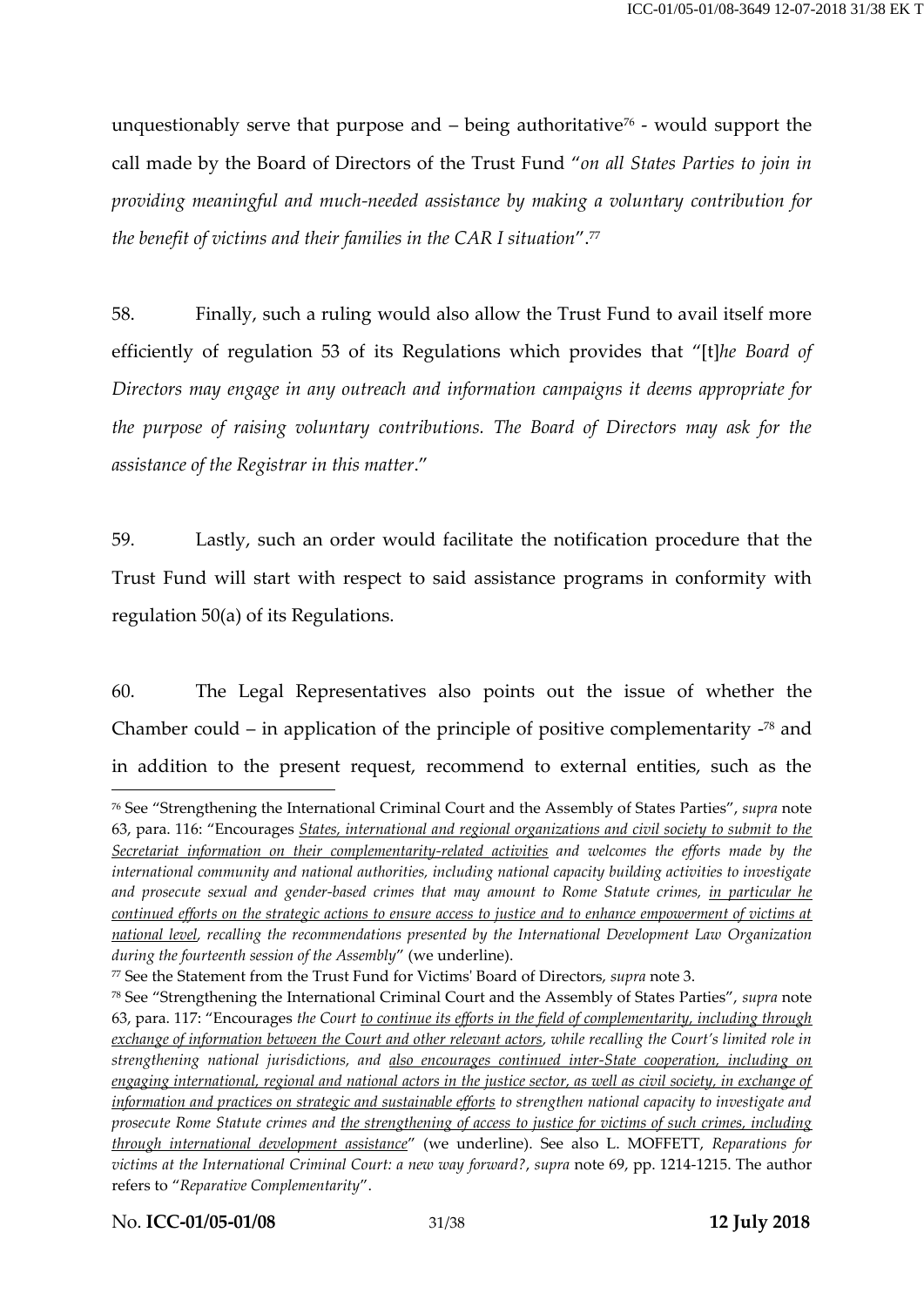Security Council of the United Nations,<sup>79</sup> the Central African Government<sup>80</sup> or other actors, to take over the situation of these victims; as well as the issue of whether the Court could transmit certain parts of the record of the case to other jurisdictions, without prejudice of the fundamental principle of *ne bis in idem*. The Legal Representatives do not present arguments on said issues and leave them to the appreciation of the Chamber.

61. Furthermore, the Appeals Chambers established the principle according to which, when reparations are implemented following a conviction, "*there is a need to go beyond the notion of punitive justice, towards a solution which is more inclusive,* […] *and recognises the need to provide effective remedies for victims*".<sup>81</sup> Without commenting on said principle, it seems even more obvious that the establishment of principles relating to possible reparations, as well as the recognition of the scope and extent of the victimisation as such, could not and should not be considered as "punitive", and even more so when the order would be issued in application of a combined reading of paragraphs 1 and 6 of article 75 of the Rome Statute, detached from any conviction and aiming at future procedures to be eventually activated in other *fora*. In this regard, the issuance of such an order is not only within the powers of the Chamber

<sup>79</sup> See the possibility for the Security Council to create a Compensation Commission with the aim of responding to the harm suffered by victims in the conflict in Central African Republic in 2002/2003. See for instance the United Nations Compensation Commission created as a subsidiary organ of the United Nations Security Council to process claims and pay compensation for losses and damage suffered as a direct result of Iraq's unlawful invasion and occupation of Kuwait in 1990-91. Information available on the Website of the Commission, at the following address, lastly consulted on 3 July 2018: [<https://uncc.ch/>](https://uncc.ch/). See also United Nations Security Council, Resolution 687, 3 April 1991. 80 See United Nations General Assembly, "Declaration of Basic Principles of Justice for Victims of Crime and Abuse of Power", Resolution A/RES/40/34, 29 November 1985; the "Basic Principles and Guidelines on the Right to a Remedy and Reparation for Victims of Gross Violations of International Human Rights Law and Serious Violations of International Humanitarian Law", New York, 16 December 2005 (written by Theo van Boven); as well as United Nations General Assembly, "Responsibility of States for internationally wrongful acts", Resolution A/RES/56/83, 28 January 2002. From these texts stems, in International Law, the obligation for States to provide reparations to victims, and the obligation for the Central African State to provide a remedy to victims in respect of its own conduct and of conduct by non-state actors for which it has responsibility.

<sup>&</sup>lt;sup>81</sup> See the "Judgment on the appeals against the "Decision establishing the principles and procedures to be applied to reparations" of 7 August 2012 with AMENDED order for reparations (Annex A) and public annexes 1 and 2", *supra* not[e 42,](#page-17-0) Annex A, para 1.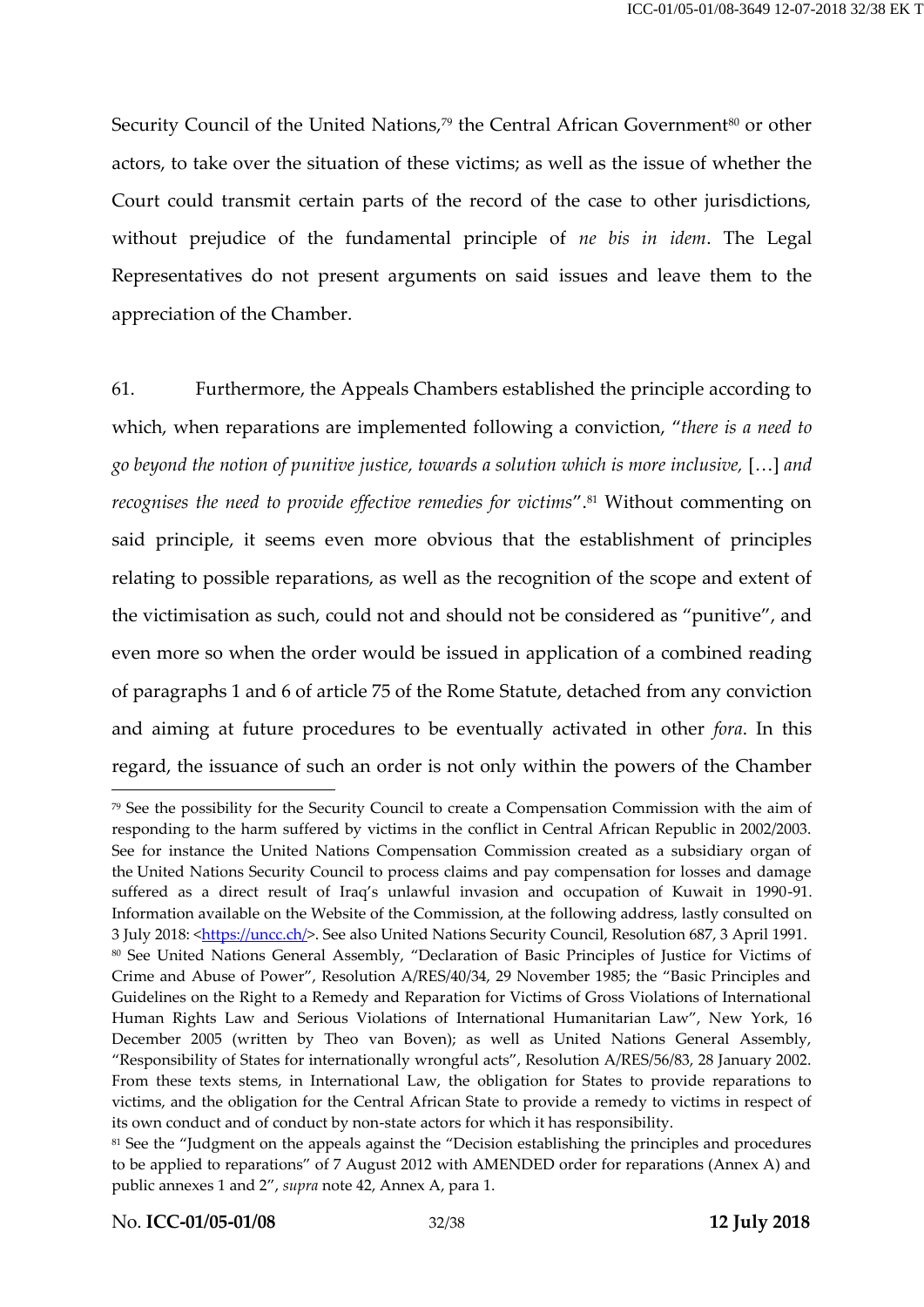in order to provide victims with appropriate remedies, but it would not undermine the principle of the presumption of innocence, nor the one of *res judicata*. Consequently, since such an order should be issued without any reference to Mr Bemba, his Defence should not see in this course of action any reason to object.

62. The Legal Representatives submit that the Chamber is in a unique position at a key moment, faced with the delicate task of not losing the information related to the sufferings and harms of the victims collected in the last 10 years and reinforcing the engagement of the Court with victims confirming thereby their importance for this Court. The years elapsed and the efforts put to try to understand what happened to the victims; as well as the resources, time and efforts deployed to encourage victims to share their story and not only take note but also assess their sufferings and needs following the crimes that victimised them, should not necessarily be considered as lost.<sup>82</sup>

63. In this regard, the Chamber still has a role to play in order to ensure the consistency of the judicial system and that this precious information will not be lost, victimising once more the individuals concerned; indeed, said precious information is based on an important element which is not challenged by the acquittal of Mr Bemba, namely their victimisation. As the Appeals Chamber underlined: "[t]*he victims of the present crimes are to enjoy equal access to any information relating to their right to reparations and to assistance from the Court, as part of their entitlement to fair and equal treatment throughout the proceedings*".<sup>83</sup> It is difficult to imagine that such a right would cease when implementing procedures detached of any decision pertaining to the liability for these crimes; particularly when the Court has an obligation to protect the dignity, as well as the physical and psychological well-being of each victim who

<sup>&</sup>lt;sup>82</sup> The meetings held with the victims about reparations were not easy in as much as the latter took it upon themselves to relive what they went through.

<sup>83</sup> See the "Order for Reparations (amended)", *supra* not[e 42,](#page-17-0) para. 13.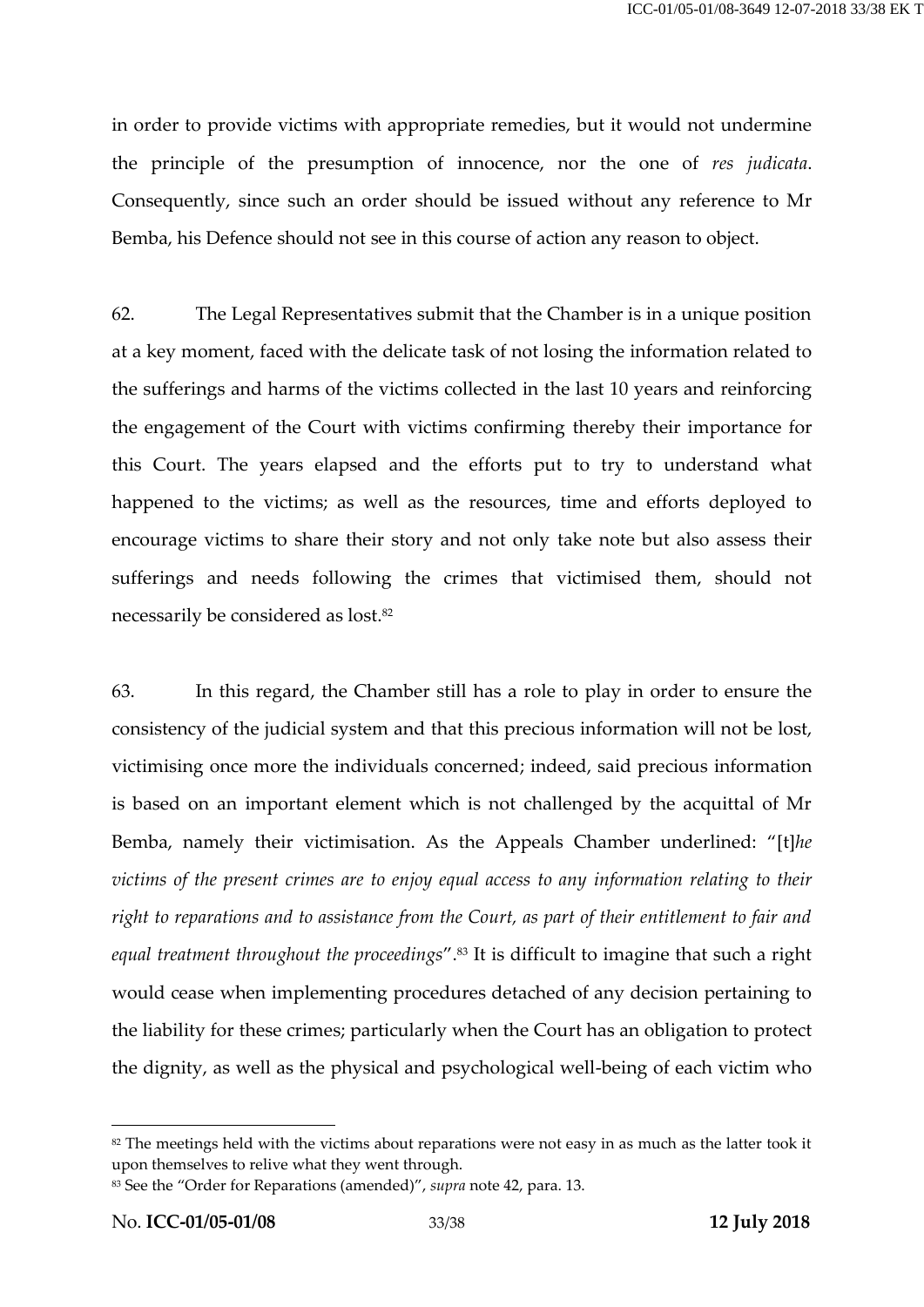has communicated with the Court in conformity with article 68 of the Rome Statute, a responsibility which shall not cease with an acquittal. <sup>84</sup> It is also not disputable that the Court – and primarily the Chambers – have a duty to act in order to avoid any re-traumatisation of victims due to their involvement in the Court's proceedings.

64. Victims need their sufferings and their harms – recognised by multiple decisions of the chambers in the last  $10$  years $85 -$  to be re-stated after the Judgment. It is not too late to give effect to the objectives established by the Assembly of States Parties to the Rome Statute when it underlines: "[b]*y providing victims with an opportunity to articulate their views and concerns, enabling them to be part of the justice process and by ensuring that consideration is given to their suffering, it is hoped that they will have confidence in the justice process and view it as relevant to their day to day existence rather than as remote, technical and irrelevant. It is recognized that victim participation will contribute to the justice process at the Court and will make the proceedings more sensitive to* 

<sup>84</sup> See article 68 of the Rome Statute together with its related jurisprudence, and notably the "Decision on victims' participation" (Trial Chamber I), No. ICC-01/04-01/06-1119, 18 January 2018, para. 137. <sup>85</sup> See the "Judgment pursuant to Article 74 of the Statute", *supra* note [4,](#page-5-0) paras. 18 et al.; the "Decision on 799 applications by victims to participate in the proceedings" (Trial Chamber III), No. ICC-01/05- 01/08-2401, 5 November 2012; the "Public redacted version of "Decision on the tenth and seventeenth transmissions of applications by victims to participate in the proceedings"" (Trial Chamber III), No. ICC-01/05-01/08-2247-Red, 19 July 2012; the "Decision on 1400 applications by victims to participate in the proceedings" (Trial Chamber III), No. ICC-01/05-01/08-2219, 21 May 2012; the "Decision on 471 applications by victims to participate in the proceedings" (Trial Chamber III), No. ICC-01/05-01/08- 2162, 9 March 2012; the "Decision on 418 applications by victims to participate in the proceedings" (Trial Chamber III), No. ICC-01/05-01/08-2011, 15 December 2011; the "Decision on 270 applications by victims to participate in the proceedings" (Trial Chamber III), No. ICC-01/05-01/08-1862, 25 October 2011; the "Corrigendum to the Decision on 401 applications by victims to participate in the proceedings and setting a final deadline for the submission of new victims' applications to the Registry" (Trial Chamber III), No. ICC-01/05-01/08-1590-Corr, 21 July 2011; the "Decision on 653 applications by victims to participate in the proceedings" (Trial Chamber III), No. ICC-01/05-01/08- 1091, 23 December 2010; the "Decision on 772 applications by victims to participate in the proceedings" (Trial Chamber III), No. ICC-01/05-01/08-1017, 18 November 2010; the "Corrigendum to Decision on the participation of victims in the trial and on 86 applications by victims to participate in the proceedings" (Trial Chamber III), No. ICC-01/05-01/08-807-Corr, 12 July 2010; the "Decision defining the status of 54 victims who participated at the pre-trial stage, and inviting the parties' observations on applications for participation by 86 applicants" (Trial Chamber III), No. ICC-01/05- 01/08-699, 22 February 2010; and finally, the "Fourth Decision on Victims' Participation" (Trial Chamber III, Single Judge), No. ICC-01/05-01/08-320, 12 December 2008.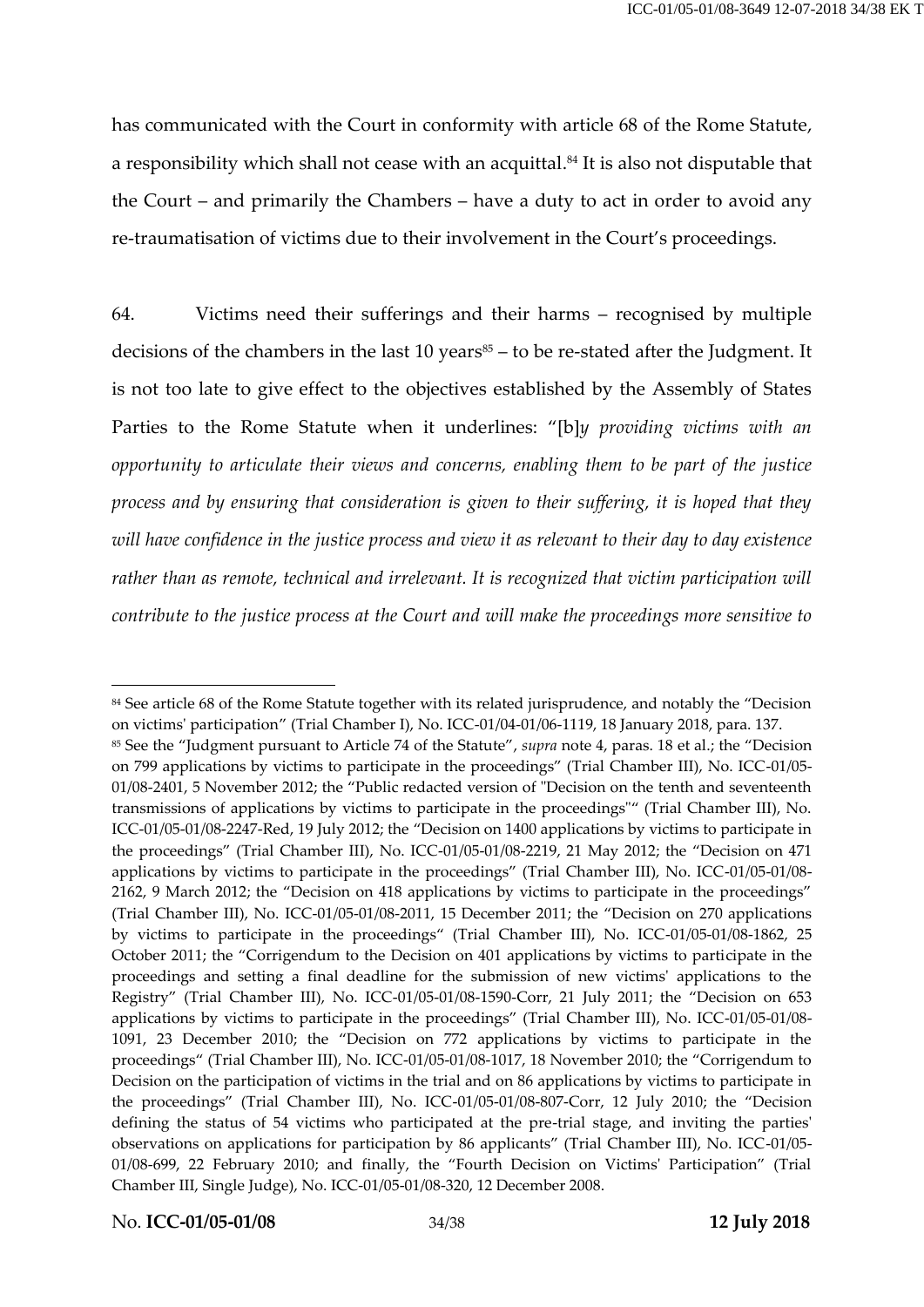*victims*." <sup>86</sup> It is not too late to add to the consequences of the Judgment effects compatible with the objectives attached to the good functioning of the administration of justice before the International Criminal Court<sup>87</sup>.

65. Such an order by the Chamber would give victims a recognition that would strengthen both the message and the sense of justice amongst them, blatantly missing at this point in time. Indeed, despite the Court's efforts, it is undeniable today that victims were not given access to the justice they deserve; at best, were they given access to an illusion of justice.

<span id="page-34-0"></span>66. The Legal Representatives refer to their past submissions filed in the reparations proceedings,<sup>88</sup> and consequently request the Chamber to confirm the principles established by the Appeals Chambers in the case *The Prosecutor v. Thomas Lubanga Dyilo* and which could be applicable to the victims of this case, <sup>89</sup> as well as to indicate any other additional principle applicable by virtue of the specific circumstances of this case.<sup>90</sup> In this regard, any measure suggested for the benefit of

<sup>89</sup> See the "Order for Reparations (amended)", *supra* not[e 42,](#page-17-0) paras. 1 to 52.

<sup>86</sup> See International Criminal Court, Assembly of States Parties, "Report of the Court on the strategy in relation to victims", ICC-ASP/8/45, 10 November 2009, para. 44. This document is available at the following address, lastly consulted on 5 July 2018: < https://asp.icc-cpi.int/iccdocs/asp\_docs/ASP8/ICC-[ASP-8-45-ENG.pdf>](https://asp.icc-cpi.int/iccdocs/asp_docs/ASP8/ICC-ASP-8-45-ENG.pdf).

<sup>87</sup> See the *"*Dissenting Opinion of Judge Sanji Mmasenono Monageng and Judge Piotr Hofmański", *supra* note [1,](#page-2-0) para. 47

<sup>88</sup> See the *"*Consolidated Final Submissions on Reparations", No. ICC-01/05-01/08-3610-Conf, 28 February 2018 ; the *"*Observations consolidées de la Représentante légale des victimes sur le rapport des Experts et son Addendum et les observations de l'OIM", No. ICC-01/05-01/08-3612-Conf, 28 February 2018 ; the *"*Soumissions conjointes des Représentants légaux des victimes d'éléments d'informations supplémentaires en vue de l'Ordonnance en réparation", No. ICC-01/05-01/08-3581, 1December 2017; and the *"*Submissions relevant to reparations", No. ICC-01/05-01/08-3455, 31 October 2016 and the *"*Version publique expurgée des observations de la Représentante légale des victimes relativement aux réparations", No. ICC-01/05-01/08-3459-Red, 31 October 2016.

<sup>90</sup> See the "Consolidated Final Submissions on Reparations", *supra* note [88,](#page-34-0) *inter alia* paras. 28, 30, 31, 32, 45, 46, 51, 52, 53, 56 (specifically related to the victims of pillages), 57 (specifically related to the victims of murders), 58 (specifically related to the victims of rapes), 59, 60, 63, 64, 65, 66, 68, 73, 78, 81, et 83 ; as well as the "Observations consolidées de la Représentante légale des victimes sur le rapport des Experts et son Addendum et les observations de l'OIM", *supra* note [88](#page-34-0) ; and the "Soumissions conjointes des Représentants légaux des victimes d'éléments d'informations supplémentaires en vue de l'Ordonnance en réparation", *supra* note [88.](#page-34-0) See also the "Transmission of Experts' Joint Report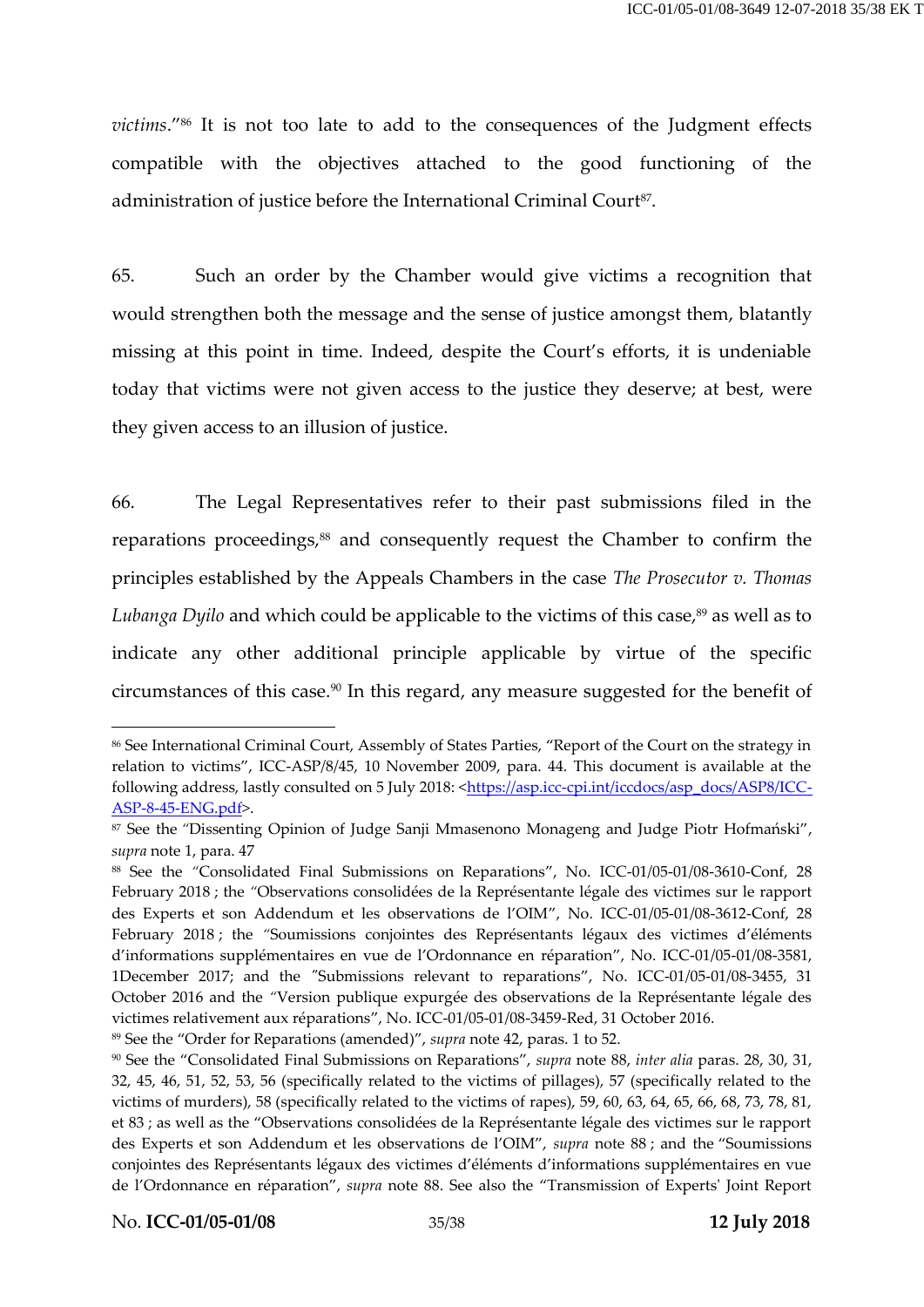the victims of this case should take into account their situation in its entirety and in a holistic manner in order to be effective and appropriate and address the multidimensional harms they have been suffering from. Therefore, the Legal Representatives request the Chamber to establish the scope and extent of the victimisation in this case by making reference to the multiple harms suffered by the victims – being individuals or organisations - their families and their communities; as well as to the various consequences of said harms on their lives, at the physical, psychological (including the transgenerational harms), material and economical level; and the fact that victims are confronted with diverse situations depending on the place where they currently reside – throughout the territory of the Central African Republic, in internally displaced people camps, in refugees camps outside of the country or in exile in other countries. The Legal Representatives finally recall once again the extreme urgency of any measure to be implemented for the benefit of the victims because of their precarious situation, especially physically and medically.

67. The Legal Representatives also request the Chamber to underline, in issuing such an order, the huge work done tirelessly by the intermediaries and focal points in the communities throughout the territory of the Central African Republic but also in the exiled communities, who have accompanied and supported the victims but also the different judicial actors in these proceedings; while being often confronted to the most difficult aspects arising from the traumas suffered by the victims they have continued in their engagement guided by their commitment towards their compatriots which never left them and is still alive today, despite the immense discouragement attached to the Judgment. In the same vein, the work done

pursuant to Trial Chamber Decision ICC-01/05-01/08-3559-Red of 30 August 2017", No. ICC-01/05- 01/08-3575, 20 November 2017, paras. 137 to 256 ; the "Confidential Redacted Version of Annex to the Transmission of Experts' Joint Report pursuant to Trial Chamber Decision ICC-01/05-01/08-3559-Red of 30 August 2017", No. ICC-01/05-01/08-3575-Conf-Anx-Red, 21 November 2017; as well as the "Corrigendum to ICC-01/05-01/08-3575-Conf-Anx-Red", No. ICC-01/05-01/08-3575-Conf-Anx-Red-Corr + Anx, 28 November 2017. See finally the "Submissions relevant to reparations", No. ICC-01/05-01/08-3455, 31 October 2016 and the "Observations de la Représentante légale des victimes relativement aux réparations", *supra* not[e 88.](#page-34-0)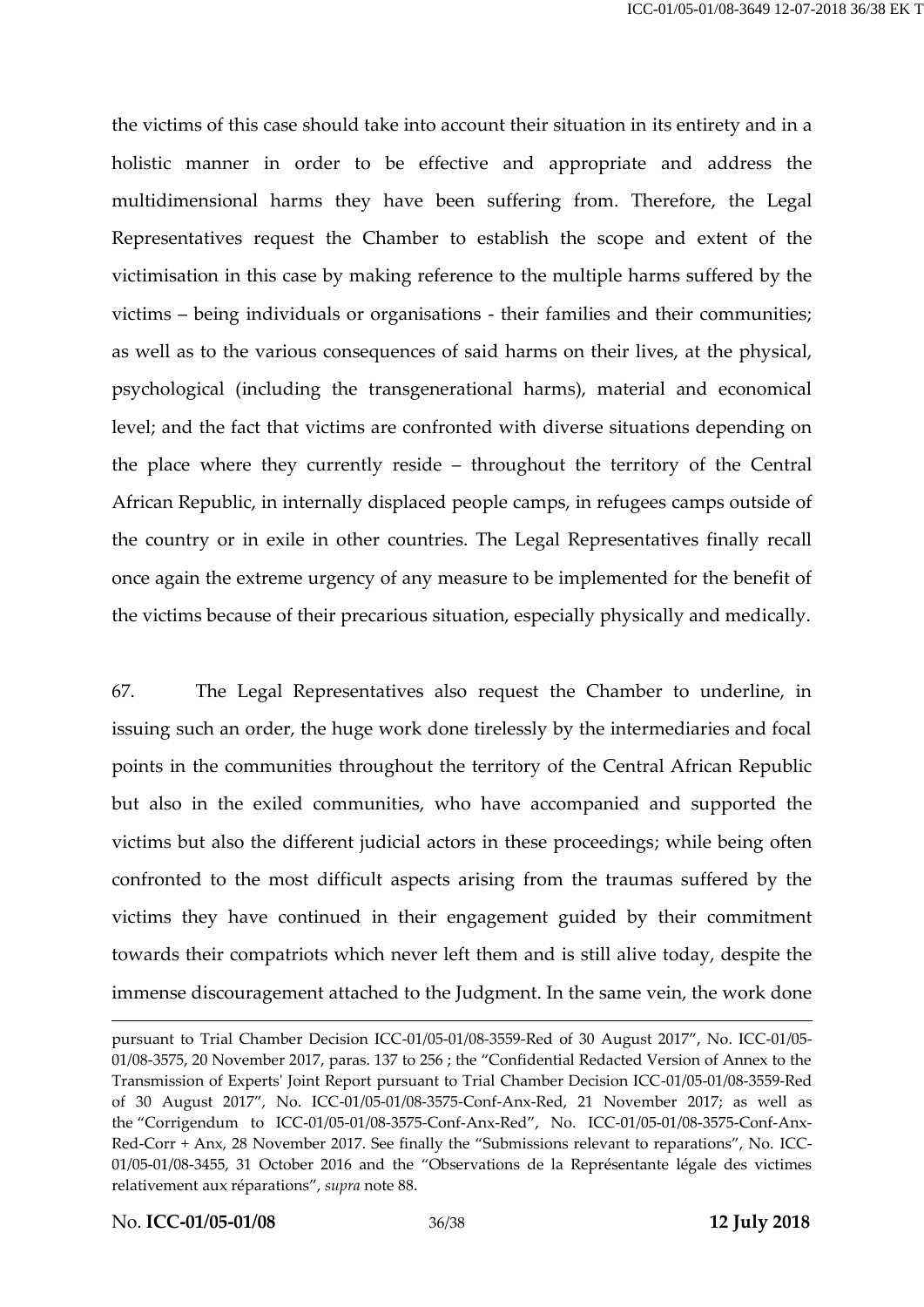by the judicial actors within the services of the Court at headquarters and in the field for the benefit of the most vulnerable victims must also be underlined for its exemplarity through the perseverance shown all along the last 10 years. They have all tirelessly worked facing multiple questions by and worries of victims in relation to the procedures before the Court.

68. The Legal Representatives do not request the Chamber to be guided or to show their compassion towards victims. They request the Chamber to comply with its mandate implementing one of the key provisions of the Rome Statute, interpreting said provision in conformity with the spirit and objectives of the Statute. The Legal Representatives request the Chamber to implement the law established by and for the Court, in giving back to the victims the full extent of their rights. If the Court cannot always be the best *forum* to answer to the expectations and needs of "*millions of children, women and men* [who] *have been victims of unimaginable atrocities that deeply shock the conscience of humanity"*,<sup>91</sup> it can nonetheless serve as relays "*for the sake of present and future generations*",<sup>92</sup> as dictated by its Statute.

<sup>91</sup> See the Preamble of the Rome Statute, 2nd indent.

<sup>&</sup>lt;sup>92</sup> See the Preamble of the Rome Statute, 9<sup>th</sup> indent.